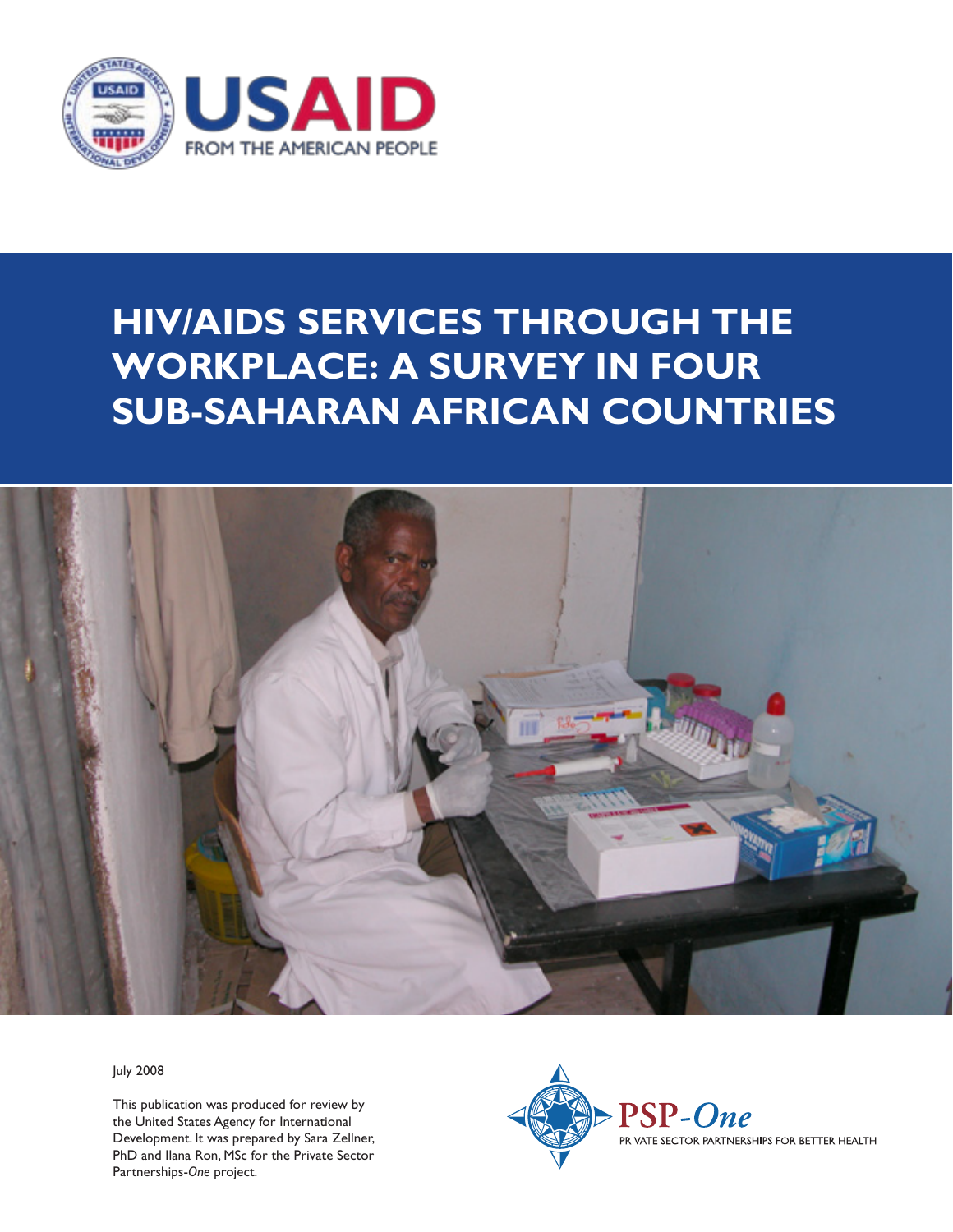#### *Technical Report No. Technical Report No. 8*

Technical Report Series: This PSP-One Technical Report addresses important issues relating to the private sector's role in reproductive health, HIV/AIDS and family planning. Papers in the Technical Report series may<br>"his learned and family planning. Paper in the papers in the Technical Report series may best practices, highlighting PSP-*One* technical areas. discuss lessons learned and best practices, highlighting PSP-*One* technical areas.

A Survey in four Sub-Saharan African Countries. Bethesda, MD: Private Sector Partnerships-One project, Abt and [Third Author (First Last]. [Report Date]. *[Report Title]..* Bethesda, MD: Private Sector Partnerships-*One* Associates Inc. **Recommended Citation:** Zellner, Sara, Ron, Ilana. July 2008. HIV/AIDS Services Through the Workplace:

**Download:** Download copies of PSP-*One* publications at: www.psp-one.com

**Contract/Project No.:** GPO-I-00-04-00007-00

**Submitted to:** Marguerite Farrell, CTO Global Health/Population and Reproductive Health/Service Delivery Improvement Center for Population, Health and Nutrition Bureau for Global Programs, Field Support and Research United States Agency for International Development Bureau of Global Health



Abt Associates Inc. ■ Air Rights Center ■ 4550 Montgomery Ave, Suite 800 ■ Bethesda, Maryland 20814 ■ Tel: 301/913-0500 ■ Fax: 301/913-9061 ■ www.psp-one.com ■ www.abtassoc.com

*In collaboration with: In collaboration with:*

Banyan Global **=** Dillon Allman and Partners **=** Family Health

International **■** Forum One Communications ■ IntraHealth International

 $\blacksquare$  O'Hanlon Consulting  $\blacksquare$  Population Services International

 $\blacksquare$  Tulane University's School of Public Health and Tropical Medicine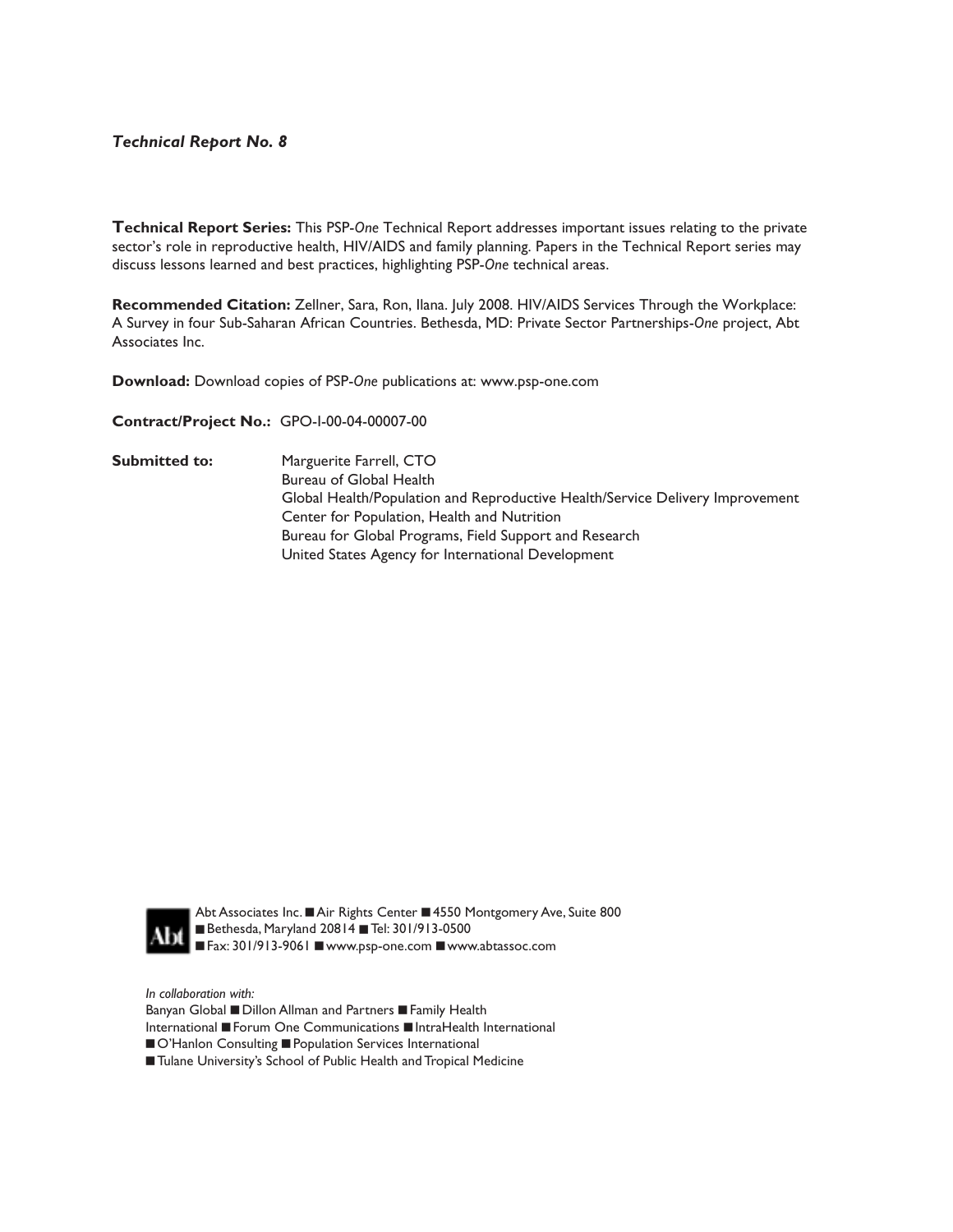# **HIV/AIDS Services through the Workplace: A Survey in Four Sub-Saharan African Countries**

# **DISCLAIMER**

The authors' views expressed in this publication do not necessarily reflect the views of the United States Agency for International Development (USAID) or the United States Government.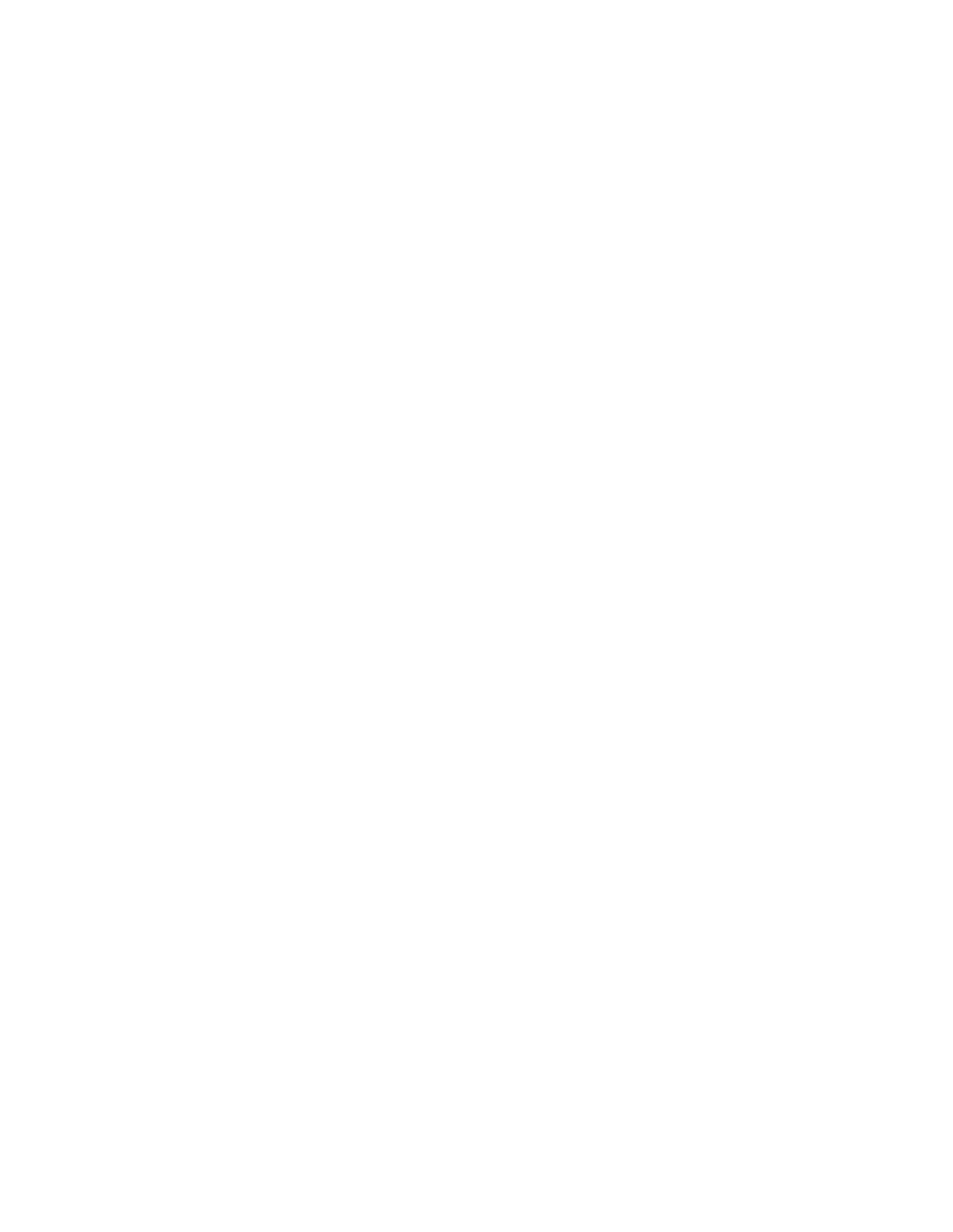# **CONTENTS**

| ı. |                                                               |  |
|----|---------------------------------------------------------------|--|
|    |                                                               |  |
|    |                                                               |  |
|    |                                                               |  |
|    |                                                               |  |
|    |                                                               |  |
|    |                                                               |  |
|    |                                                               |  |
|    |                                                               |  |
| 2. |                                                               |  |
|    |                                                               |  |
|    |                                                               |  |
|    |                                                               |  |
|    |                                                               |  |
|    |                                                               |  |
|    |                                                               |  |
|    |                                                               |  |
|    |                                                               |  |
|    | Formal Tools to Conduct Company HIV/AIDS Assessments  10      |  |
|    | Facilitating Access to HIV/AIDS Services for Employees 10     |  |
|    |                                                               |  |
|    |                                                               |  |
|    |                                                               |  |
|    |                                                               |  |
|    |                                                               |  |
|    |                                                               |  |
|    |                                                               |  |
|    |                                                               |  |
|    |                                                               |  |
|    | The Future of Company-initiated HIV/AIDS Service Delivery  13 |  |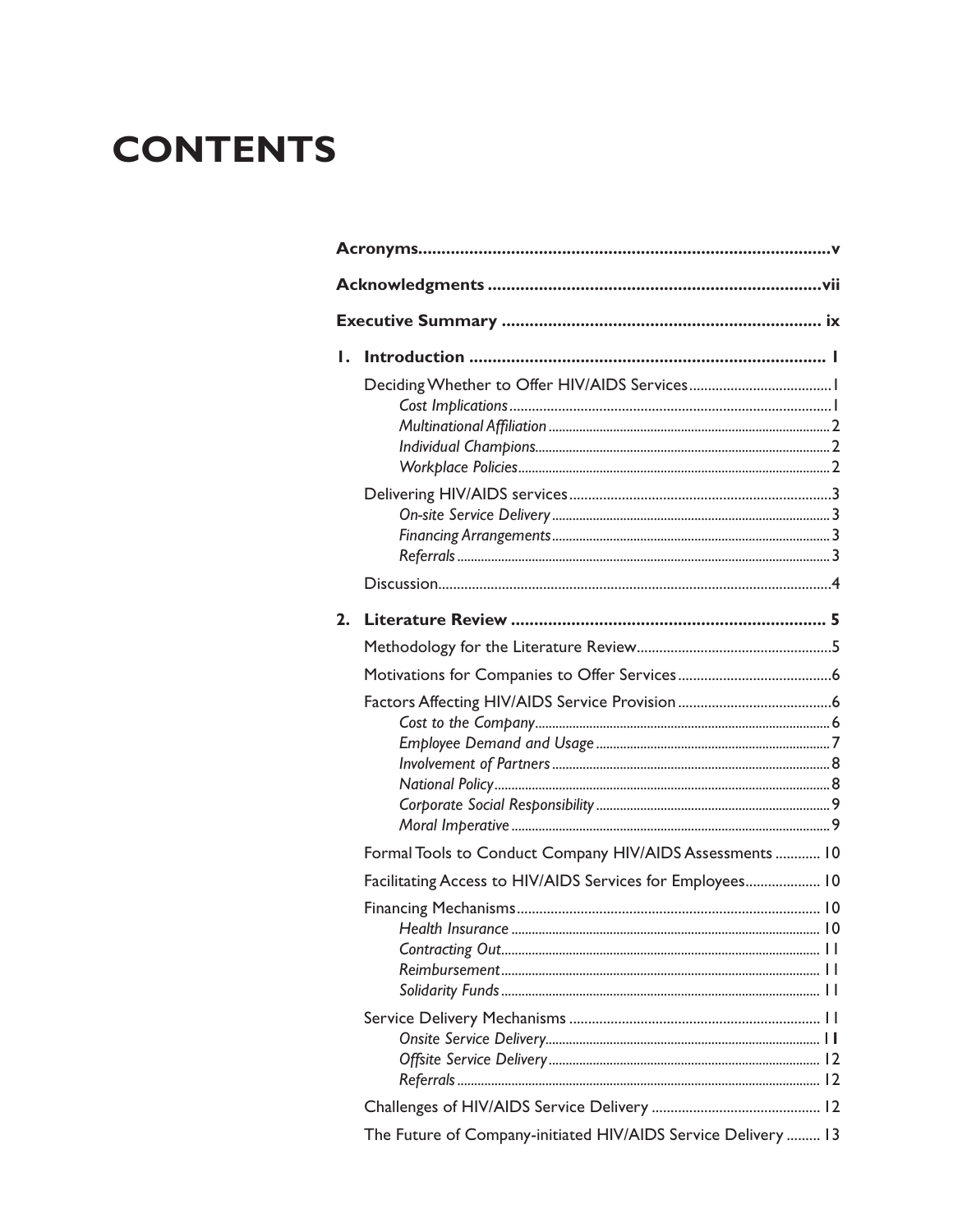| in Four Sub-Saharan African Countries 15                    |                                                                                                   |
|-------------------------------------------------------------|---------------------------------------------------------------------------------------------------|
|                                                             |                                                                                                   |
|                                                             |                                                                                                   |
|                                                             |                                                                                                   |
|                                                             |                                                                                                   |
| Differences in Mechanisms Used to Facilitate Access         |                                                                                                   |
|                                                             |                                                                                                   |
| Details of Mechanisms Used to Facilitate Access to          |                                                                                                   |
|                                                             |                                                                                                   |
| Other Means of Facilitating Access to HIV/AIDS Services  29 |                                                                                                   |
|                                                             |                                                                                                   |
|                                                             |                                                                                                   |
|                                                             |                                                                                                   |
|                                                             |                                                                                                   |
|                                                             |                                                                                                   |
|                                                             | 3. A Workplace Survey of HIV/AIDS Service Provision<br>Reasons for Not Offering HIV/AIDS Services |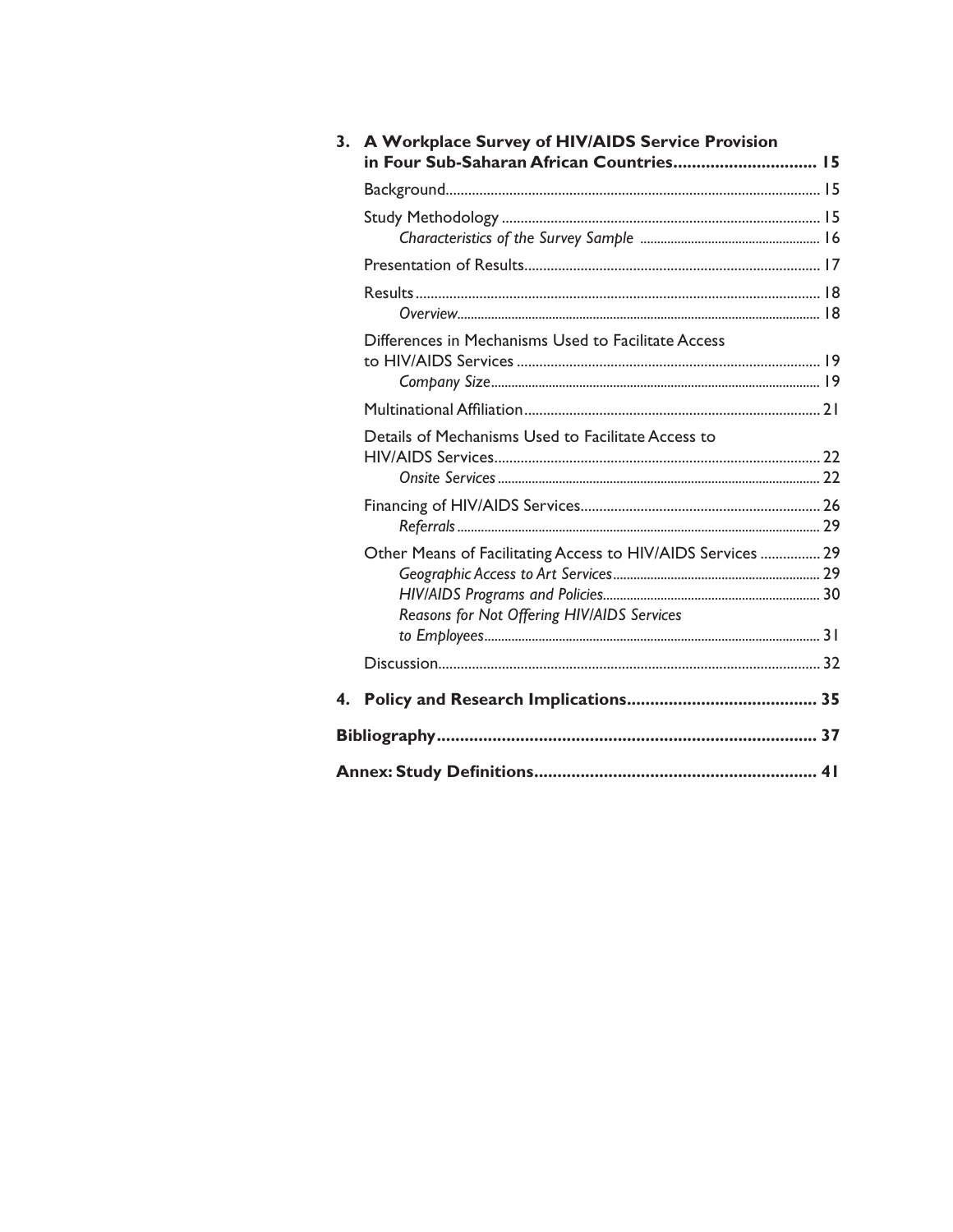# **Acronyms**

| <b>AIDS</b>   | Acquired Immune Deficiency Syndrome                      |
|---------------|----------------------------------------------------------|
| ART           | <b>Antiretroviral Treatment</b>                          |
| <b>ARV</b>    | Antiretroviral                                           |
| <b>FERA</b>   | Females of Reproductive Age                              |
| <b>GBC</b>    | <b>Global Business Coalition</b>                         |
| <b>HBC</b>    | Home-based Care                                          |
| <b>HIV</b>    | Human Immunodeficiency Virus                             |
| <b>NGO</b>    | Nongovernmental Organization                             |
| ΟI            | Opportunistic Infection                                  |
| <b>PEPFAR</b> | President's Emergency Plan for AIDS Relief               |
| <b>PMTCT</b>  | Prevention of Mother-to-Child Transmission               |
| <b>SME</b>    | <b>Small- and Medium-Size Enterprises</b>                |
| <b>TB</b>     | Tuberculosis                                             |
|               | <b>UNAIDS</b> Joint United Nations Programme on HIV/AIDS |
| <b>USAID</b>  | United States Agency for International Development       |
| VCT           | <b>Voluntary Counseling and Testing</b>                  |
| <b>WEF</b>    | <b>World Economic Forum</b>                              |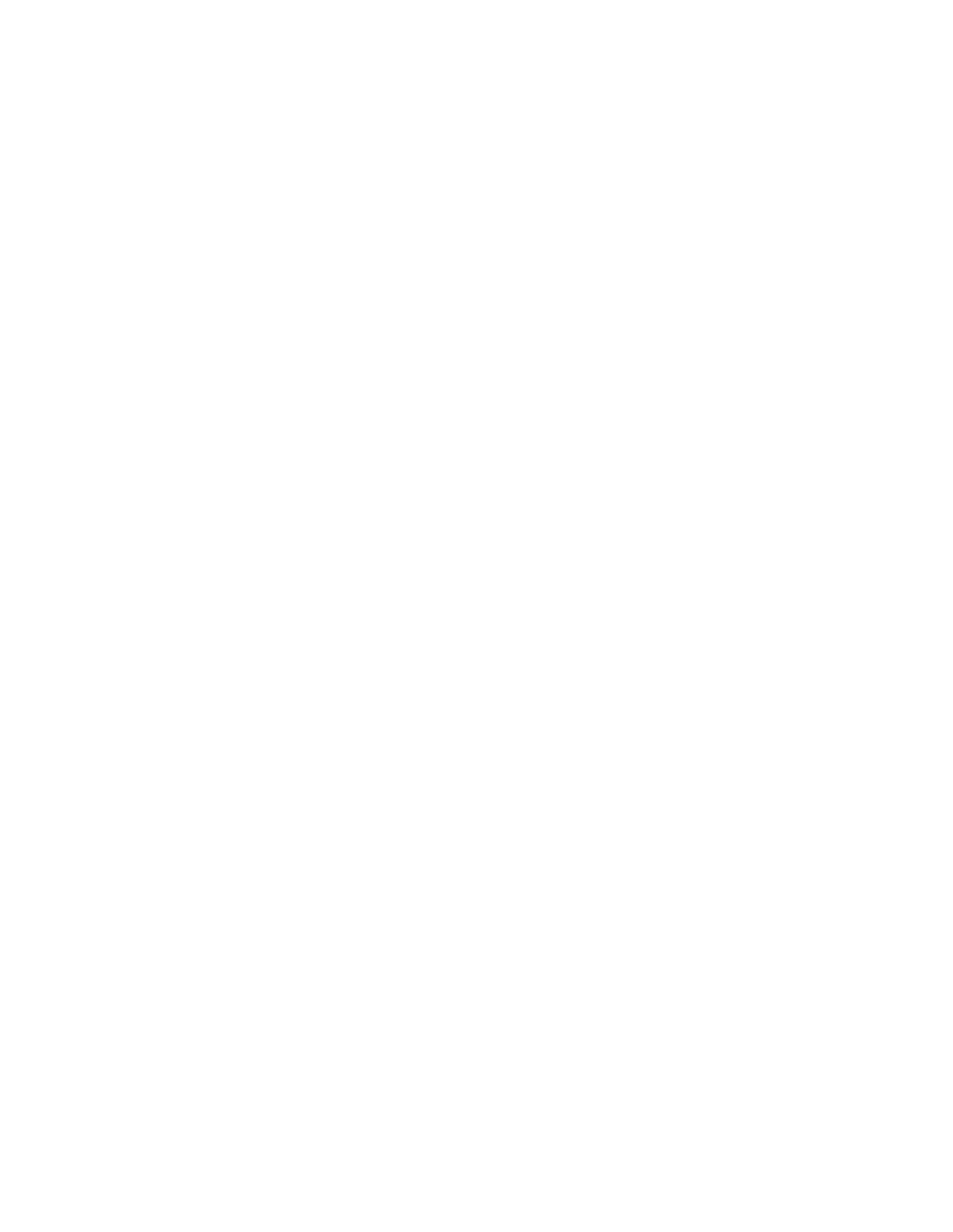# **ACKNOWLEDGMENTS**

The authors wish to thank a number of people who were instrumental in the development of this paper. Several colleagues at Abt Associates Inc. provided their input and support, including Jeffrey Barnes, Sara Sulzbach, Ruth Berg, Rebecca Bronheim, Paurvi Bhatt, Patricio Murgueytio, and Nadia Khan. Many colleagues at Family Health International (FHI) contributed to this report through data collection, data analysis, and insightful comments. Key contributors from FHI included Donna McCarraher, Gwyneth Vance, Bill Rau,Teresa Peterson, Kwaku Yeboah, Megan Kearns, Wilikister Ombidi, Kerry Wright, Willis Odek, Suzanne Fischer, Rebecca Dirks, Brian Goercke, Miniva Chibuye, Barb Monahan, Leine Stuart, and Ya Diul Mukadi. Nancy Lowenthal of USAID initially approved this study and provided overall guidance. The paper benefitted immensely from the constructive review of Shyami DeSilva of USAID.

We are deeply grateful for the participation of the following NGOs that provided invaluable assistance in identifying potential survey respondents and in encouraging their participation.

Kenya: National Organization of Peer Educators, especially Philip Waweru Mbugua and Peter Mwarogo

Namibia: AIDS Care Trust, Chamber of Mines, Walvis Bay Multi-Purpose Centre Trust

Zambia: Zambia Health Education and Communications Trust (ZHECT)

Finally, our sincere thanks to all the company representatives who agreed to be surveyed and interviewed, and who openly shared with us their experiences in providing HIV/AIDS services in the workplace.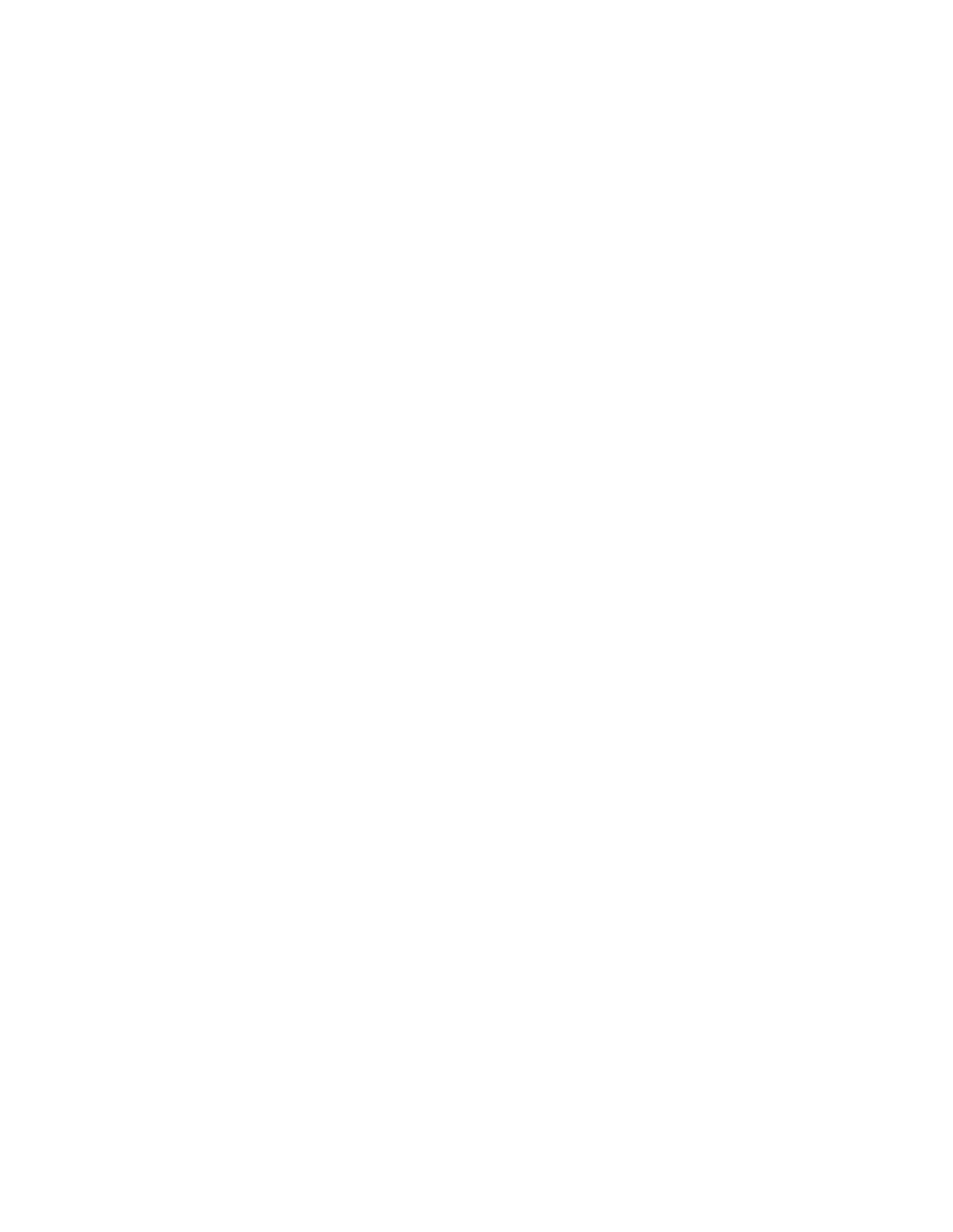# **Executive Summary**

For over a decade, many businesses have experienced increased costs and reduced productivity as a result of HIV/AIDS. Many companies are responding to the HIV/AIDS crisis through investment in prevention programs, especially in employee education and condom distribution. A smaller, but increasing number have supported a range of care and treatment services for employees and their families. However, not enough is known about the factors that influence the choices companies make in HIV/AIDS service provision and the range of approaches taken to increase access to services.

To address this knowledge gap, the Private Sector Partnerships-*One* project (PSP-*One*) conducted a survey of companies in Ethiopia, Kenya, Namibia, and Zambia in 2006-2007. PSP-*One* selected the sample based on a list of companies that donor agencies had previously worked with related to HIV/ AIDS issues. Human resources personnel or health clinicians from 121 companies participated in the survey via an online, self-administered questionnaire, or phone interviews. The data were then analyzed using univariate and bivariate analyses. Additional qualitative data were collected through key informant interviews with company personnel from four companies in each of the study countries.

Survey results show that companies that do not deliver or finance HIV/AIDS services on site primarily refer their employees to government facilities for HIV/AIDS services. More than half of companies with onsite clinics obtain HIV tests, drugs to treat opportunistic infection (OI) and tuberculosis (TB), and male condoms from the government. Cumulatively, 69 percent of companies offer voluntary counseling and testing services on site, finance these services, or use both mechanisms. OI and TB services follow closely behind, at 68 and 60 percent respectively. Prevention of mother-to-child transmission services and home-based care are not as commonly delivered on site or financed for employees. Forty-two percent of companies facilitate access to ART though onsite clinics or offsite financing. Results differ between services offered by large, multinational companies and those offered by small and medium enterprises, and qualitative data analysis focuses on the motivations for and challenges of HIV/AIDS service provision by both small and large companies.

This study cuts across countries and quantifies the range of service provision types and mechanisms used by sub-Saharan companies that are diverse—in terms of size, industry, and national origin. The study results systematically quantify which services are actually being offered, and how companies actually finance those services. The study also explores some motivators for offering workplace services and assesses why certain services and financing mechanisms are used predominantly by large companies. Thus, these findings can help missions and organizations looking to collaborate with or provide relevant technical assistance to small or large companies wishing to expand their HIV/AIDS service provision.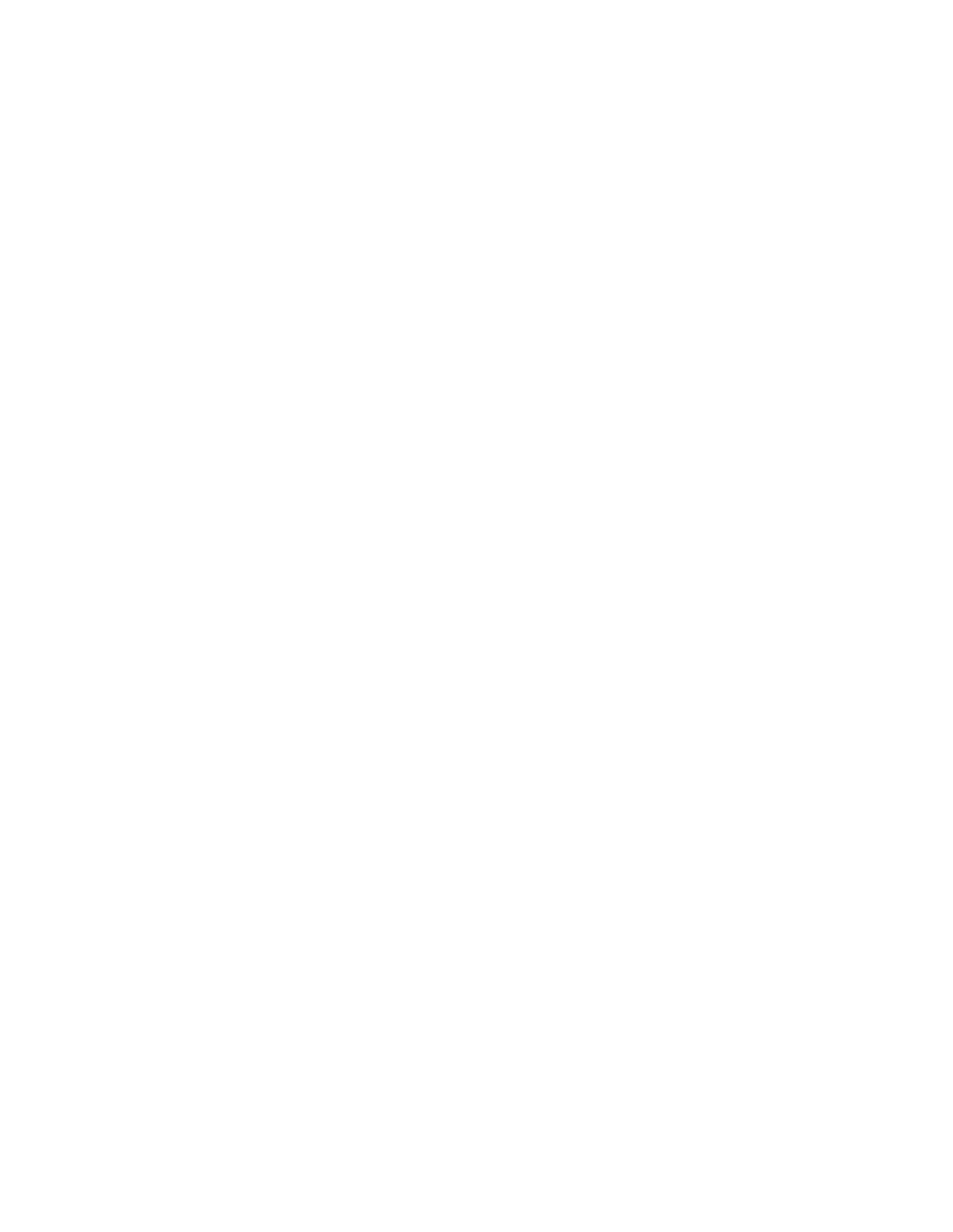# **1. Introduction**

For more than a decade, many businesses have experienced increased costs and reduced productivity as a result of HIV/AIDS. The degree to which businesses experience negative impacts of the pandemic differs tremendously—that is, a business' size, industry, location, and workforce composition do matter. Many companies are responding to the HIV/AIDS crisis through investment in prevention programs, especially in employee education and condom distribution. A smaller, but increasing number of companies has supported a range of care and treatment services for employees and their families. However, not enough is known about the factors that influence the choices companies make in HIV/ AIDS service provision and the range of approaches taken to increase access to services for employees. This lack of knowledge limits the ability of United States Agency for International Development missions and other organizations to provide meaningful technical assistance or support to companies looking to expand their workplace HIV/AIDS service provision.

To address this knowledge gap, the Private Sector Partnerships-*One* project (PSP-*One*) carried out research with companies in sub-Saharan Africa in 2006-2007 to document how companies facilitate access to HIV/AIDS services<sup>1</sup> for their employees and how those services are financed. Data were gathered using a survey questionnaire that was contextualized through a literature review of recent publications focusing on company responses to HIV/AIDS and the provision of services to employees. A convenience sample<sup>2</sup> of 193 companies in Ethiopia, Kenya, Namibia, and Zambia was asked to complete a survey of 60 questions in writing. Of the 193 companies, 121, representing a cross-section of private sector businesses, completed the survey. Additionally, in-depth interviews with company representatives of four companies from each of the four countries were conducted to better understand challenges and strategies in the provision of workplace HIV/AIDS services. Information from the interviews is highlighted in text boxes throughout the presentation and discussion of the survey results.

# **Deciding Whether to Offer HIV/AIDS Services**

Companies weigh a number of considerations in determining whether, and to what extent, to offer HIV/ AIDS services to their employees. In addition to cost considerations, our research found that businesses also weigh benefits from improved productivity, reduction of absenteeism, improved institutional memory, and employee demand. These factors are discussed below in terms of companies' multinational affiliation, the existence of individual champions inside the company, and workplace policies.

## **Cost Implications**

An indisputable fact is that commercial companies need to manage costs to stay profitable. For businesses to consider taking on expenditures related to HIV service provision, it is often necessary for them to accurately quantify the costs they are actually incurring as a result of HIV/AIDS. Companies

 <sup>1</sup>HIV/AIDS services included in the research were: voluntary counseling and testing (VCT), antiretroviral treatment (ART), home-based care for HIV-positive employees (HBC), prevention of mother-to-child transmission (PMTCT), treatment of opportunistic infections (OI services), and treatment for tuberculosis (TB).

<sup>2</sup> The companies chosen were ones that had worked with organizations that had received donor support to help companies implement HIV/ AIDS workplace programs. The organizations were Abt Associates Inc., Family Health International, and John Snow, Inc.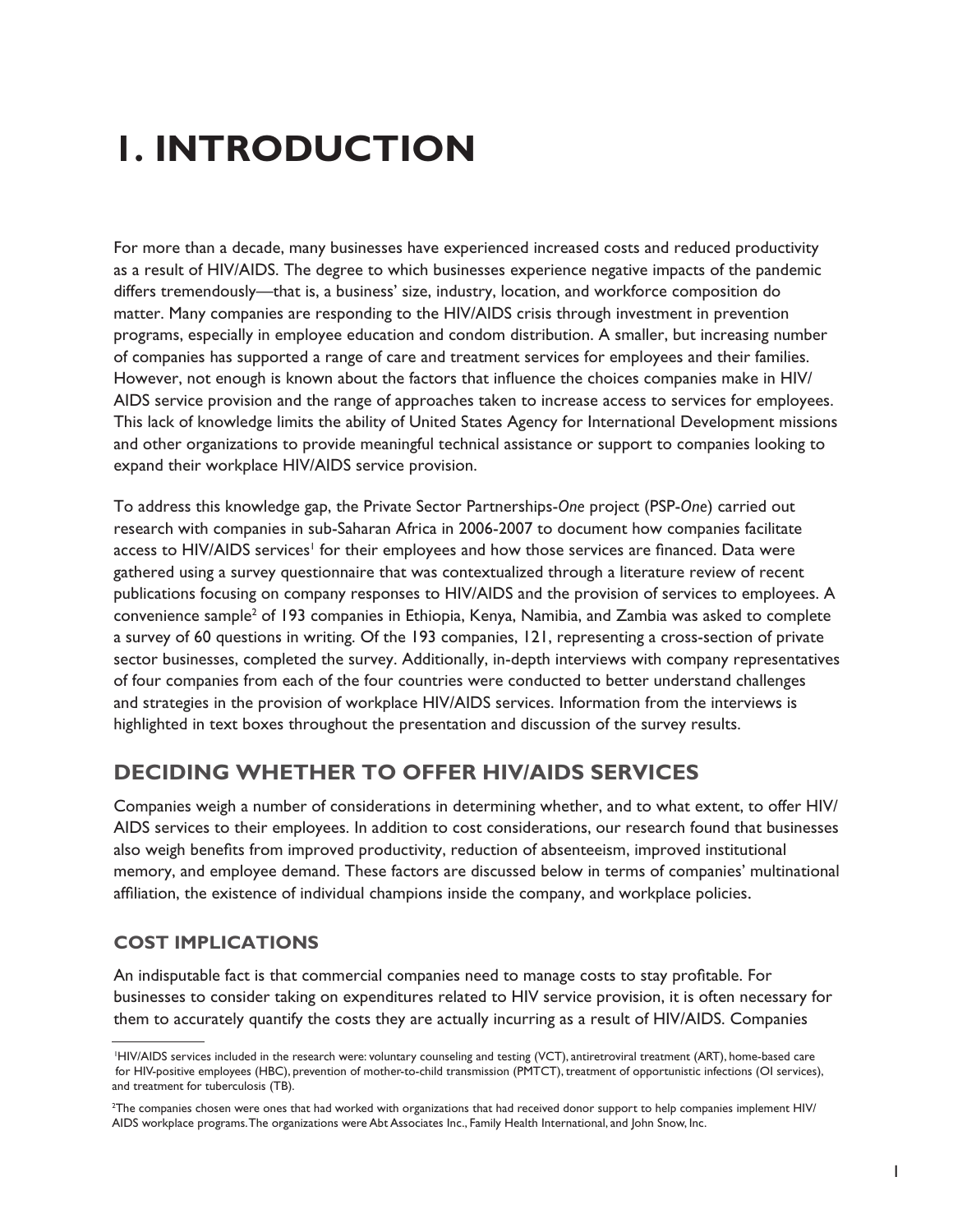that provide a range of HIV/AIDS services to employees often are motivated by recognizing the costs imposed upon the firms by employee absenteeism and early retirements for health reasons and death.

## **Multinational Affiliation**

Multinational affiliation plays a role, not only in terms of available resources, but also in the corporation's global policy toward the epidemic. Many multinational corporations that operate in Africa have adopted HIV/AIDS prevention and treatment policies across all regions of operations.<sup>3</sup> These policies have been shared with national affiliates, which are usually expected to develop and implement similar policies to guide their local operations. Also, PSP-*One's* survey found that multinational affiliation has made a difference in the extent of HIV/AIDS services offered to employees. Multinational companies are more likely to offer HIV/AIDS services through onsite service delivery, direct financing of services, or both mechanisms than are national companies. By contrast, a high proportion of non-multinational companies do not offer any type of onsite or referral services, particularly for antiretroviral treatment, home-based care, and prevention of mother-to-child transmission.

## **Individual Champions**

Employee demand and individual advocates play an important role in creating workplace responses to HIV/AIDS. In each of the four companies interviewed in Ethiopia, clinical or administrative staff played a key role in bringing HIV/AIDS issues to the attention of senior managers. Even without making the case for cost savings, some individual champions brought about increases in company support for HIV services simply by making the case that it was the right thing to do. Ethiopian company representatives noted that senior management support was a key requisite for implementing and sustaining workplace HIV/AIDS programs. Open corporate environments where individual employees can share potentially controversial ideas with senior management without the fear of adverse repercussions can foster employee-driven advocacy efforts. Employee engagement with management also is a step toward reducing the stigma surrounding the epidemic.

## **Workplace Policies**

HIV/AIDS workplace policies, and their implementation, are an important part of a company's response to the epidemic. Over 60 percent of the companies in the study did have formal HIV/AIDS policies. Our research found, however, that the absence of a written HIV/AIDS policy did not inhibit companies from providing access to at least some HIV/AIDS services. Nearly all of the companies surveyed provided either onsite service delivery, financing for, or referrals to HIV/AIDS services.

Promoting no-cost and low-cost steps that companies can take to expand HIV/AIDS services is important for reaching a much larger number of companies, particularly small- and medium-size enterprises and low-resourced companies (Rau 2002). Unprofitable companies may assume they can do nothing for their employees, but even just leveraging resources from donors, nongovernmental organizations (NGOs), and the government and setting up effective referral systems can make a difference.

<sup>&</sup>lt;sup>3</sup> See Centers for Disease Control and Prevention, Global AIDS Program (2005). For a partial list of companies, see http://www.businessfightsaids.org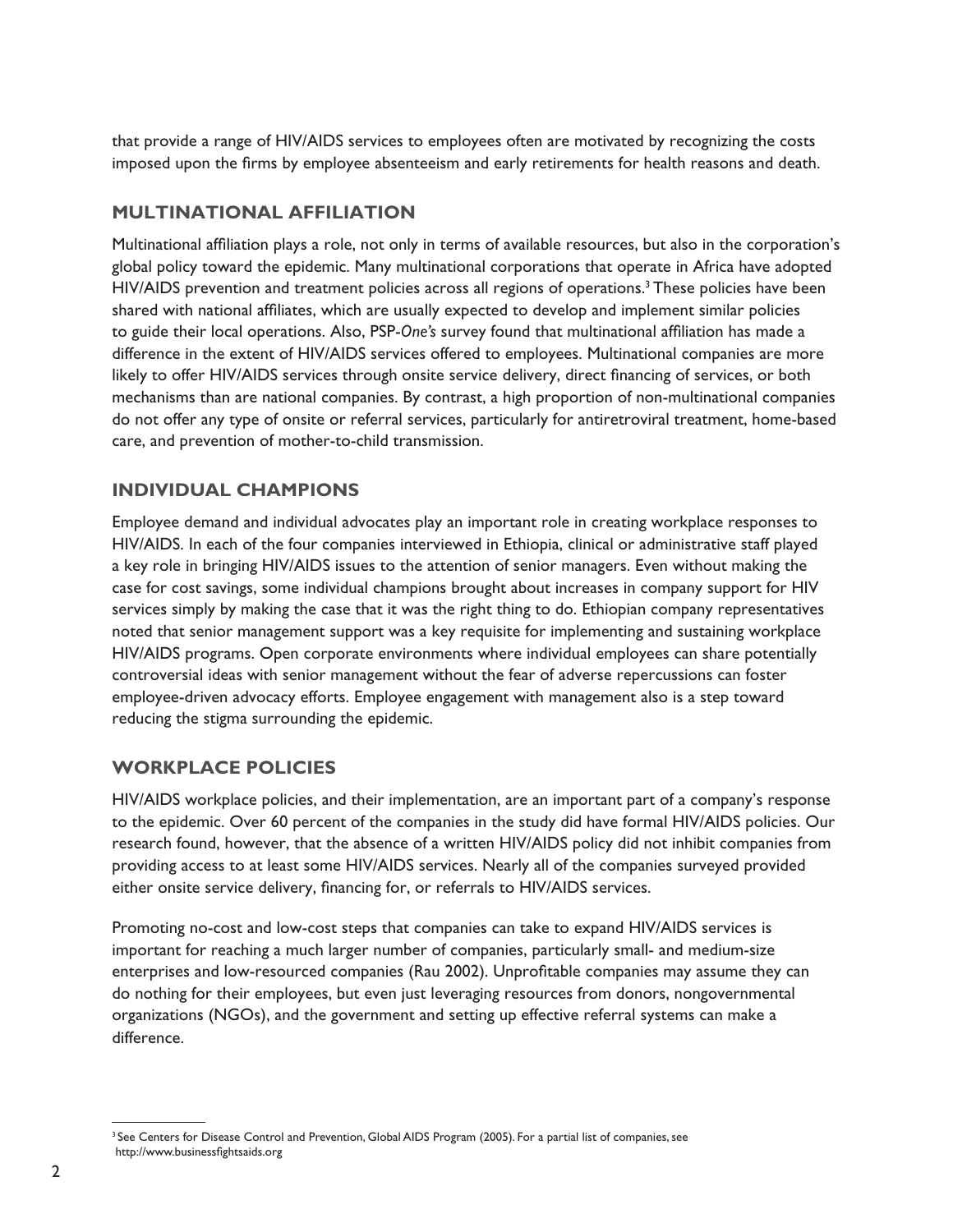# **Delivering HIV/AIDS Services**

The survey found that companies use a variety of mechanisms to link employees with different HIV/ AIDS services. Key findings of the principal mechanisms including onsite service delivery, offsite financing, and referrals are highlighted below.

## **On-site Service Delivery**

On-site service delivery is usually conducted through a company clinic staffed by one or more medical personnel. In most cases, companies had onsite clinics prior to offering HIV/AIDS services. According to the study, onsite HIV/AIDS services are most frequently used by larger companies with the adequate resources. The expectation, as illustrated in the Zambian company interviews, is that onsite services will reduce employee time away from the workplace. Usually, the presence of onsite services implies that companies cover the costs, although not all HIV/AIDS services may be offered on site. In those cases, companies may pay for HIV/AIDS services received by employees through outside providers or simply refer employees to outside providers without paying for the services.

The survey found that onsite service delivery is most common for the management of opportunistic infections and tuberculosis treatment and voluntary counseling and testing. It is least common for prevention of mother-to-child transmission. Just over one-fifth of companies with onsite facilities provide antiretroviral treatment at those clinics.

## **Financing Arrangements**

When not directly supporting service provision, companies use a wide variety of offsite financing arrangements to facilitate access to HIV/AIDS services. The most common are reimbursements to employees who use outside services, provision of private insurance, and contracting out of services to private or NGO facilities. The survey found that contracting out to private health facilities was the most common method of financing all HIV/AIDS services. Reimbursements were the second most common form of offsite financing. One surprising finding is that some companies with onsite clinics choose to contract out for HIV services. This may be done to take advantage of nonprofit/NGO facilities specializing in HIV care and treatment or public facilities offering services free of charge.

Employees in the surveyed Ethiopian companies have taken the initiative to support colleagues with their own resources. Similar employee-backed support and solidarity associations are common across Africa, in both public and private companies. Insurance and employer reimbursement play some, but not a major, role at this time. In most sub-Saharan African countries, insurance companies have been slow to cover HIV/AIDS services.

## **Referrals**

Companies commonly refer employees to outside providers for HIV/AIDS services. The survey clearly showed that small companies are more likely to rely on referrals for a broader range of services than are large companies, which are likely to use other mechanisms for offering services. Some Namibian companies, for example, set up a referral network, both to public facilities and private providers, for employees who cannot afford the medical insurance offered through their companies.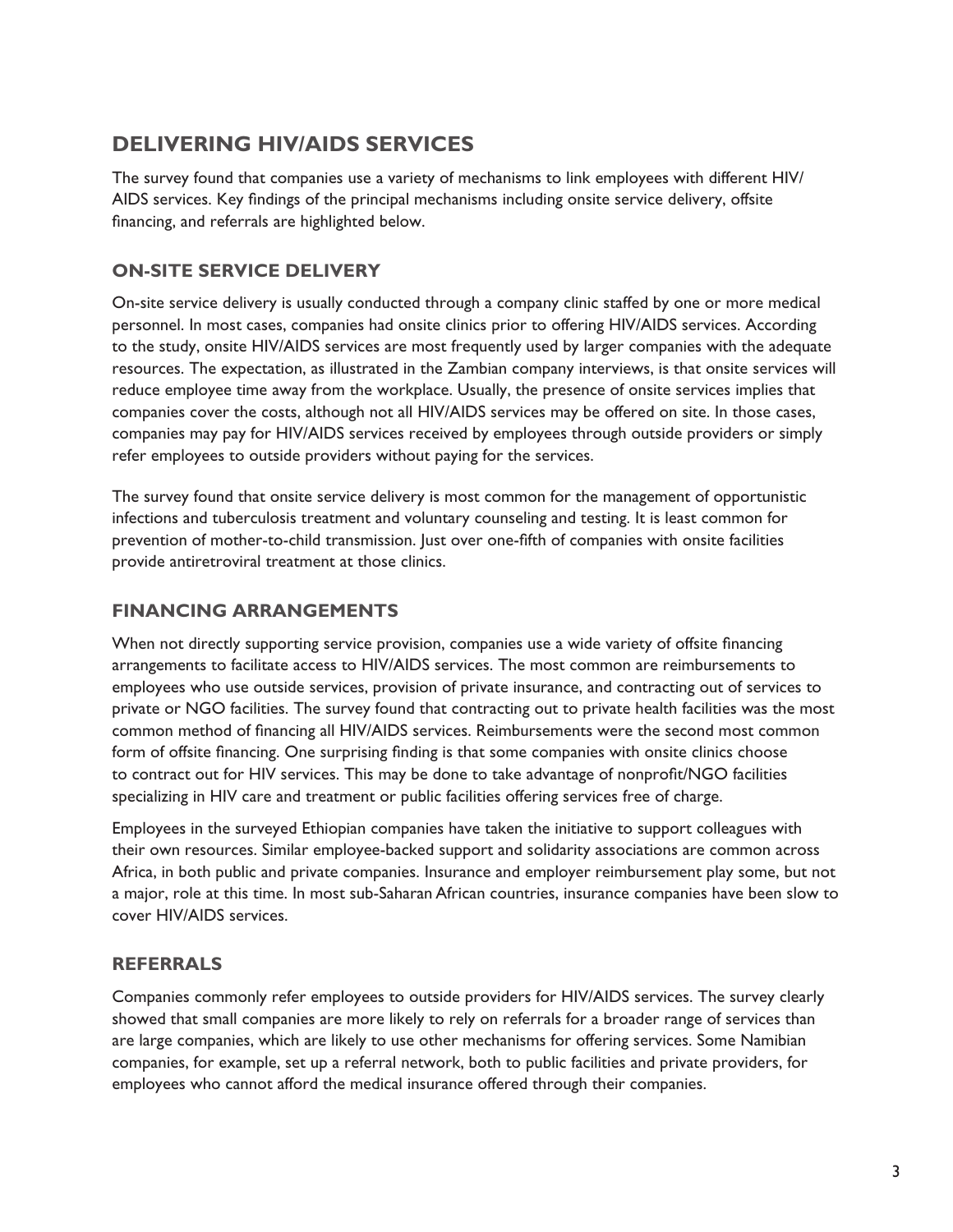Companies offer referrals for two major reasons. First, a service may be cheaper from an outside provider. This is especially the case where government provides free or highly subsidized antiretroviral treatment. Companies may also refer to NGOs that can offer quality services because of grants from donor agencies. The second major reason for referrals is convenience. Companies usually want to assist employees with health issues, but do not have the resources, in-house facilities, or management to provide such services themselves.

# **Discussion**

PSP*-One* believes our study results will be useful to USAID missions and collaborating agencies involved in private sector programming, and to private companies that are considering enabling access to HIV/ AIDS services for their employees and/or for surrounding communities.

The overall lesson of this work is that all companies, irrespective of size, nationality, or profitability, can improve access to HIV/AIDS services for their employees. The range of services that can be supported will vary tremendously according to company and country context. Learning about the promising approaches used in the provision of HIV/AIDS treatment can help similarly sized or resourced companies across sub-Saharan Africa respond effectively to the HIV/AIDS epidemic.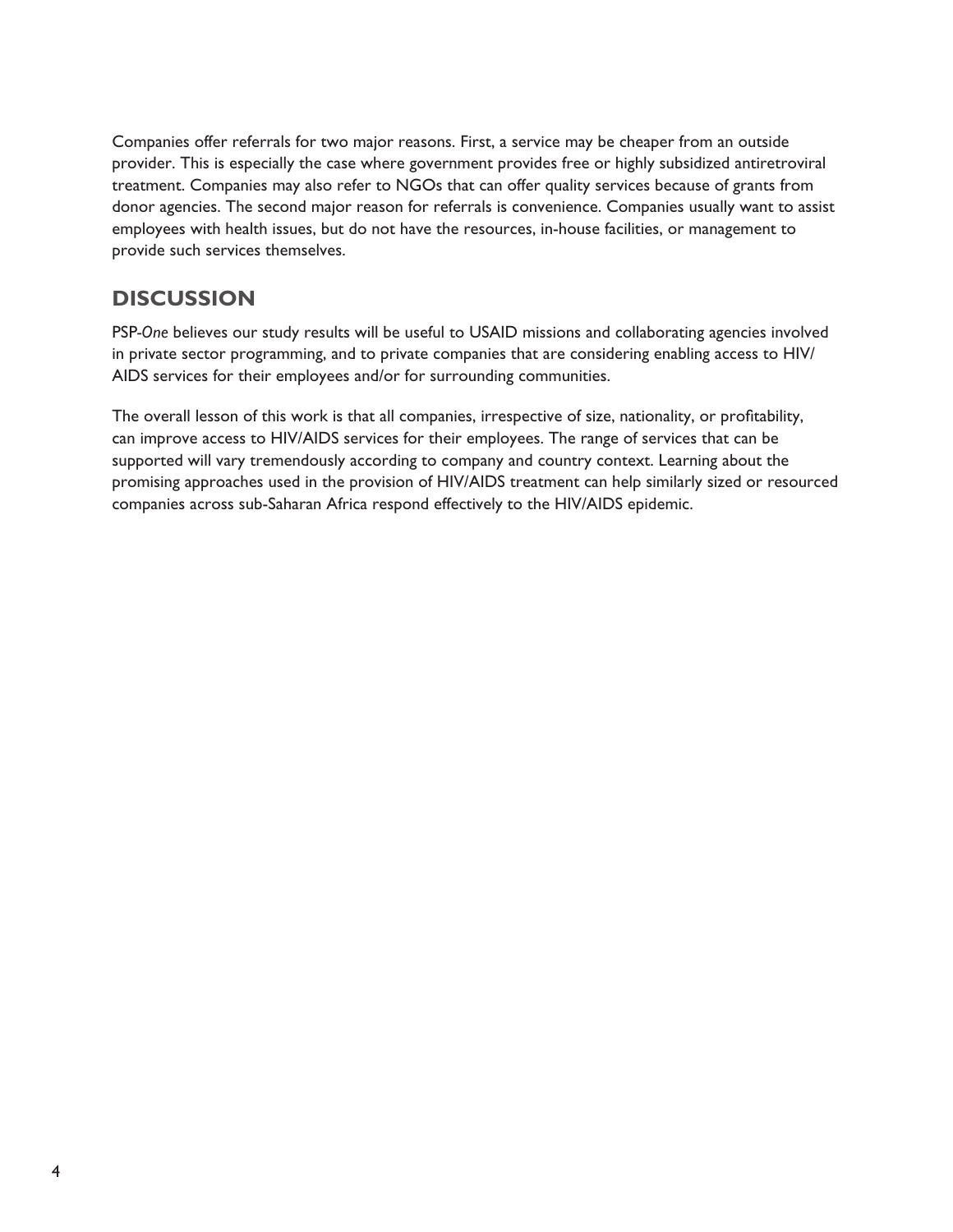# **2. Literature Review**

There is a substantial body of literature examining the effect of HIV/AIDS on sub-Saharan Africa's workforce composition and economic well-being. Much of this literature is focused on the efforts of large, multinational companies in Southern Africa, particularly in South Africa, to provide extensive HIV/AIDS services to employees affected by HIV/AIDS. A considerable portion of the literature advocates for an increased role for the private commercial sector as a provider of effective HIV/AIDS service provision, including antiretroviral treatment (ART). For instance, articles such as "AIDS Is Your Business," published in the Harvard Business Review (Rosen and Simon 2003), urge companies to consider the implications of HIV/AIDS on their workplaces and take action to mitigate its effects on employees, their families, and society. International and government initiatives like the Joint United Nations Programme on HIV/AIDS (UNAIDS) and the U.S. President's Emergency Plan for AIDS Relief (PEPFAR) also advocate for greater corporate involvement, emphasizing the importance of workplace partnerships with the public sector to combat HIV/AIDS (Bloom et al. 2006; PEPFAR 2007).

Some companies respond to the HIV/AIDS pandemic through community support, education, and behavior change programs, as well as antidiscrimination initiatives (Global Business Coalition [GBC] 2006). More companies also are responding by facilitating access to HIV/AIDS services for their employees. The GBC reports that of the companies with operations in Africa that it surveyed, more than 70 percent of them are now fully subsidizing access to HIV treatment for all employees<sup>4</sup> (GBC 2006). In addition, the World Economic Forum (WEF) found that 43 percent of the 1,653 sub-Saharan companies surveyed with a formal HIV/AIDS policy offer voluntary counseling and testing (VCT) and 26 percent of companies with a formal policy offer ART (Bloom et al. 2006).

While such reports provide overviews of companies' efforts to offer HIV/AIDS services to their employees, research has yet to collectively summarize the diverse variables companies consider, including financing mechanisms, when deciding to offer HIV/AIDS services to their employees. This literature review focuses on the motivations for workplace service provision and some of the key variables companies face when extending services to employees.

# **Methodology for the Literature Review**

The literature review includes publications about workplace HIV/AIDS services from 2000 to present. Online searches and literature databases (such as Google and popline.org) were the main source, although information was also obtained through conference publications and the websites of relevant organizations (such as UNAIDS and the GBC). Searches focused on literature from or containing references to sub-Saharan Africa and included peer-reviewed and unpublished research. Publications from companies on their HIV/AIDS work were not included in this analysis, although a review of corporate reports and institutional audits would be useful to include in future studies. Because this paper focuses on HIV/AIDS services in the workplace, articles that centered solely on HIV/AIDSprevention education programs, nongovernmental organizations (NGOs), and faith-based organizations were excluded.

<sup>4</sup> The GBC survey consisted of 75 GBC member companies worldwide. They ranged in size from those with fewer than 10,000 employees to those with more than 500,000 employees and included multinational and non-multinational corporations.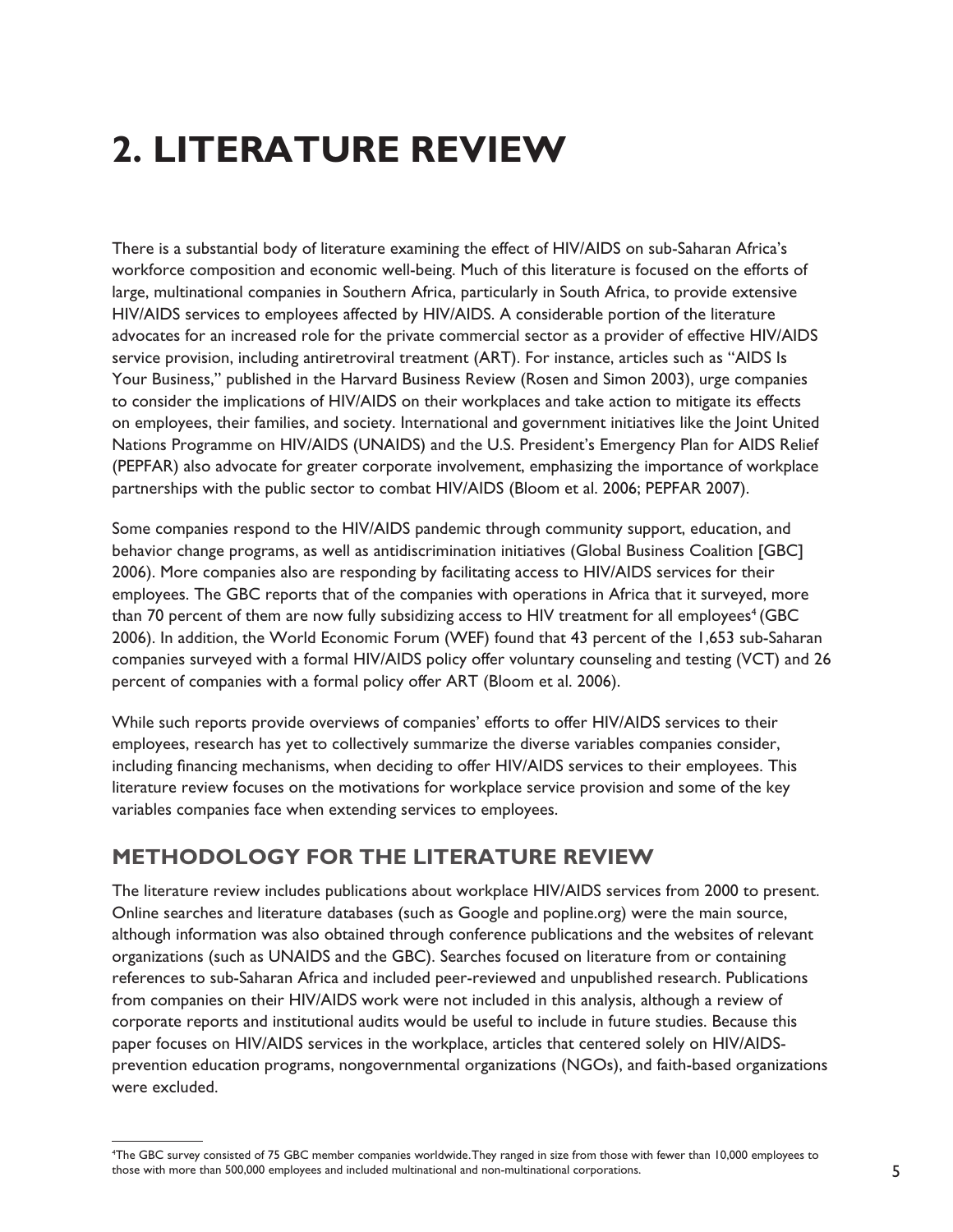# **Motivations for Companies to Offer Services**

Research shows that there are advantages for some companies to invest in HIV/AIDS services to keep their employees healthy. Key advantages include cost savings, a decrease in employee turnover, an increase in employee motivation and productivity, and a reduction in employee absenteeism.

Feeley et al. (2004) found that if drugs to treat HIV-related illnesses cost \$500 per year in Zambia, the savings to the employer associated with each death averted would pay for six to eight years of ART for an employee. Another study revealed that in the short term, the savings achieved through a reduction in absenteeism, a reduction in health care costs, the retention of skilled employees, and improved productivity more than covered the cost of providing ART for employees (GBC 2006).

Companies must weigh issues of profitability and liability with the desire to extend HIV/AIDS services to its employees and/or the surrounding community. Although some companies can provide HIV/AIDS services, they may be concerned that employees will not adhere to treatment guidelines. Companies may fear that employees will share or sell the medication they receive or seek care from traditional healers, lessening the health benefits to HIV-positive employees (GBC 2006). Other company concerns include the potential for continued obligations to an employee's health if he or she leaves the company, ensuring quality treatment, and affording the costs of ART or other AIDS-fighting drugs (GBC 2006).

When companies do not offer HIV/AIDS services, the burden is shifted to employees, the government, or NGOs. Burden-shifting practices that companies use include pre-employment screening, limited employee benefits, and outsourcing of jobs (Rosen and Simon 2003). Although such burden-shifting practices are part of business trends worldwide, companies may specifically consider the effects on their HIV/AIDS costs when implementing these practices (Rosen et al. 2006b). Though companies may benefit in some cost-related respects from burden-shifting, there also are disadvantages. Offsite visits to treatment clinics increase absenteeism (Rosen et al. 2006b) and employees may shoulder the added responsibility by paying for their own HIV/AIDS services or forgoing treatment altogether (Simon et al. 2000).

# **Factors Affecting HIV/AIDS Service Provision**

When evaluating whether to offer HIV/AIDS services, companies consider several factors that may facilitate or hinder their efforts. These include the financial cost to the company, the demand for HIV/ AIDS services from employees, the involvement of partners or other community resources to facilitate the process, national policies on HIV/AIDS, corporate social responsibility programs, and a moral imperative.

## **Cost to the Company**

One of the most important factors that companies consider when evaluating if and how to offer HIV/ AIDS services is the cost. The size of a company is a primary mitigating factor in determining how much capital it has to invest in HIV/AIDS services. Given that large and multinational companies often have a greater amount of financial and human capital, and as investing in HIV/AIDS services for employees should be a multiyear commitment, these reserves allow large companies more flexibility in choosing and facilitating HIV/AIDS services. Research shows that large companies more often provide HIV/AIDS services for employees than small- and medium-size enterprises (SMEs) (Ramachandran et al. 2006;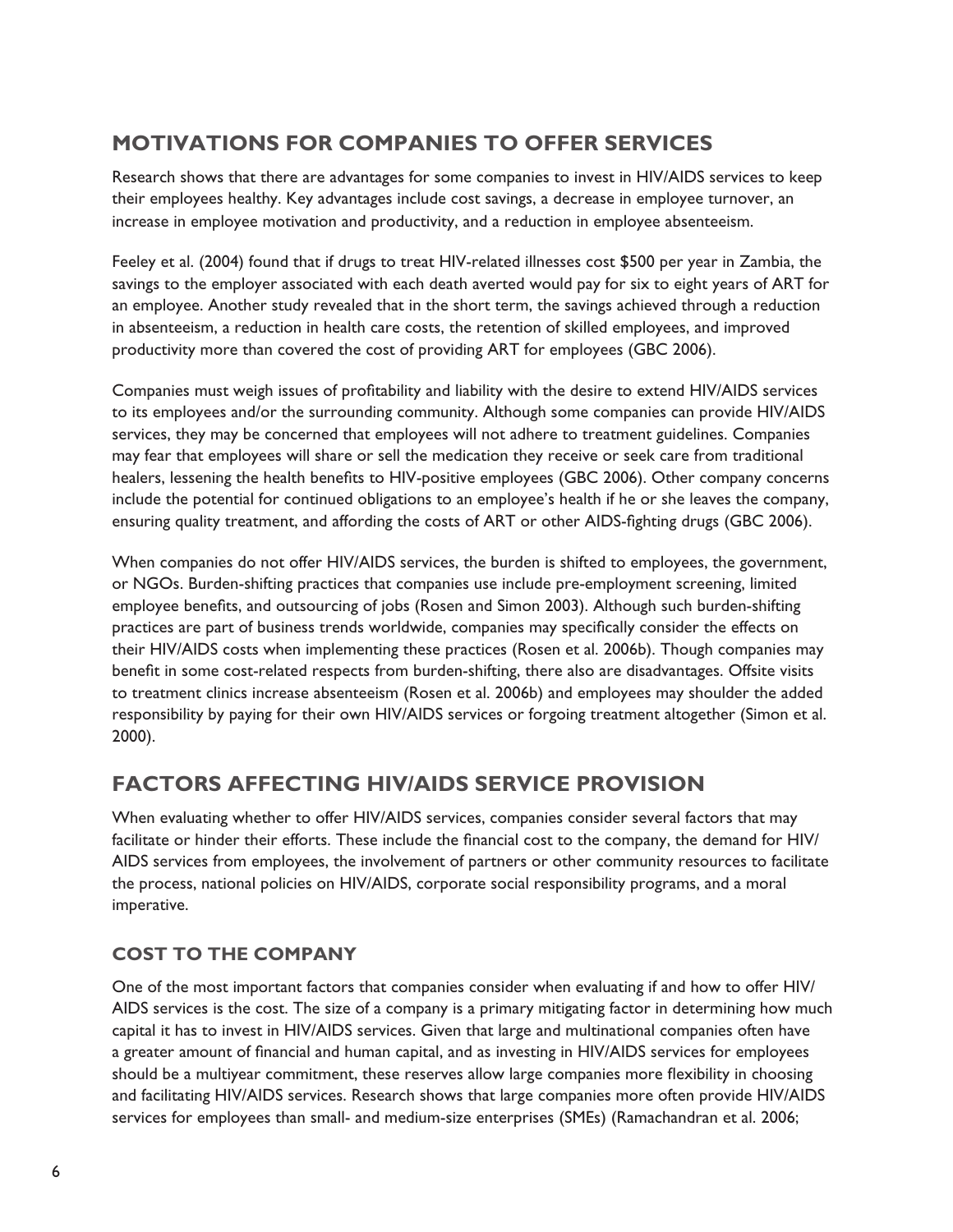Sulzbach et al. 2005). In addition, large companies and multinationals are more likely to have professional human resources departments that are staffed to manage health benefits and select insurance plans or medical providers, facilitating the establishment and maintenance of such services (Feeley et al. 2005). Still, there are great disparities in the extent and type of services offered by multinational companies (Barnett and Whiteside, 2006). Industry, corporate social responsibility policies, and shareholder expectations can drive and shape multinationals' responses.

Several difficulties exist for SMEs to offer HIV/AIDS services to their employees. SMEs may not be able to fully fund HIV/AIDS services. They frequently lack dedicated human resources and health staff to implement and manage such activities, which limits the types of mechanisms they can use to facilitate HIV/AIDS access for their employees. SMEs are often overlooked by health care or HIV/AIDS service providers, which give unsolicited information on their services to larger companies but may not consider SMEs (Connelly and Rosen 2005). Moreover, the struggle to stay in business affects SMEs more than their larger counterparts and can make HIV/AIDS services for their employees a low priority (Rosen et al. 2006b). Studies have found that SME managers often consider offering treatment, but perceive the demand for treatment to be low and other company issues more pressing (GBC 2006; Feeley et al. 2005).

The level of skill of employees is linked to the overall cost of offering HIV/AIDS services. Companies may feel that the cost of providing HIV/AIDS services outweighs the costs of losing skilled employees who have been trained for their positions and of having to find and train replacements for them (Simon et al. 2000). For employees who are less skilled or easier to replace, the value to the company of preventing a new infection or prolonging a life might not exceed the cost of doing so. Research, however, has found that although companies that have a majority of skilled employees are willing to incur larger costs per HIV-positive employee, the number of employees with HIV/AIDS is likely to be small, and the share of labor costs (including costs of providing HIV-related services to employees) in overall operating expenses also may be low (Rosen et al. 2006b). Rosen et al.'s research (2006b), which examined data from six countries from 2000 to 2006, also found that the companies they studied that had a majority of unskilled or semi-skilled employees were more likely to have a higher prevalence of HIV infection, but the costs to the employer for each employee infected with HIV were minimal.

Companies also must consider whether to extend HIV/AIDS services to employees' dependents and the wider community. Although employees may not be infected with HIV, they may take leave to care for ill family members, increasing the amount of absenteeism from work. Some companies, however, have expressed concern about providing benefits to all dependents given the potential financial implications. Despite these issues though, the GBC (2006) reported that 45 percent of the 75 companies surveyed, many of which have operations in Africa,<sup>5</sup> were extending their programs to provide access to HIV/AIDS treatment for spouses and dependents.

## **Employee Demand and Usage**

Another factor companies must consider is how high the uptake for HIV/AIDS services will be among employees, especially if companies are considering offering services at onsite health facilities. In countries with higher HIV prevalence, there is a greater chance that companies will have employees who are HIV positive but that may not correspond with high employee usage of services. Companies may be able to use district-wide or national HIV-prevalence data to estimate the potential HIV prevalence within

<sup>&</sup>lt;sup>5</sup>The exact number of companies with operations in Africa is not indicated in the report.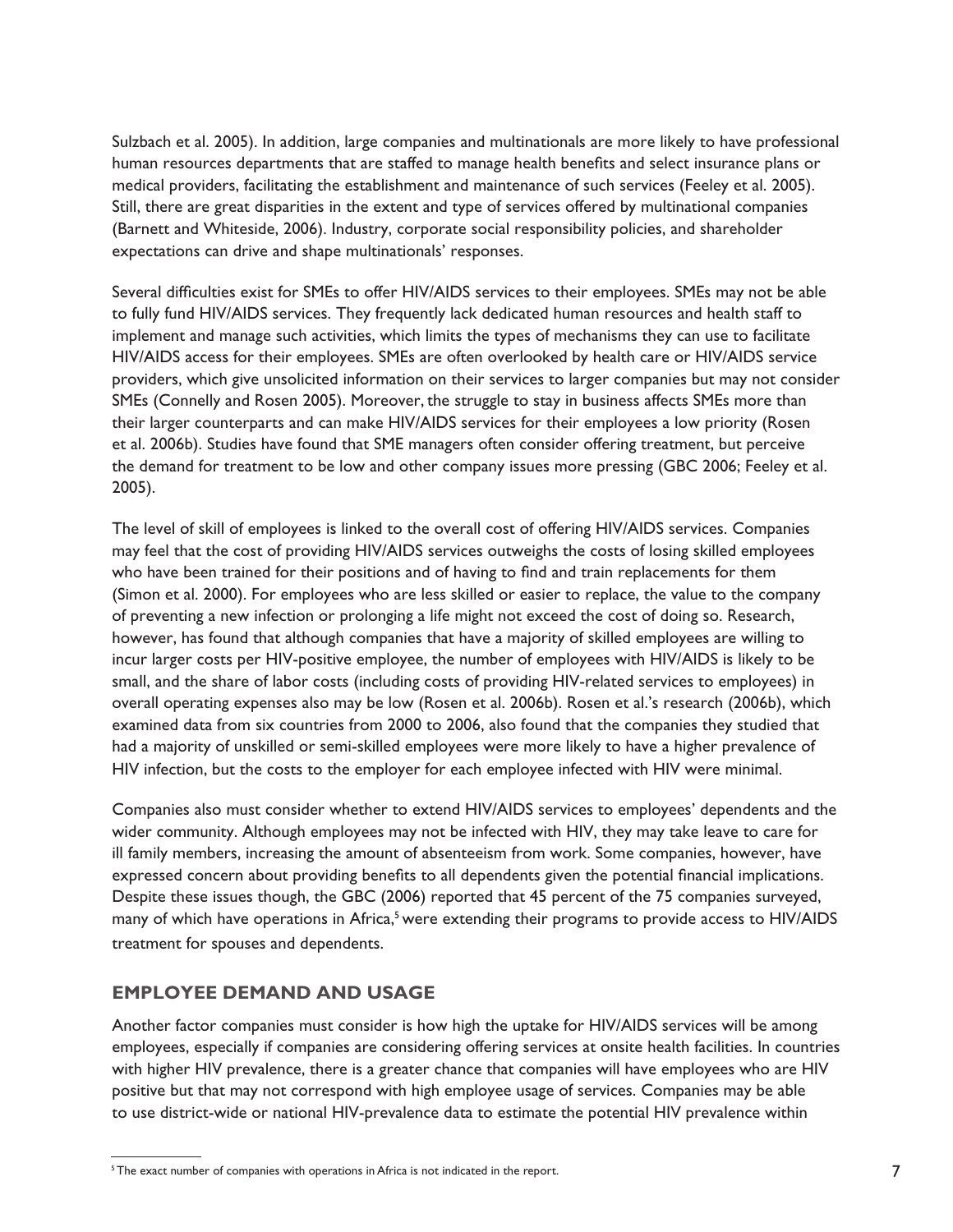their workforce, but determining the actual prevalence of HIV among employees requires their consent in revealing their HIV status. Collecting this information may be difficult to obtain given that some employees fear stigmatization or discrimination (Connelly and Rosen 2005).

Research has found that in some instances where companies have offered HIV/AIDS services to employees, the use of these services has been low. Therefore, there may be a gap between perceived need for HIV/AIDS services and actual demand by employees. George (2006) revealed that employees' uptake of VCT and ART was slow in the early stages of workplace treatment due to factors like stigmatization and, in the case of ART, lack of awareness of HIV status. Thus, if employees do not utilize services as quickly as expected, treatment programs could be abandoned.

### **Involvement of Partners**

Some companies may be motivated to offer HIV/AIDS services to employees when efforts can be shared with other entities, such as professional associations, governments, international organizations, and other businesses. In the GBC survey (2006), 87 percent of the 75 member companies interviewed worldwide responded that they participate in organizations and networks related to business and AIDS. Such coalitions can be a united voice for companies and act as a liaison between them, governments, and NGOs, or among businesses themselves to create opportunities for shared HIV/AIDS facilities and services. SMEs have joined with large businesses that have onsite health facilities or other programs with HIV/AIDS services to offer services to their employees (UNAIDS et al. 2000).

Beyond the direct benefits of joining business coalitions to share knowledge about service provision and shape national policy on HIV/AIDS through a more unified private sector voice, companies are influenced by what other similar companies—particularly competitors—are doing to respond to HIV/ AIDS (Dickinson and Stevens 2005). Thus, the decision to offer extended HIV/AIDS services may be in response to the perception of a competitor as more actively engaged in fighting the pandemic.

Direct collaborations between companies and the public sector and NGOs are also an option. Fiftysix percent of the 75 businesses assessed said they co-invest in public-private partnerships to conduct HIV/AIDS activities like education, prevention, testing, or treatment for communities (GBC 2006). The public sector and NGOs often have access to lower prices for drugs, medical supplies, and laboratory testing (Rosen et al. 2006a), which allows companies to affordably finance HIV/AIDS services for employees if they cannot obtain similar discounts. Governments also have much to gain through publicprivate partnerships. Studies of HIV-related tuberculosis (TB) treatment in South Africa (Sinanovic and Kumaranayake 2006) and ART in Uganda (Marseille et al. 2006) found that enhanced partnerships between the private and public sectors could reduce the cost to the government per new patient treated.

## **National Policy**

The ability of a company to facilitate access to HIV/AIDS services for its employees also is influenced by an enabling national policy environment that includes political commitment, support systems, policies, and the resources to influence the impact of HIV/AIDS interventions. Such legislation can come in varying degrees, from nonexistent to stringent regulations about how companies can offer HIV/ AIDS services. For example, the lack of government support in Lesotho, Namibia, and Zambia, with ambivalent policies and limited access to low-cost medications, restricts the expansion of HIV services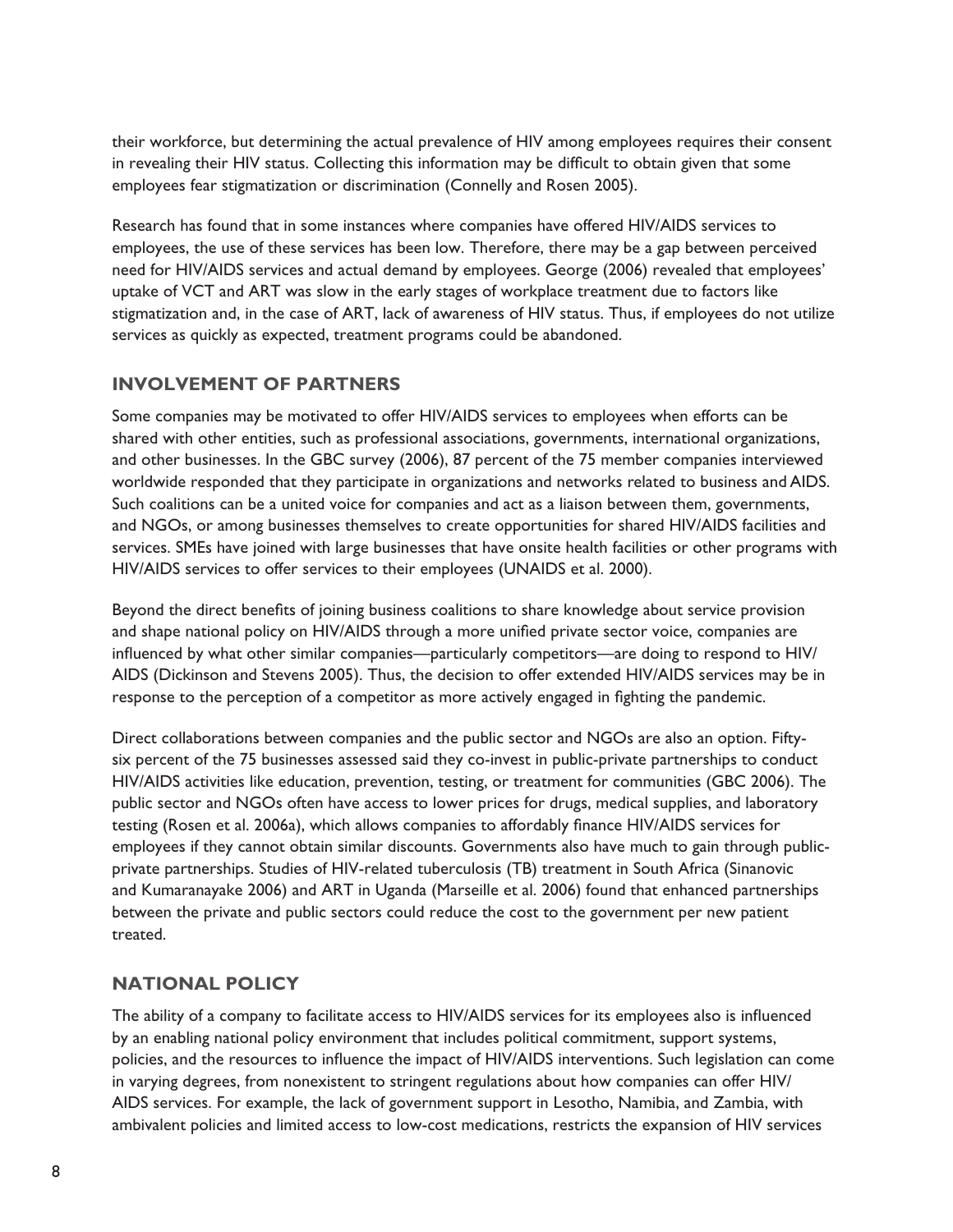by companies (Feeley et al. 2005). In response to the lack of support or a national HIV policy, companies may carve their own niche to provide services for employees. In South Africa, where the government questioned the origin of AIDS and failed to provide ART through public clinics until 2004, some large, multinational companies were the trendsetters in establishing programs to provide ART to their employees and dependents (UNAIDS 2005).

Governments must find a balance between too little and too much legislation concerning companies' provision of HIV/AIDS services. Evidence suggests that offering free access to ART in the public sector may carry the risk of disincentives for the workplace to provide ART for its workers (Feeley et al. 2005). If governments demand too much of the workplace, however, companies could go bankrupt or relocate to countries with more company-friendly HIV/AIDS regulations (Simon et al. 2000). Additionally, weak initial public provision of HIV/AIDS services, like in South Africa pre-2004, poses challenges for the private sector as it determines appropriate treatment plans. Parastatals, dependent on government resources for continued operations, may not want to be seen as challenging government policy by offering extensive HIV/AIDS services to employees when the public sector does not offer the same level of services to other citizens.

## **Corporate Social Responsibility**

Research has found that multinational companies, which typically have more financial resources and more social pressure to undertake corporate social responsibility, often establish workplace HIV/AIDS policies, and affiliates commonly follow the lead of their head offices (Rosen et al. 2006b). Company HIV/AIDS policies, however, may address several different topics related to HIV/AIDS—including prevention initiatives and stigma, discrimination, or confidentiality issues—and may not include details about a company's commitment to improve access to HIV/AIDS services for employees and their families. For example, of the 38 percent of 1,653 firms in sub-Saharan Africa that responded to a survey by the World Economic Forum (Bloom et al. 2006) and had HIV/AIDS policies, just 26 percent included antiretroviral (ARV) drug provision. For many companies, corporate social responsibility programs emerge as a result of both internal motivators and external pressures. Internal motivators include corporate values, reputation and image, business strategy, and employee recruitment. External pressures include customers and consumers, community expectations, and the regulatory environment (Mirvis and Googins 2006).

## **Moral Imperative**

Companies also may feel morally obligated, whether through internal or external influences, to respond to HIV/AIDS. When a workplace HIV/AIDS policy is not enough to establish access to HIV/AIDS services for workers, the role of individual leadership within a company may be vital. Individuals who are moved to offer HIV/AIDS services to employees and willing to organize these services may sway companies that are reluctant to provide HIV/AIDS services or that may not have considered doing so. Even in companies that have HIV/AIDS policies, individual champions can foster greater interest in HIV/ AIDS services for employees (Rosen et al. 2006b).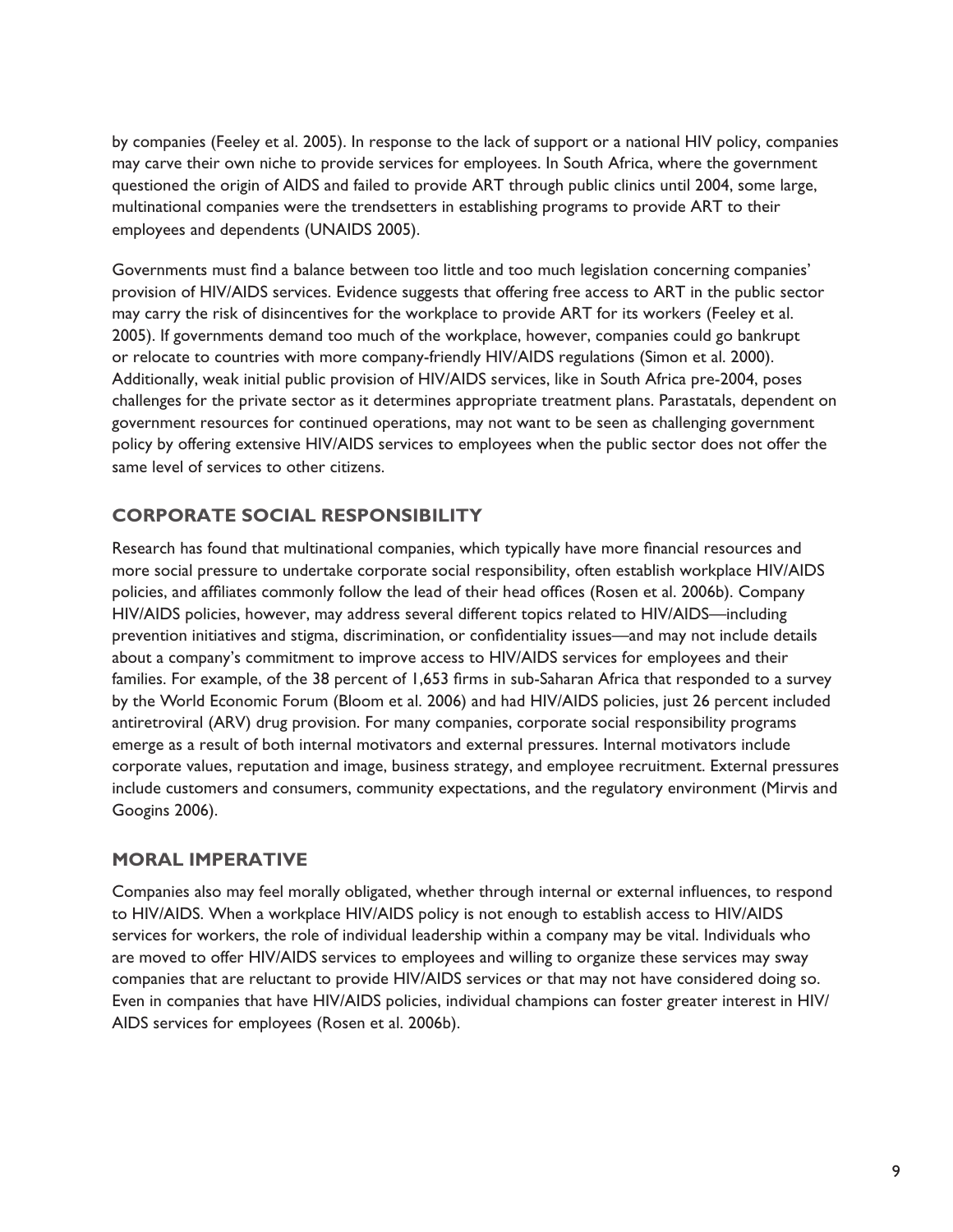# **Formal Tools to Conduct Company HIV/AIDS Assessments**

To determine the impact of HIV/AIDS on its business, a company can use tools to assess the costs and benefits of establishing HIV/AIDS services as well as to determine employee attitudes on HIV/AIDS. Results from such studies can quantify the need for HIV/AIDS services among employees, the costs that might be incurred or the funds saved, and whether employees would utilize these services. Bloom et al. (2006), however, state that only 15 percent of their 1,653 African-company respondents had conducted a quantitative assessment of HIV/AIDS. Problems that may limit a company's ability to use assessment tools are lack of knowledge about these tools or the complexity of the assessment, which may warrant hiring outside technical assistance that companies may be reluctant to finance. Without conducting such assessments, companies may find it more difficult to evaluate the costs and benefits of facilitating access to HIV/AIDS services for their employees.

The impact of HIV/AIDS can be difficult to determine or recognize since social and economic divisions within a company may weaken the visibility of the disease (Dickinson and Stevens, 2005). Long-term cost benefit analyses can be methodologically difficult to conduct and some researchers advocate using an institutional audit approach over a traditional cost-benefit analysis (Barnett and Whiteside 2006). Institutional audits evaluate organizational vulnerability to HIV/AIDS and aim to raise the visibility of the disease within the organization.

# **Facilitating Access to HIV/AIDS Services for Employees**

Once a company has decided to enable access to HIV/AIDS services, the next step is to consider which services to offer, the mechanisms to provide employees access to services, and the means of service delivery. The following section outlines those principal mechanisms, which include health insurance, contracting out HIV/AIDS services, reimbursing private costs of HIV/AIDS services, and establishing and implementing employee-based solidarity funds. To deliver HIV/AIDS services, companies may have the option of offering them through onsite service delivery, using their own health staff, or contracting out to vendors with mobile clinics or who work at the company's onsite clinic. Otherwise, companies may send employees to offsite health facilities. Finally, although not a financing mechanism, referrals of employees to offsite health facilities by companies also are covered in this review.

## **Financing Mechanisms**

## **Health Insurance**

Companies can finance HIV/AIDS services through a variety of methods. One of them is by providing health insurance coverage for HIV-related services, defined as a mechanism that pools funds from a group of individuals or families, and companies pay for all or part of their health services according to a specified benefits package (Boulenger et al. 2006). Insurance also can dictate where services can be accessed, thereby decreasing employee flexibility in their choice of providers.

While frequently utilized in the developed world, health insurance to cover HIV/AIDS services is much less common in sub-Saharan Africa, and is more prevalent in some countries than others. In general, few insurance providers in Africa offer coverage for HIV/AIDS services. One country that does have a wellestablished private health insurance industry is South Africa where insurance typically covers HIV/AIDS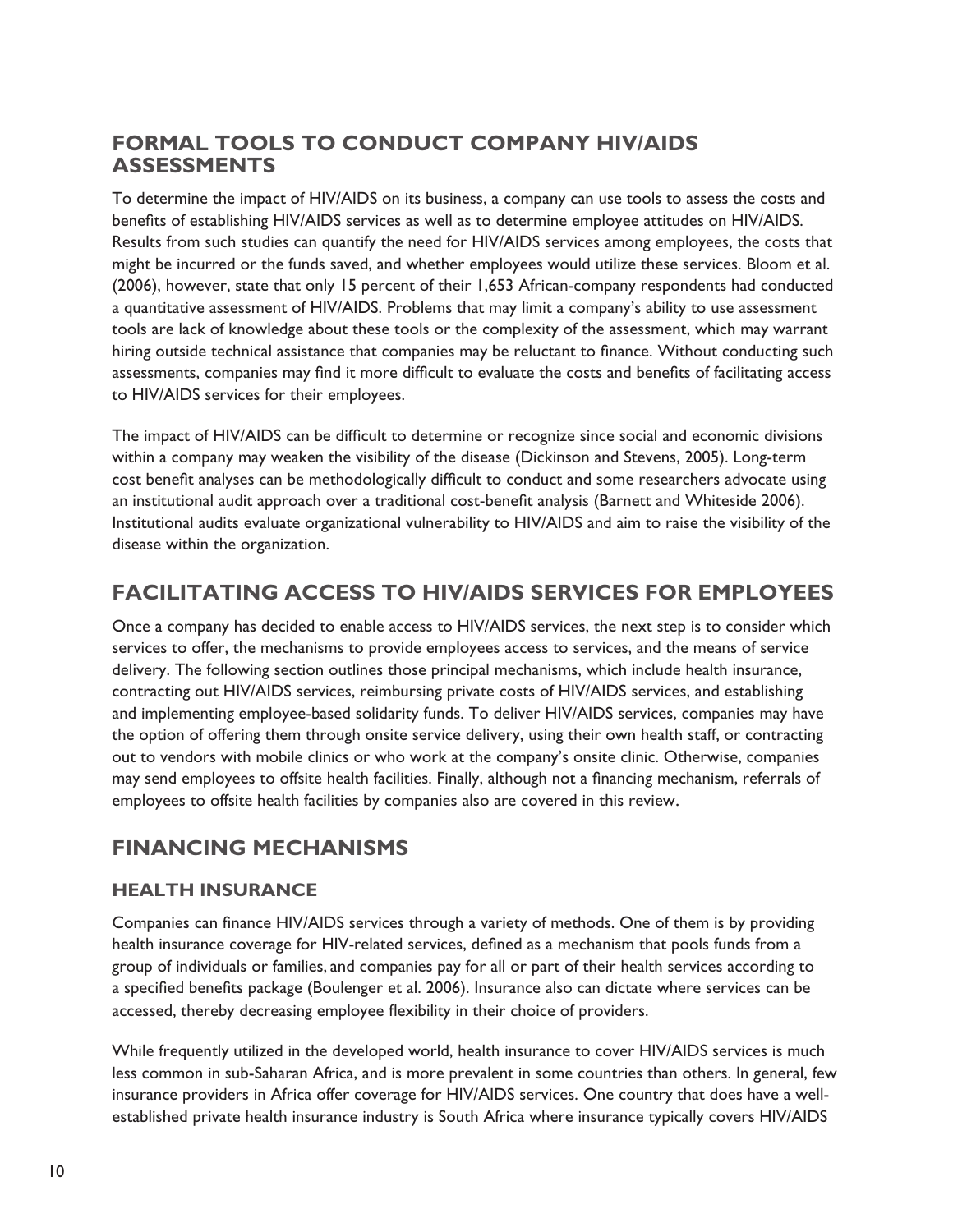services, including ART. However, the majority of South Africans, including those most at risk for HIV infection, are unable to afford private insurance tariffs. Neighboring Namibia's health insurance is also influenced by South Africa from where much of the expertise and capital for these efforts come (Feeley et al. 2005).

## **Contracting Out**

When companies do not offer HIV/AIDS services onsite, another option is to contract the services to outside organizations or health providers. Contracting out is an arrangement by which the purchaser (companies) compensates a contractor (private providers, NGOs, or other entities) to deliver a set of health services to a target population (Liu 2006).

### **Reimbursement**

Reimbursements are another financing option open to companies for HIV/AIDS services. Employees pay the costs of their services out-of-pocket and are then paid back (in full or in part) for the amount the company spends on services, unlike health insurance or contracting out where employees pay little to none of their HIV/AIDS service costs. In this way, employees may not be restricted to visit specific health providers, which may be the case in mechanisms like health insurance or contracting out.

## **Solidarity Funds**

Solidarity funds, or employee distribution funds, are an innovative option for alternative financing mechanisms within the workplace. These funds are supported by a small monthly contribution per worker and, in some cases, by a matching amount from the company or labor union. Collected funds then are distributed to HIV-positive employees to help finance the costs of their services. Solidarity funds have been developed at a number of workplaces in Ethiopia and are being used to pay the user fee for employees receiving ART at government facilities (Abt Associates Inc. 2005). However, solidarity funds are not always established through a systematic analysis of the revenue needed to cover the potential liabilities. In some cases, solidarity funds can be rapidly depleted and have insufficient resources to pay out benefits.

# **Service Delivery Mechanisms**

## **Onsite Service Delivery**

The most direct way for a company to offer HIV/AIDS services to its employees is through onsite health-service delivery. Establishing an onsite clinic with HIV/AIDS services requires a special set of staff and medical inputs beyond a basic clinic that offers primary health care services. Facilities need to be large enough to support the medical equipment associated with HIV/AIDS services and to provide employees with privacy and confidentiality. In addition, the clinic must be stocked with the medical equipment, supplies, and drugs to treat employees. Delivering HIV/AIDS services onsite typically entails substantial financing on the part of the company. Consequently, onsite facilities are more commonly located at large or multinational companies than at SMEs.

Once a company has established an onsite health clinic conducive to offering HIV/AIDS services, it can offer those services through its own medical staff (who must be trained to do so) or by contracting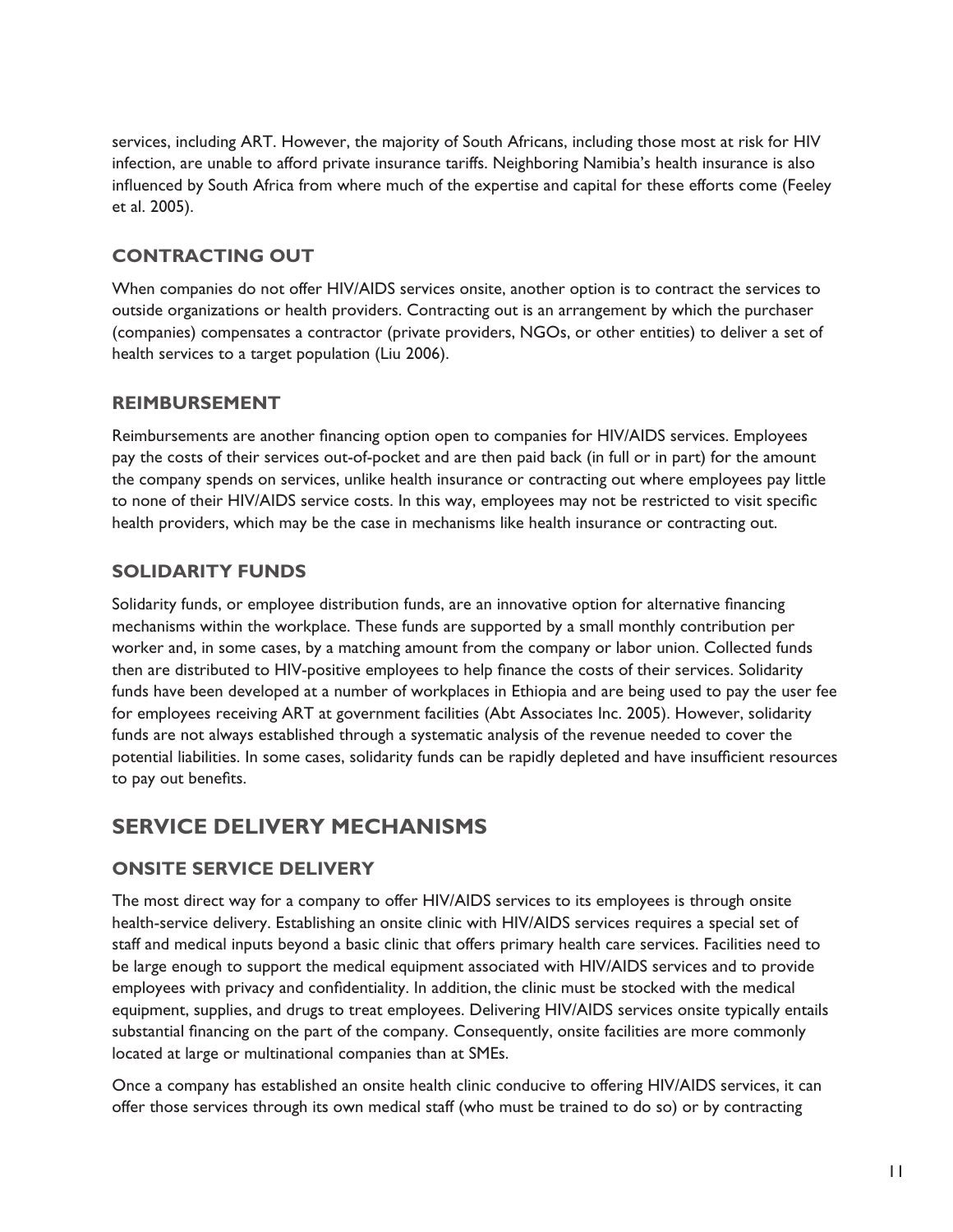out these services to vendors who offer services through the company's onsite facilities. Alternatively, external health vendors may have mobile health clinics that they drive to a company's premises on a scheduled basis. Research shows that there are advantages to being an employee of a company with an onsite health facility. In a study of companies in Lesotho, Namibia, and Zambia, the 15 companies that offered HIV/AIDS services onsite made ART available to all employees. Conversely, just over one-fourth of the 37 companies that did not have onsite HIV/AIDS-service delivery but offered support through financing mechanisms, offered ART to all employees (Feeley et al. 2005).

## **Offsite Service Delivery**

When onsite service delivery is not feasible or desired, the alternative for a company is sending its employees to offsite health facilities for HIV/AIDS services. These facilities may include public sector venues; for-profit, private health facilities; or NGO health programs. The type of offsite facility at which employees seek care may depend on the financing mechanism they have as well as the type of HIV/AIDS service they desire. For example, with financing mechanisms like health insurance or contracting out, employees may be required to visit health facilities designated by their health plan. HIV/AIDS services not provided through those financing mechanisms may be paid for by companies through other means, or they may be referred.

## **Referrals**

Referrals enable a company to inform and direct its employees to where HIV/AIDS services can be obtained when it does not finance these services. A referral is "the act of [a medical or paramedical professional] sending a patient to another doctor or therapist" (Webster's New World Medical Dictionary 2007). With referrals, companies do not pay for employees' health care costs, so employees must pay out-of-pocket for any HIV/AIDS services they receive unless the public sector provides these services free of charge. Like offsite service delivery, referrals can be made to a variety of health facilities, including public sector venues; for-profit, private health facilities; or NGO health programs. Referrals also may be used in combination with other health care mechanisms for different types of HIV/AIDS services to better meet employees' needs. Given the importance of early treatment and compliance, an effective referral system should include follow-up with the patient in the facility where care is being received.

# **Challenges of HIV/AIDS Service Delivery**

Many companies may find that it is easier to add HIV/AIDS services when other types of general employee benefits already are established. Past research has found that companies were more likely to provide HIV/AIDS services if they already were investing in other employee benefits, particularly health care (Connelly and Rosen 2005). Beyond simply making services available onsite or through financing mechanisms, however, companies need to inform their employees that HIV/AIDS services are included in their benefits. In one survey of 46 companies in South Africa that provided medical services through onsite service delivery or financing mechanisms, respondents<sup>6</sup> at only 11 of the companies knew if ART was included in their benefits (Connelly and Rosen 2005). Educating employees about the HIV/AIDS services and benefits available is instrumental in creating uptake of these services.

If companies wish to offer HIV/AIDS services, the mechanisms and service delivery options available can limit them. Some countries do not have established health insurance programs that cover HIV/AIDS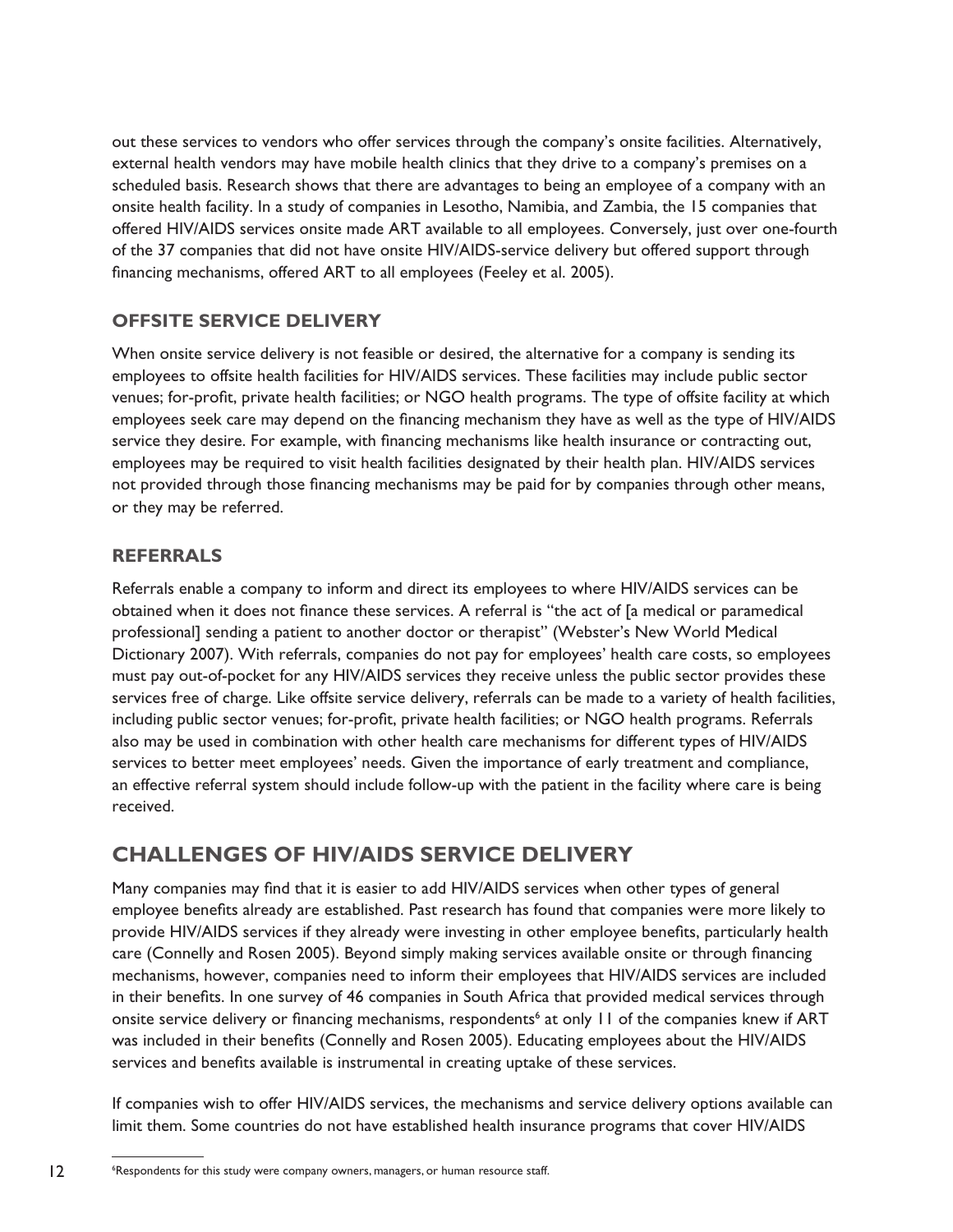services, so such a financing choice is not feasible. In other countries, such as Ethiopia, private providers may not have access to the free ARV drugs made available to the government, which then might reduce incentives for companies to contract out HIV/AIDS services to private providers (Abt Associates Inc. 2005). Furthermore, private providers may not be located in remote regions where some companies reside, creating geographic restrictions for employees to access HIV/AIDS services. If financing mechanisms or the ability to self-finance HIV/AIDS services are not viable options, companies may rely on referrals to inform their employees of places to seek HIV/AIDS services. Or, they may not offer any alternatives at all.

## **The Future of Company-initiated HIV/AIDS Service Delivery**

The decision to offer HIV/AIDS services weighs a multitude of variables including cost implications, employee well-being, and overall benefits to the company. Once a company is willing to address HIV/ AIDS services for their employees, concerns about costs, low employee demand, restrictive national policies, or the lack of financing mechanisms may prohibit the offering of such services. Moreover, there is no one-size-fits-all method for a company to determine whether or not to offer HIV/AIDS services; each one must evaluate its situation based on its size, capital, industry, location, and other factors.

It is important for governments, NGOs, donors, and advocates to recognize the multifaceted issues companies face when offering HIV/AIDS services in order to form effective partnerships. Although companies make the majority of service provision and employee benefits' decisions internally, partnerships with organizations that understand the corporate environment can be useful. Specific areas where partnerships can assist include helping companies to determine the feasibility of offering HIV/ AIDS services to their employees, working with other intermediaries (such as insurance providers), and establishing a policy environment that supports and encourages company participation in the fight against HIV/AIDS. Companies must weigh demands from a whole host of stakeholders including employees, shareholders, consumers, and government. By viewing situations from companies' perspectives, governments and the broader HIV/AIDS community can work with them to offer better access to HIV/ AIDS services in sub-Saharan Africa and elsewhere.

Looking ahead, there is still much to be explored about how companies facilitate access to HIV/AIDS services for their employees. While this literature review provides a useful overview of the motivations for private sector service initiatives and the range of services provided, less is known about the corporate or national variables leading to disparities in the treatment options offered to employees. Company characteristics like size, industry, or workforce composition are supplemented by corporate and national variables like shareholder expectations, national HIV/AIDS policies and regulations, and corporate social responsibility guidelines. Understanding the full range of variables that companies experience can help the private sector, governments, international organizations, and other entities involved in fighting the pandemic make better-informed decisions about facilitating access to HIV/ AIDS services for employees and communities. The findings from the Private Sector Partnerships*-One* (PSP*-One*) project's survey of companies providing HIV/AIDS services in Ethiopia, Kenya, Namibia, and Zambia contributes to a better understanding of service provision options and mechanisms for effective workplace treatment.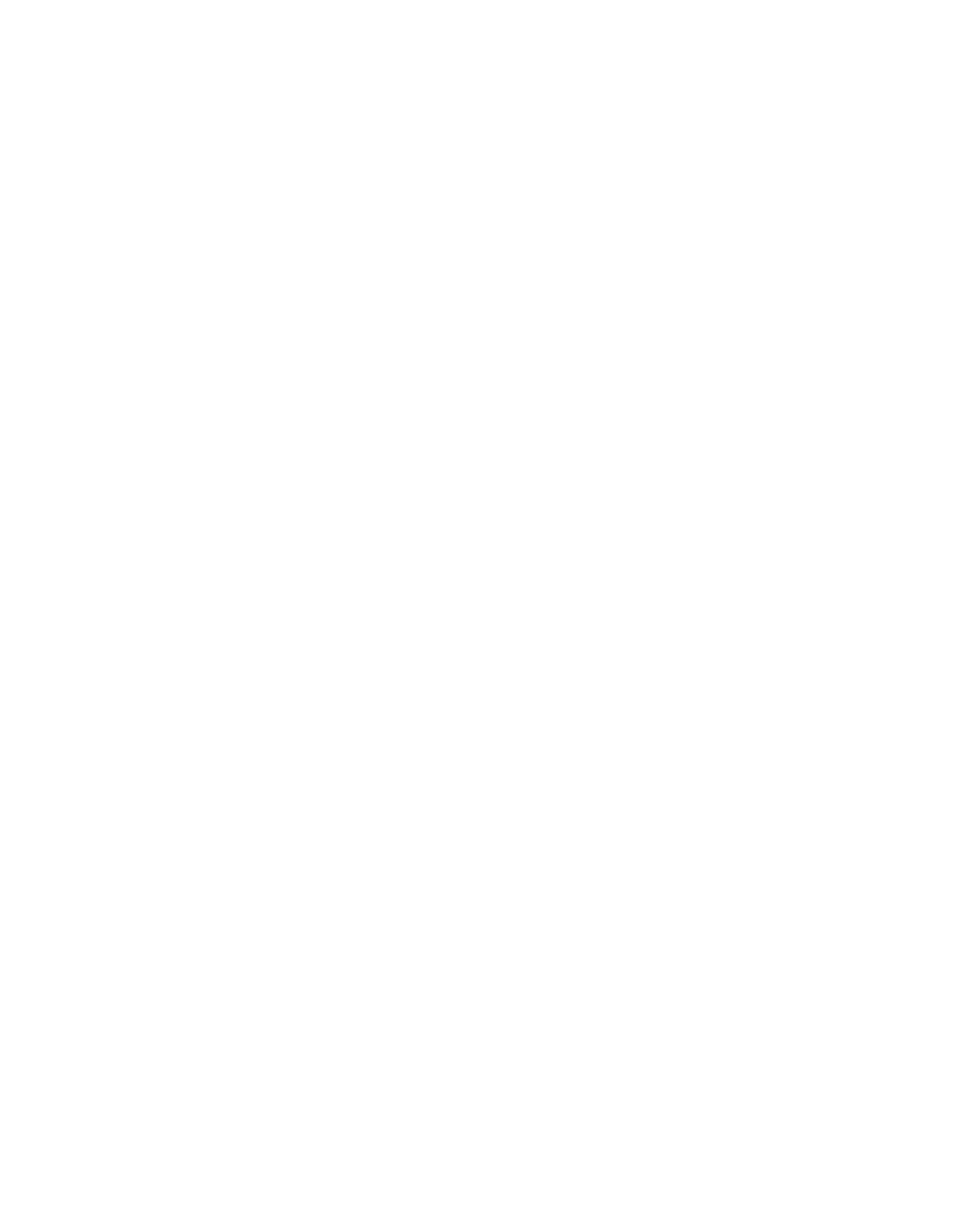# **3. A Workplace Survey of HIV/ AIDS Service Provision in Four Sub-Saharan African Countries**

## **Background**

Although a number of companies in sub-Saharan Africa are reporting offering HIV/AIDS services through various mechanisms (such as onsite service delivery, financing, and referrals) in their workplace programs, there is little uniform synthesis of the extent and types of service provision occurring. Thus far, there is only limited evidence of the impact of workplace companies' initiatives in HIV/AIDS services from international organizations (for example, Bloom et al. 2006; GBC 2006), in-house corporate studies, and limited academic research.

To examine companies' contributions to the expansion of HIV/AIDS services, PSP-*One* gathered and analyzed information from companies that have established HIV/AIDS workplace programs.<sup>7</sup> This study expands upon Rosen et al.'s work (2006) by exploring in greater detail how companies offer HIV/AIDS services to their employees, not only onsite service delivery and financing mechanisms, but also the use of referrals to outside health facilities when companies do not pay for HIV/AIDS-related services for employees. In addition, this study advances current literature by exploring these mechanisms for six different HIV/AIDS services. Furthermore, the information gathered in this study can help governments, donors, and workplace organizations and managers identify issues, areas of concern, directions for improvement, and support for HIV/AIDS workplace services activities.

# **Study Methodology**

PSP*-One* conducted the survey from May to June 2006, targeting human resources personnel and health care providers from companies in four countries—Ethiopia, Kenya, Namibia, and Zambia. To obtain the sampling frame, agencies receiving donor support to help companies implement HIV/AIDS workplace programs<sup>8</sup> in each country compiled lists of the companies with which they had worked on an HIV/AIDS project. Thus, the sample was a convenience sample and consequently will not be representative of all companies in the four survey countries.

The survey instrument included roughly 60 close-ended questions on HIV/AIDS and reproductive health onsite service delivery; financing; referrals; geographic access; HIV/AIDS policies; and company demographics. Questions then were converted to an online format using the online survey software, Survey Monkey, and pretested in May 2006. After receiving feedback from the pretest, the online survey was revised and then implemented in the field. The Annex includes a list of definitions for terms that were used in the survey.

<sup>&</sup>lt;sup>7</sup>The survey also collected information pertaining to family planning, reproductive health, and child health services. This paper, however, focuses solely on HIV/AIDS services.

<sup>8</sup> The agencies included Abt Associates Inc., Family Health International, and John Snow, Inc. The companies with which these agencies worked did not receive any direct financing for their programs from donors.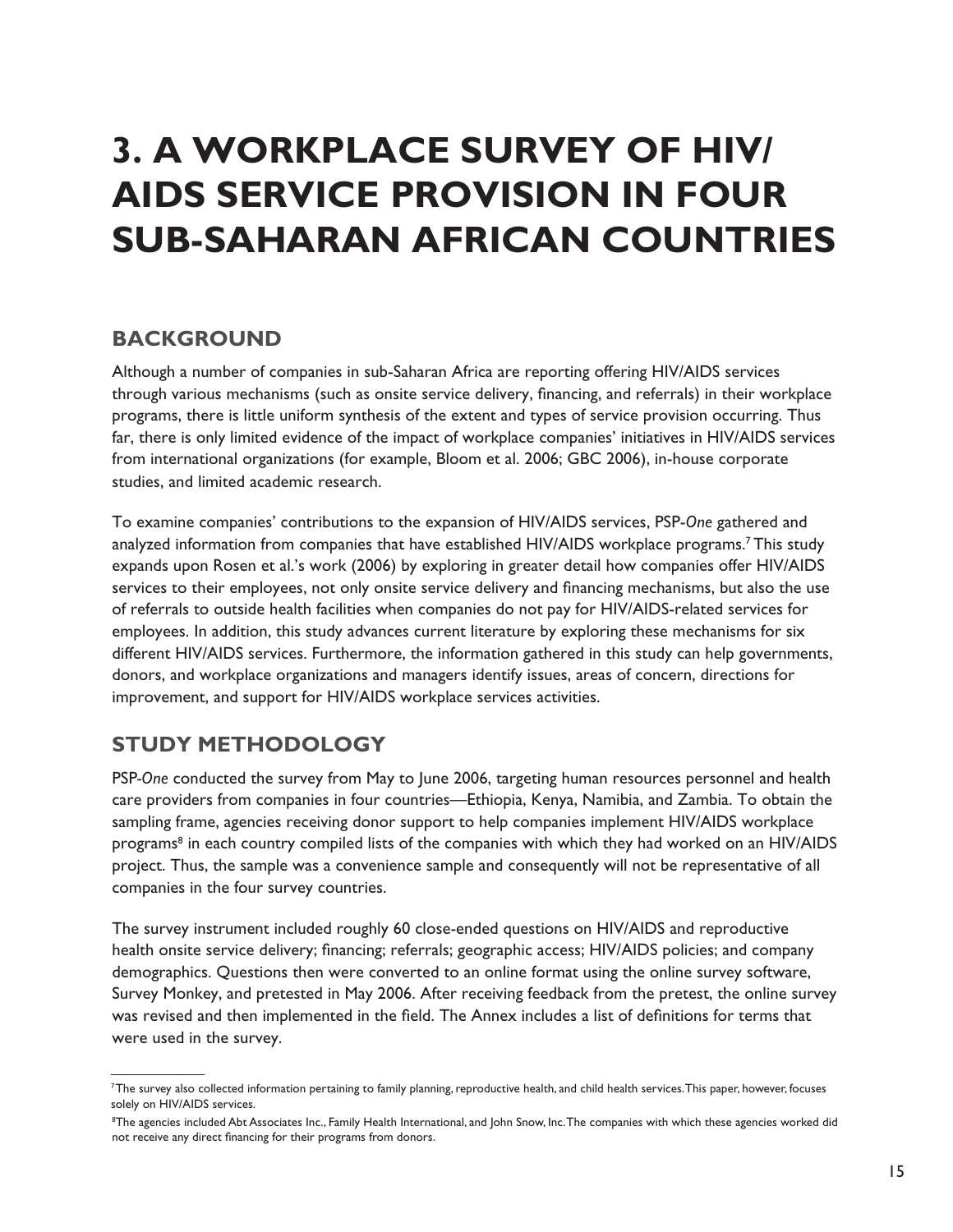To conduct the survey, researchers sent introductory letters with the link to the online survey via e-mail or fax to companies included in the sample.<sup>9</sup>A few days later, the researchers followed up with a phone call to all company respondents to encourage their response and answer any questions. A week after the introductory letter was sent, interviewers phoned recipients who had not responded to the online survey and asked them to complete the interview over the phone. Paper questionnaires were used during the phone interviews. The online data collection and phone interviews took approximately three weeks. Data entered via the web-based survey went directly into the online database. If surveys were completed using paper copies, the paper copies were mailed to the home office, where data entry was performed. Of the original 193 companies that were solicited, 121 responded, giving the survey a response rate of 63 percent.<sup>10</sup> Data analysis consisted of univariate and bivariate analyses. Table 1 provides a detailed country breakdown for all respondents.

| <b>Country</b> | <b>Number of Companies</b> |
|----------------|----------------------------|
| Ethiopia       |                            |
| Kenya          | 24                         |
| Namibia        | 23                         |
| Zambia         | 32                         |

#### **Table 1: Country breakdown of surveyed companies (n=121)**

After the initial survey analysis was complete, several in-depth interviews were conducted. This interview process allowed key company representatives to explore themes in their own words and expand on issues raised in the survey questions. Interviews were conducted with one key informant per company. In each of the countries where the study took place, interviews were conducted at four companies (16 interviews in total). These companies included large and small national companies, as well as large multinational corporations from a number of industries, such as agriculture and mining.

Two definitions are important to the interpretation of the results. First, "HIV/AIDS services" include any of the six following services: VCT, ART, home-based care (HBC), prevention of mother-to-child transmission (PMTCT), opportunistic infection (OI) services, and treatment for TB. The second important definition is that of "access" to HIV/AIDS services. For the purposes of this study, "access" is defined as the degree to which companies facilitate opportunities to obtain HIV/AIDS services. In this study, "access" does not apply to the individual uptake of services.

## **CHARACTERISTICS OF THE SURVEY SAMPLE<sup>11</sup>**

Of the 121 companies interviewed, 89 percent are in urban areas (n=117). This high rate of urban respondents indicates strong urban centers for industrial production in the countries surveyed. Tables 2a, 2b, and 2c provide a detailed breakdown of the characteristics of the survey sample in terms of industry, multinational affiliation, and size as measured by number of employees.

<sup>10</sup>Non-response was due to respondents' unavailability, desire not to participate, or unrecorded factors.

<sup>&</sup>lt;sup>9</sup>Ethiopian respondents were interviewed by phone or completed a self-administered survey because of low rates of Internet access among company personnel. Consequently biases may exist in this data because of respondents' access to definitions of terms used in the study.

<sup>11</sup>Results of company characteristics are based on the total number of companies that responded to each question and exclude missing and "don't know" responses.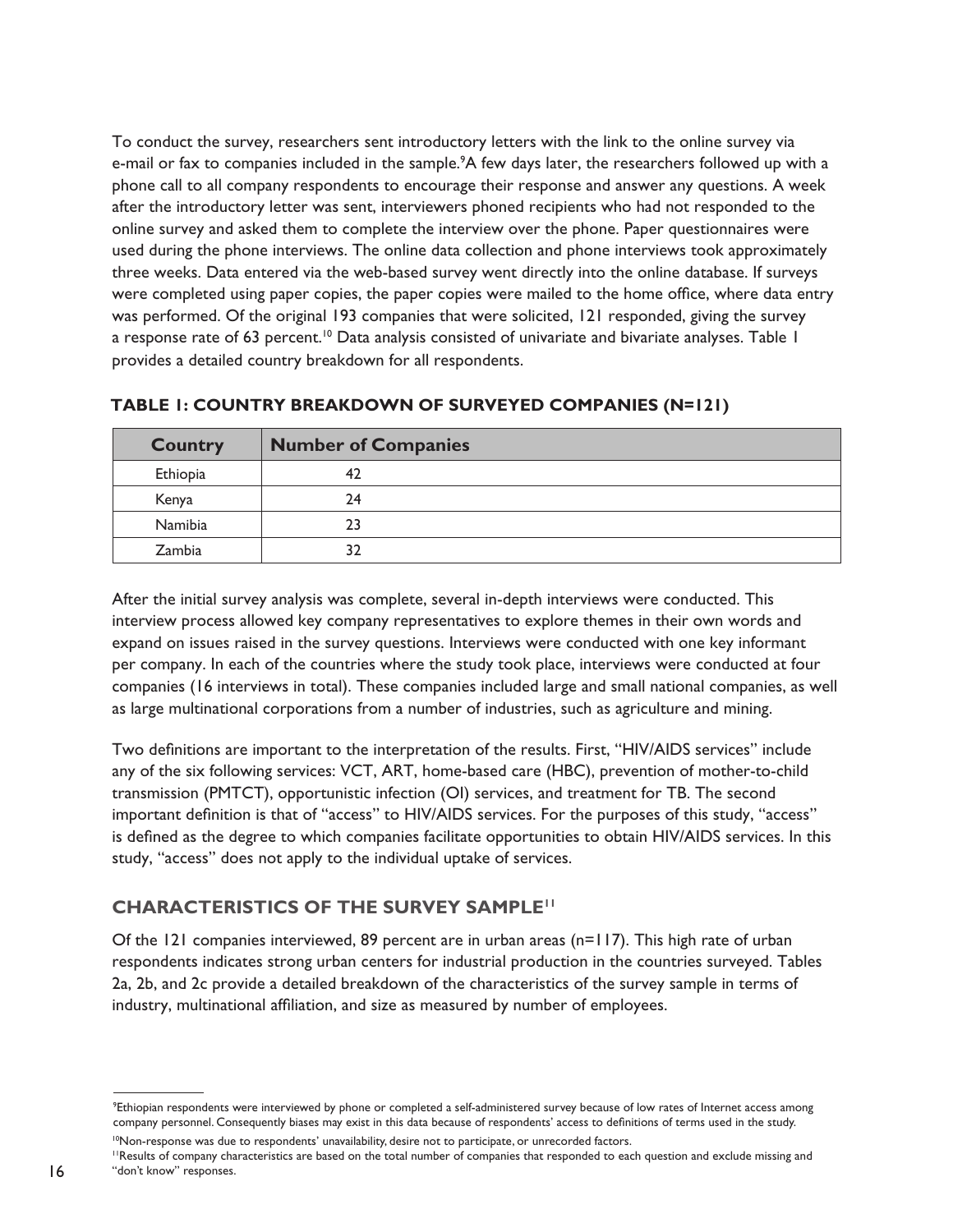## **Table 2a : Characteristics of the survey sample by industry type (n=117)**

| <b>Industry Type</b> | <b>Number of Companies</b> |  |  |
|----------------------|----------------------------|--|--|
| Service-oriented     | 51                         |  |  |
| Manufacturing        | 36                         |  |  |
| Agriculture          | 19                         |  |  |
| Mining/Extractive    |                            |  |  |

### **Table 2b : Characteristics of the survey sample by multinational affiliation (n=121)**

| <b>Multinational Affiliation</b>    | <b>Number of Companies</b> |
|-------------------------------------|----------------------------|
| Affiliated with a multinational     | 54                         |
| Not affiliated with a multinational | 67                         |

## **Table 2c : Characteristics of the survey sample by company size (n=91)**

| <b>Size by Number of Employees</b> | <b>Number of Companies</b> |
|------------------------------------|----------------------------|
| 500 employees or more              | 36                         |
| Fewer than 500 employees           | 55                         |

# **Presentation of Results**

The results section first provides an overview of the mechanisms used to facilitate access to HIV/ AIDS services. Differences in these mechanisms, disaggregated by company size and multinational affiliation, are discussed. The paper then details the mechanisms used to facilitate access to HIV/AIDS services, covering onsite service delivery, financing, and referrals. Finally, it touches upon other means of facilitating access to HIV/AIDS services, including geographic access to ART services, company HIV policies and programs, and reasons for not offering HIV/AIDS services to employees.

Figures 2, 3a, 3b, 4a, and 4b (see "Results," on next page) display breakdowns of how surveyed companies facilitate employees' access to HIV/AIDS services. These figures help the reader distinguish between the degrees of service provision that a company can offer its employees. All types of service provision, including referrals, constitute methods by which companies facilitate access to HIV/AIDS services. The highest level of service provision that a company can offer is through both the provision of onsite service delivery and offsite financing. This level is presented at the bottom of each column in the figures. The levels of provision then decrease as the reader moves up the column, from companies offering onsite service delivery only to those offering no HIV/AIDS services at all.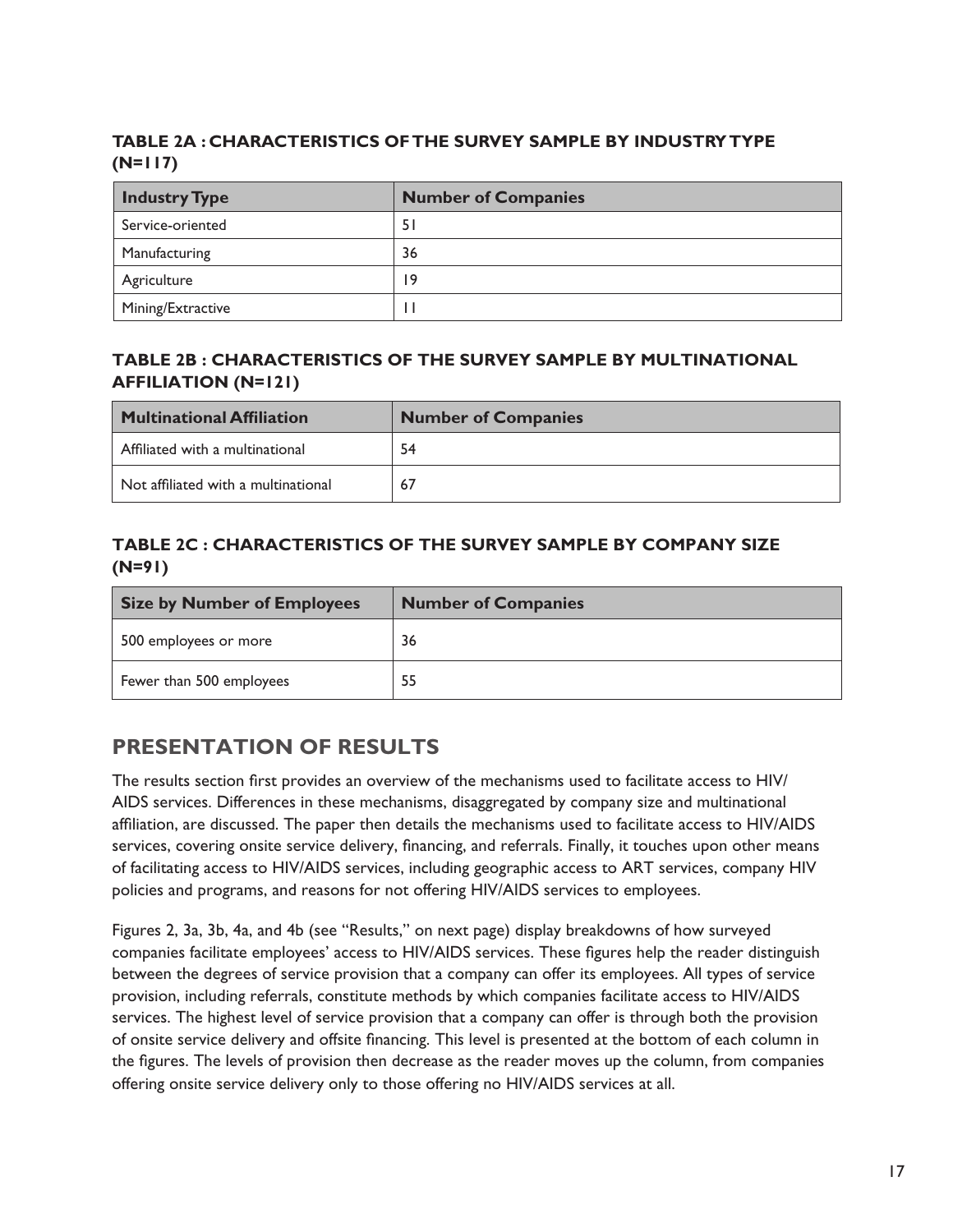# **Results**

## **Overview**

Figure 1 shows an overview of the percentage of companies that are facilitating access to services (through onsite clinics, offsite financing, or both) for each of the six HIV/AIDS services examined. Cumulatively, 69 percent of companies offer VCT services onsite, finance them, or use both mechanisms. OI and TB services follow closely, at 68 and 60 percent respectively. PMTCT and HBC are not as commonly delivered onsite or financed for employees. The percentage of companies offering ART, 42 percent, is noteworthy given the barriers to entry, cost, and technical requirements involved in offering this treatment.



# **Figure 1: Percentage of companies offering HIV/AIDS services through ONSITE SERVICE DELIVERY, FINANCING, OR BOTH, BY HIV/AIDS SERVICE (N=121)**

Figure 2 displays a more detailed breakdown of how companies offer HIV/AIDS services to their employees. Whether or not HIV/AIDS services are provided and the means by which they are supplied vary from service to service. VCT is the most commonly financed HIV/AIDS service, with 52 percent of companies using this mechanism either alone or in combination with onsite service delivery (i.e., the sum of financing alone and both financing and onsite service delivery). In regard to onsite service delivery, 40 percent of companies deliver OI services, 29 percent offer TB services, and 28 percent offer VCT, demonstrating some companies' willingness and ability to help their employees address HIV/ AIDS.

Among other HIV/AIDS services, referrals are most common for PMTCT, with 41 percent of companies using this mechanism.<sup>12</sup> PMTCT commonly involves counseling and testing for pregnant women using ARV prophylaxis to prevent mother-to-child transmission, counseling and support for safe infant-feeding practices, and family planning counseling or referral (PEPFAR 2007). When PMTCT data are disaggregated based on the percentage of female employees of reproductive age (FERA),<sup>13</sup>

<sup>&</sup>lt;sup>12</sup> This referral percentage and other percentages for "referrals only" should be considered conservative estimates because the survey question about referrals was supposed to be administered only to companies that did not finance or provide the service on site. Some companies that financed or delivered a service on site may have additionally referred employees for this service, although the survey instrument did not make that distinction.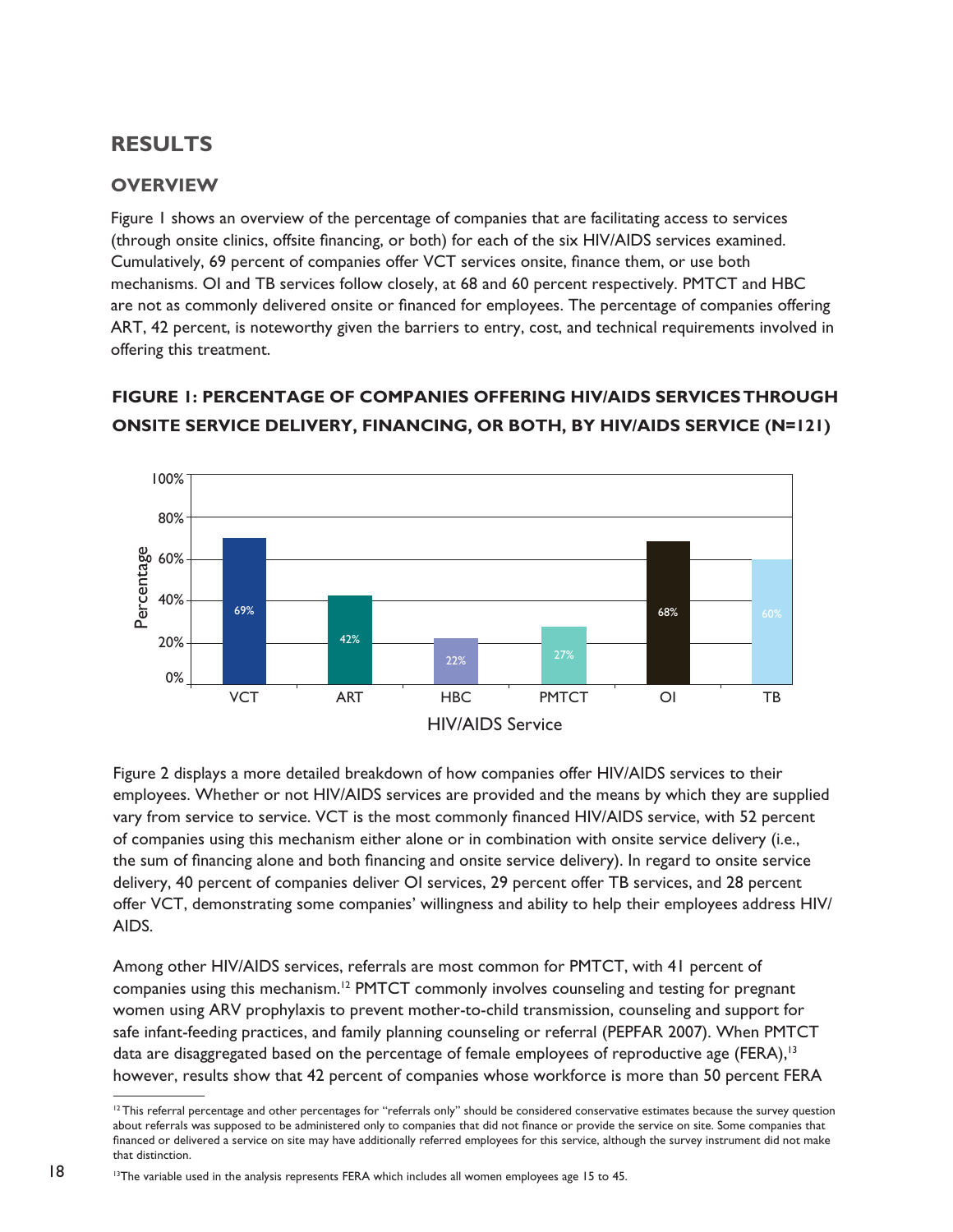facilitate access to PMTCT through onsite clinics or financing, compared with 19 percent of companies whose workforce is less than 50 percent FERA (data not shown). Thus, companies with a majority of employees who are FERA appear to be more likely to facilitate access to PMTCT through onsite service provision rather than through referrals.

Finally, HBC is the HIV/AIDS service least cited; 36 percent of companies do not offer this service to their employees or provide referrals for it. This finding may be due to low demand among employees for this service, given that it is specifically used by people living with HIV/AIDS who may not be able to continue in the active workforce. There may be employees who choose to access HBC through other community-based or faith-based organizations near to their homes.





## **Differences in Mechanisms Used to Facilitate Access to HIV/AIDS Services**

#### **Company Size**

Figures 3a and 3b present a more detailed picture of the mechanisms used to facilitate access to HIV/ AIDS services by examining variations in access based on company size. When broken down by the types of mechanisms to facilitate access, there are distinct variations between how large companies (500 or more employees) and small or medium ones (fewer than 500 employees) offer HIV/AIDS services. Results show that large companies facilitate employees' access to HIV/AIDS services through financing or through both onsite service delivery and financing to a greater extent than smaller companies. This differentiation is most pronounced with VCT, where 89 percent of large companies offer this service through onsite service delivery, financing, or both, whereas only 56 percent of small companies use these mechanisms to facilitate access to VCT. In addition, a greater percentage of large companies offer OI and TB services through onsite service delivery or financing than smaller companies, though 53 percent of small companies provide these services to employees.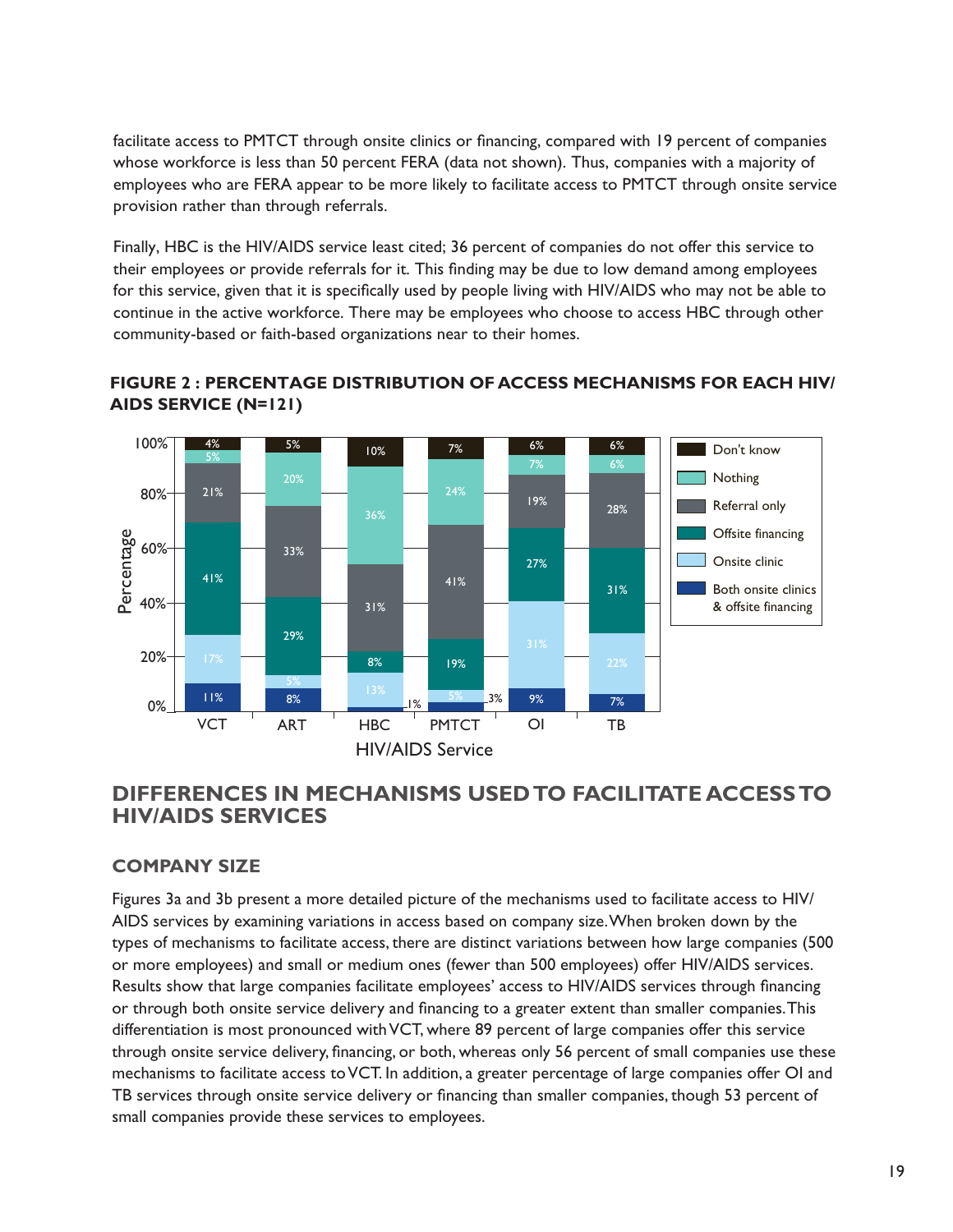$S$ maller companies are still able to help their employees access health care by referring them for  $H$ IV/ $\,$ AIDS services. Again looking at VCT, 35 percent of small companies refer employees to locations to 44% obtain this service whereas only 6 percent of large companies use referrals. ART (42 percent), HBC (38 percent), and PMTCT (47 percent) are other HIV/AIDS services for which small companies often refer their employees. otai<br>:rc<br>eir 36% Referral only companie  $\frac{8}{3}$ 



#### **FIGURE 3A : PERCENTAGE DISTRIBUTION OF ACCESS MECHANISMS STRATIFIED** BY COMPANY SIZE FOR EACH HIV/AIDS SERVICE (VCT, ART, AND HBC) (N=91) COMPANY SIZE FOR EACH HIV/AIDS SERVICE (VCT, ART, AND HBC) ( JTION OF  $\lambda$

## FIGURE 3B : PERCENTAGE DISTRIBUTION OF ACCESS MECHANISMS STRATIFIED BY COMPANY SIZE FOR EACH HIV/AIDS SERVICE (PMTCT, OI, AND TB) (N=91)

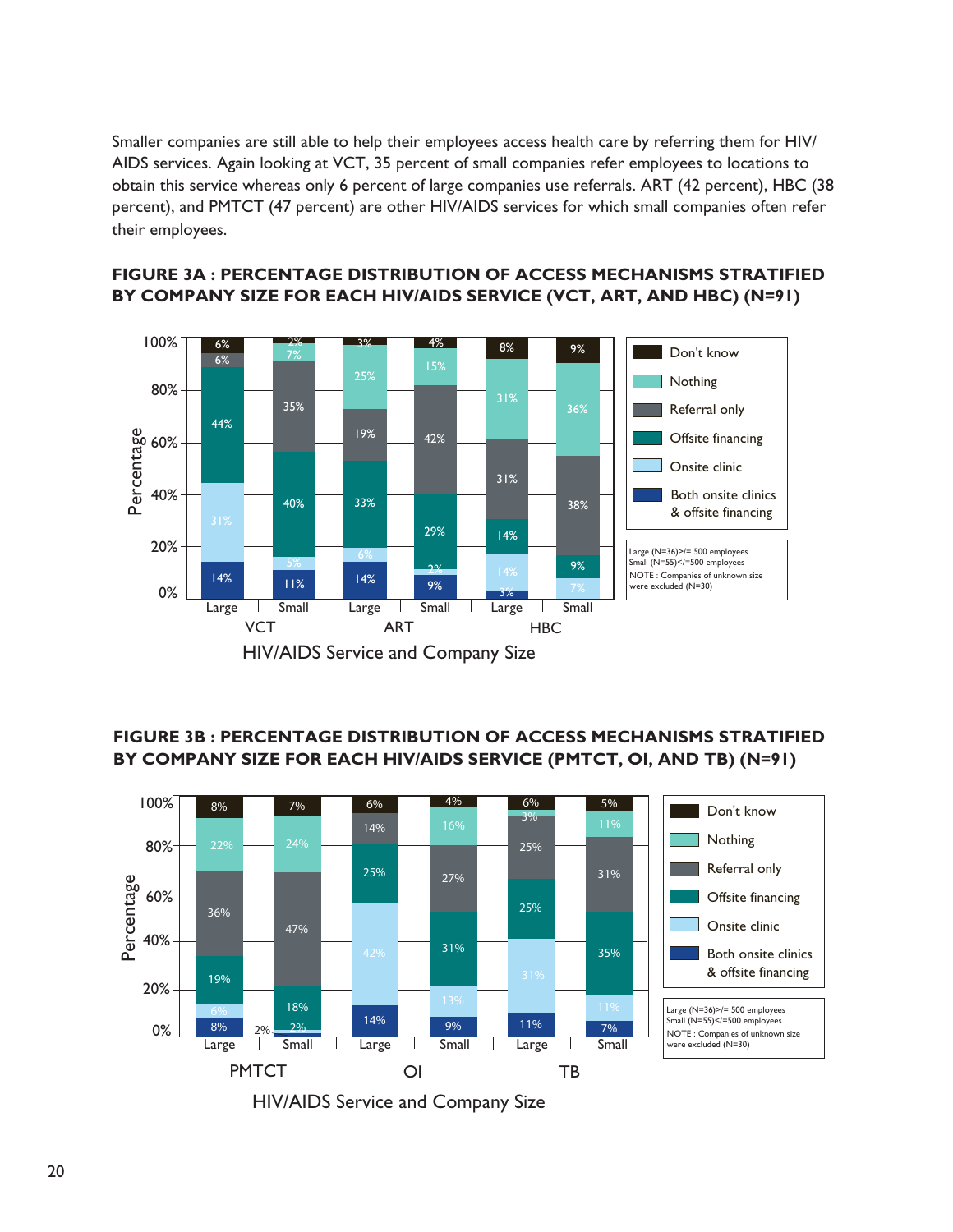# **Multinational Affiliation**

In Figures 4a and 4b, companies are disaggregated by whether they are part of a multinational corporation. Findings show that those companies affiliated with a multinational corporation are more likely to offer HIV/AIDS services through both onsite clinics and offsite financing. Unlike small companies, though, the greatest distinction for non-multinational companies is the high percentage of them that do not offer any type of provision or referral in comparison to multinational companies, particularly for ART, HBC, and PMTCT. Thus, affiliation with a multinational company may be a stronger indicator for the type of provision or referral offered than is size of a company.

### FIGURE 4A : PERCENTAGE DISTRIBUTION OF ACCESS MECHANISMS STRATIFIED BY MULTINATIONAL AFFILIATION FOR EACH HIV/AIDS SERVICE (VCT, ART, AND **HBC)** (N=104)



#### FIGURE 4B : PERCENTAGE DISTRIBUTION OF ACCESS MECHANISMS STRATIFIED BY MULTINATIONAL AFFILIATION FOR EACH HIV/AIDS SERVICE (PMTCT, OI, **and tb) (n=104)**



HIV/AIDS Service and Multinational Affiliation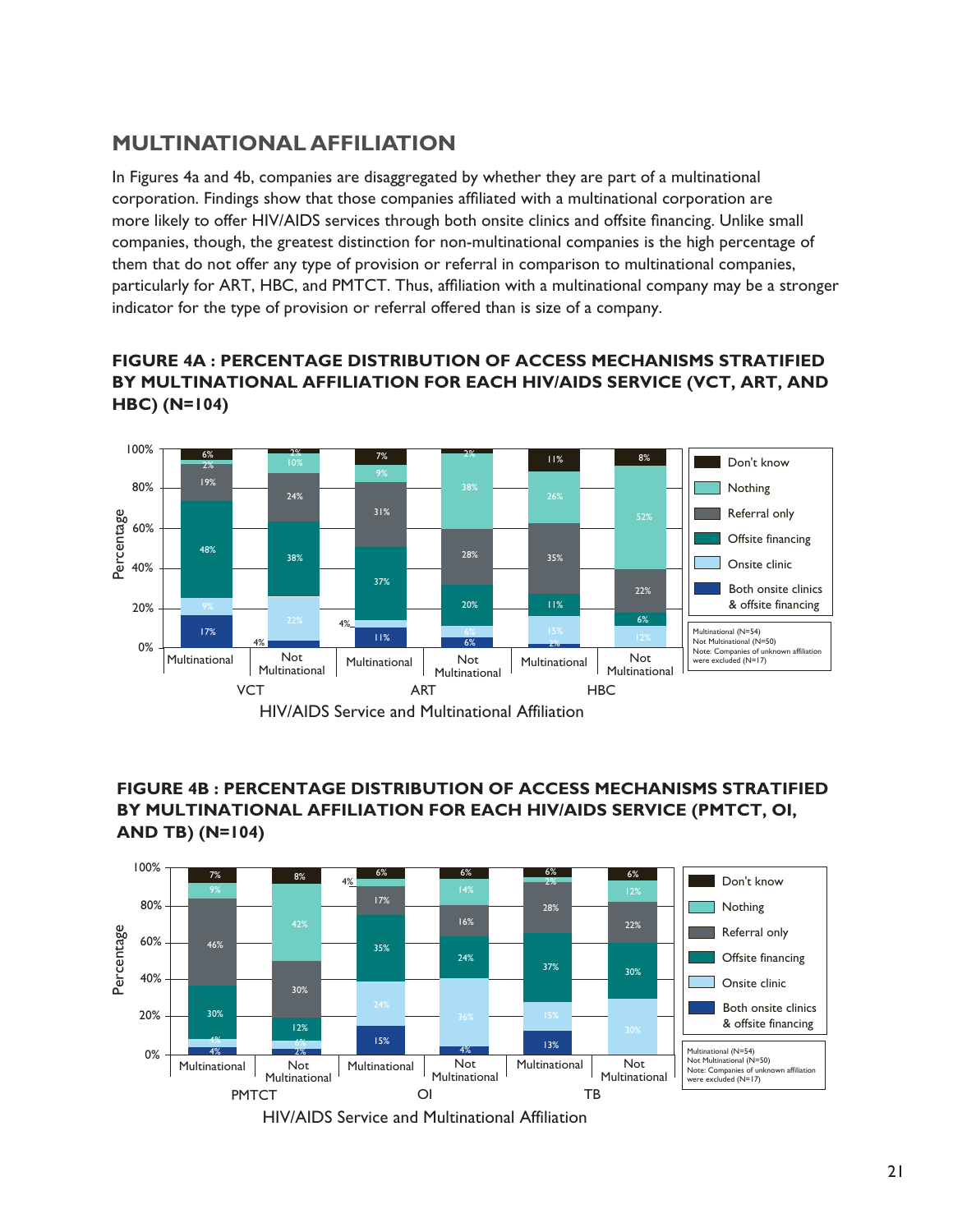# **Details of Mechanisms Used to Facilitate Access to HIV/ AIDS Services**

## **Onsite Services**

Onsite clinics are a focal point of delivery because they offer employees immediate and convenient access to HIV/AIDS services. Onsite clinics can offer companies a mechanism to track prevalence data within the company. Figure 5, representing the 75 companies in the sample that have onsite health clinics, shows that onsite service delivery is most common for OI management (64 percent), TB services (46 percent), and VCT (45 percent). It is least common for PMTCT (13 percent).



### **Figure 5 : Percentage of companies with onsite clinics that deliver Figure 5: Percentage of companies with onsite clinics that deliver each HIV/AIDS service onsite (n=75) each hiv/aids service onsite (n=75)**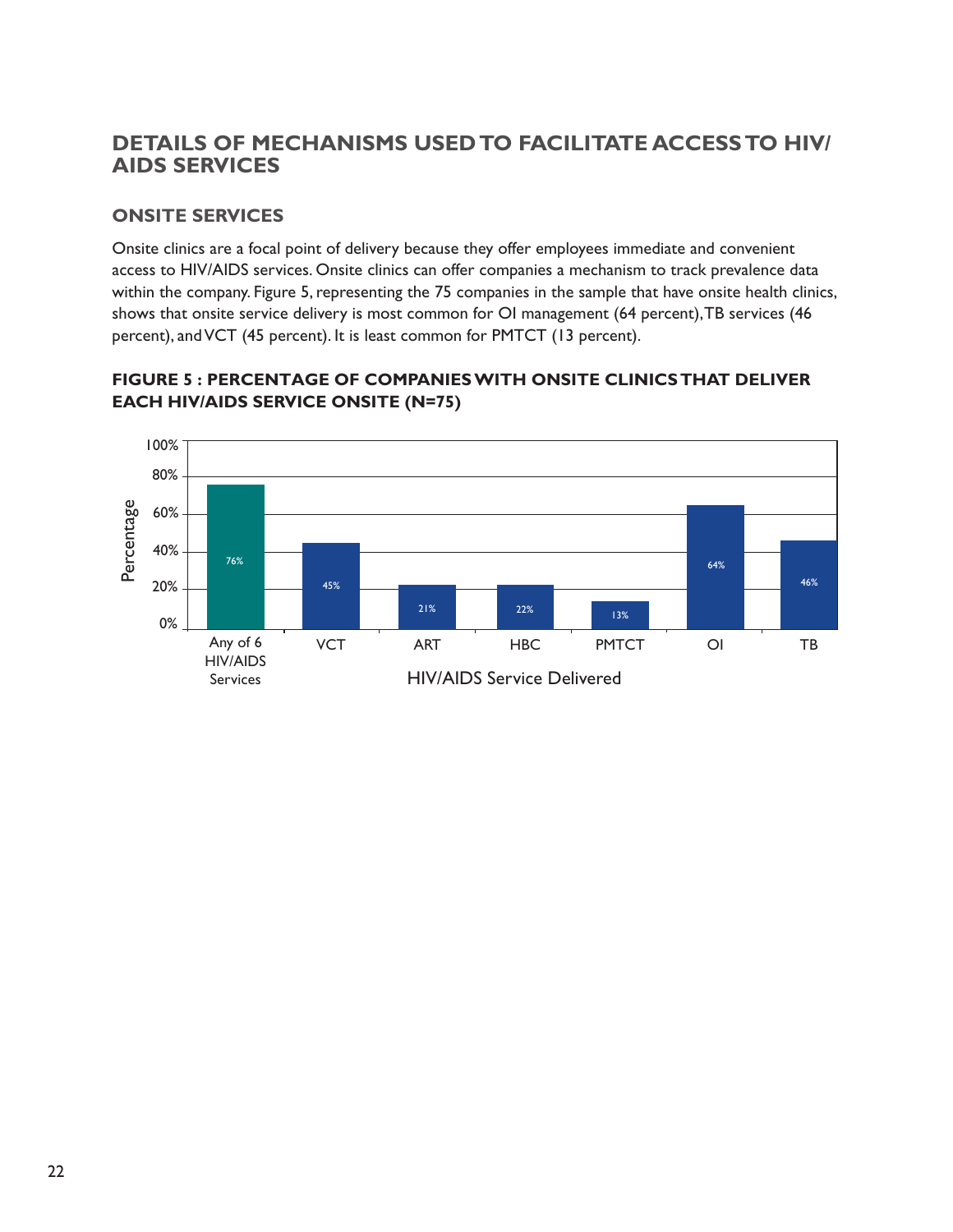# **Onsite Provision of ART in Zambia**

*Zam-Agrico,\** a small multinational company in Zambia, conducted an anonymous survey of employees about HIV/AIDS. Results from the survey showed that the HIV prevalence rate among employees was similar to the country's overall high prevalence rate of 17 percent. After data from *Zam-Agrico*'s onsite clinic demonstrated that a disproportionate number of employees in one department were consistently ill, the company also conducted a cost-benefit analysis. The analysis revealed that the department employed a large number of temporary workers to fill in for permanent employees on sick leave. The use of temporary workers resulted in high expenditures on wages and salaries because the company often had to pay two people to carry out one job. *Zam-Agrico* determined that it would be cheaper and more efficient to provide ART to keep their trained employees on the job rather than to hire temporary replacement workers.

*Zam-Agrico* now provides ART to employees through an onsite clinic, although referrals are made to major government hospitals for CD4 counts since the onsite clinic lacks the expensive equipment for CD4 testing. *Zam-Agrico* offers it clinical staff refresher courses to keep up to date with HIV-related issues and AIDS management, and also contracts with an outside doctor to come twice a week to help the clinic manage its HIV/AIDS program. In order to successfully deliver ART, *Zam-Agrico* upgraded its clinic facilities by adding a separate room for counseling and testing; allocating space for a laboratory; and investing in air conditioners and refrigerators to preserve the quality of the drugs in the clinic.

Monitoring of ART can be challenging for companies. *Zam-Agrico* sees cases where employees opted for traditional medicine and stopped taking conventional ART. *Zam-Agrico* is working to minimize such cases, and feels that consistent ART monitoring helps to reduce mortality among employees and ensures that they stay healthy.

Initially, some *Zam-Agrico* employees were reluctant to access ART services onsite. Some feared stigmatization by their colleagues or public knowledge of their HIV-positive status. In response, *Zam-Agrico* clinical officers explained to employees the company's strict confidentiality policy and the chairman of the workplace committee publicly disclosed his HIV-positive status and promoted testing for employees. *Zam-Agrico*'s supportive management and investment in adequate facilities with ample HIV/AIDS training opportunities for clinic staff helped to ensure the success of onsite ART provision.

\* All company names throughout this paper have been changed to protect the confidentiality of respondents and companies.

To more closely explore the characteristics of onsite clinics that offer HIV/AIDS services, Figures 6 and 7 examine clinic staff<sup>14</sup> and laboratory tests among companies with onsite clinics that offer at least one of the six HIV/AIDS services. Of the 57 companies that deliver HIV/AIDS services onsite, 61 percent of them have a physician and 84 percent have a nurse in a full-time, permanent position on staff. These findings demonstrate that there are staff onsite who are available to administer HIV/AIDS services, subject to training and experience managing HIV clinical care (Figure 6). Full-time, permanent laboratory

<sup>14</sup>The survey did not inquire about the training or experience of onsite clinic staff concerning HIV/AIDS services.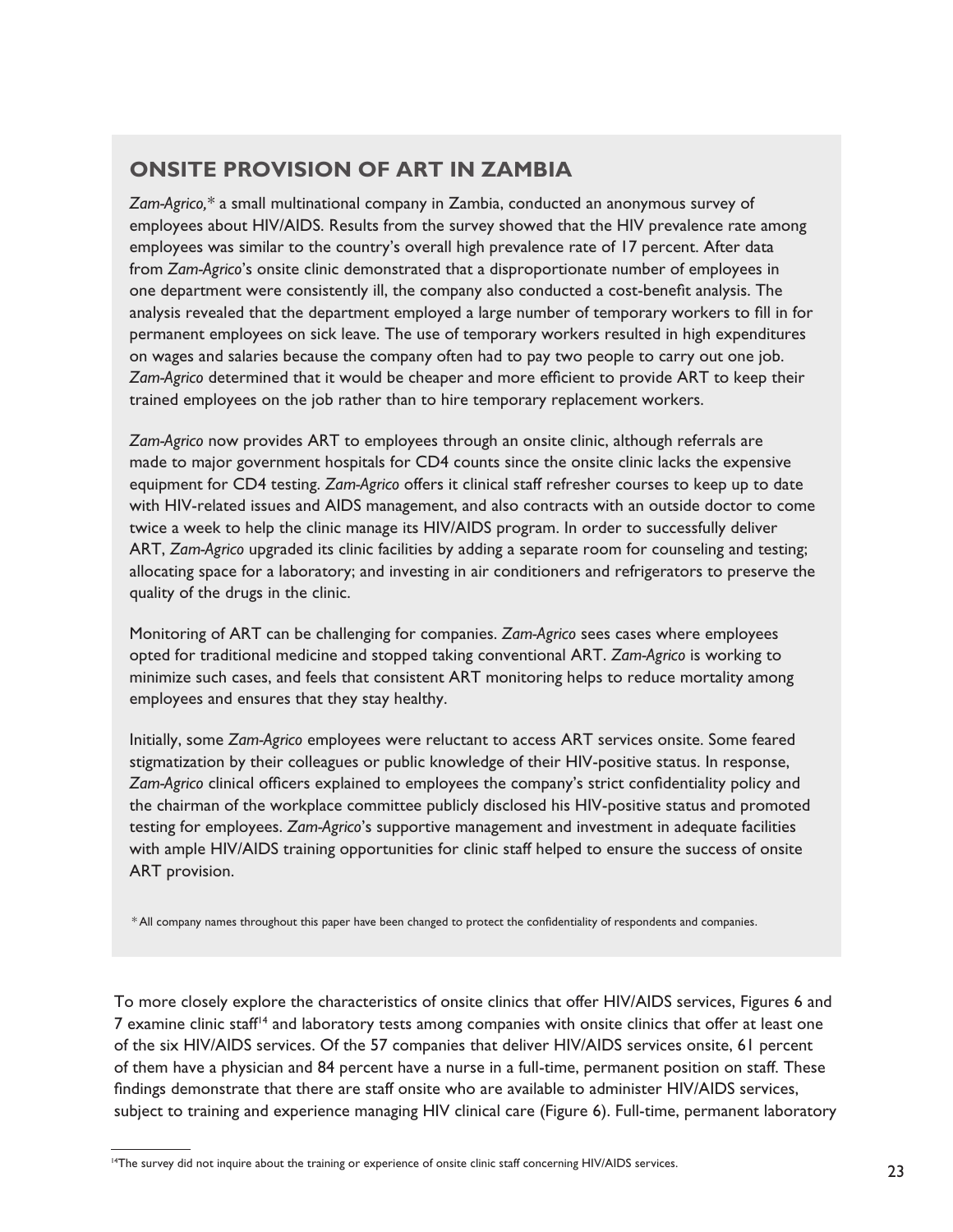technicians and pharmacists are less common than nurses and physicians at these onsite clinics. A more detailed examination of staff at the 16 onsite clinics that offer ART (data not displayed) reveal that eight of the company clinics that offer ART have at least one of each type of clinic staff (laboratory technician, pharmacist, nurse or physician) onsite, two company clinics have only a physician(s) and nurse(s), and two company clinics are staffed with only a physician.



## **FIGURE 6: PERCENTAGE OF EACH TYPE OF STAFF ACROSS COMPANIES WITH onsite clinics offering at least ONE hiv/aids service (n=57)**

Laboratory testing capabilities are also a sign of an onsite clinic's ability to offer adequate access to HIV/ AIDS services for its employees. As seen in Figure 7, 54 percent of onsite clinics that deliver at least one HIV/AIDS service have laboratory testing for hematology and 33 percent of the clinics also perform HIV testing onsite. Tests specific to monitoring HIV/AIDS, such as CD4 and viral load, are performed by less than 5 percent of company onsite clinics that deliver at least one HIV/AIDS service.<sup>15</sup> Other data (not displayed) show that the most commonly cited way of monitoring employee progress on ART<sup>16</sup> for the 16 companies that deliver ARVs is at the company's onsite clinic (nine companies) versus referring to public health facilities, private clinics, or NGOs.



#### **Figure 7: Percentage of companies offering at least one hiv/aids service that perform each laboratory test onsite (n=57)**

<sup>15</sup>Two of the 16 companies that offer ART services onsite perform both CD4 and viral load tests and are thus included in this percentage. <sup>16</sup>The question on monitoring employee progress on ART does not differentiate between clinical, immunological, or virological monitoring.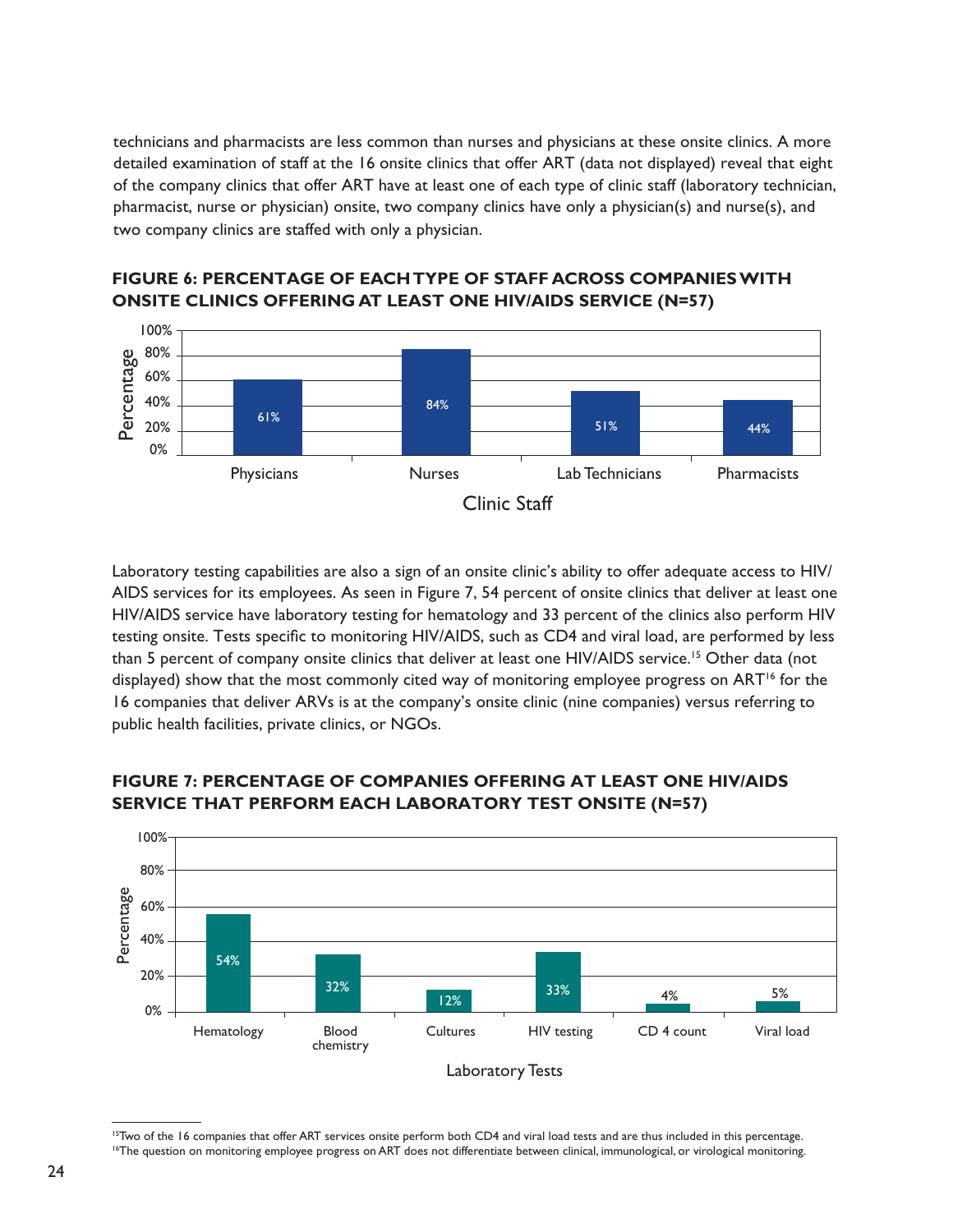Companies use a variety of sources to obtain supplies to provide HIV/AIDS-related services to their employees. To explore this issue, the procurement sources for four HIV/AIDS-related products are examined: HIV tests, OI drugs, TB drugs, and male condoms (Figure 8). For all four products, 50 percent or more of companies obtaining them receive them from the government and sometimes another health entity.<sup>17</sup> In addition, 56 percent of HIV tests and 65 percent of TB drugs are procured only from the government. For OI services, private sector distributors play a more significant role: 28 percent of OI-related drugs are obtained only from the private sector<sup>18</sup> and NGOs are a significant provider of male condoms. 24 percent of companies with onsite clinics only obtain male condoms from NGOs and 21 percent of them procure condoms from either NGOs or the government.<sup>19</sup>

#### **Figure 8: Percentage distribution of the sources used to obtain VARIOUS HIV/AIDS - RELATED HEALTH PRODUCTS AMONG COMPANIES WITH ONSITE CLINICS<sup>\*</sup>**





\* The n-denominator value for each category represents the number of companies that are supplied with each type of health service item. For example, of the 75 companies with onsite clinics, 36 are supplied with HIV tests.

<sup>&</sup>lt;sup>17</sup>This percentage is the sum of government-only procurements plus a combination of procurement entities.

<sup>18</sup> The combined category also makes up a significant percentage of sourcing for OI treatment drugs*,* which can be reduced into the subcategories of private and other (2 percent), government and other (2 percent), government, and private (13 percent), and government and

NGO (2 percent). <sup>19</sup>The sourcing for male condoms comes first from governments, followed by NGOs and then the combined category (any combination of government, NGO, private, or other). This combined category can be reduced to subcategories of NGO and other (1 percent); government and private (3 percent); government and NGO (21 percent); and government, private, and NGO (3 percent). Thus, the government and NGOs are the predominant sources for male condoms at onsite clinics.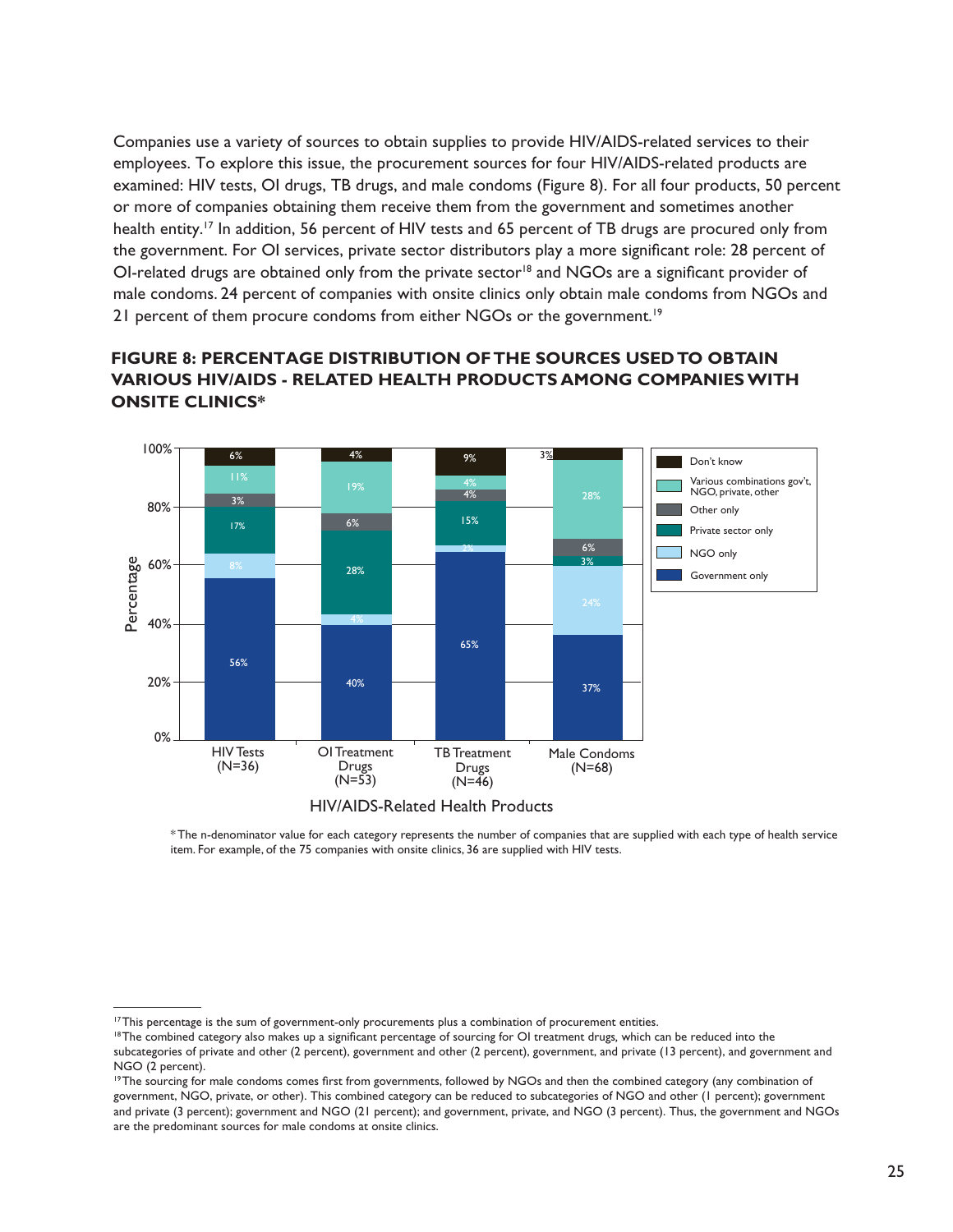Figure 9 examines stockouts among companies with onsite clinics that obtain HIV tests, OI drugs, TB drugs, or male condoms. Findings show that the lowest percentages of stockouts occur among companies procuring HIV tests and TB treatment drugs (24 percent and 16 percent respectively). For OI treatment drugs, 32 percent of companies procuring them report stockouts. With male condoms, stockouts are reported by 45 percent of companies that obtained them. The percentages of companies reporting stockouts are higher among products where the private sector and NGOs have a greater role in their distribution (such as OI treatment drugs and male condoms, see Figure 8). While the exact role that the government, NGOs, and the private sector play in stockouts cannot be determined (companies did not report which procurement entity was the source of its supplies) nor can it be determined why these stockouts occur, the findings are intriguing and warrant further exploration.



## **Figure 9: Percentage of companies that experienced stockouts of hiv/ aids - related products among companies with onsite clinics\***

\* The n-denominator value for each category represents the number of companies that are supplied regularly with each type of health-service item. For example, of the 75 companies with onsite clinics, 33 responded that they are supplied with HIV tests, and 24 percent experienced a stockout of these drugs. Differences in sample sizes between Figures 8 and 9 are due to fewer responses to the stockout question for Figure 9.

# **Financing of HIV/AIDS Services**

Many of the companies that do not have onsite clinics finance HIV/AIDS services through other means. The financing mechanisms considered in the survey include private insurance, reimbursements from employers, contracting out to NGOs or private providers, and employee contribution funds. As Figure 2 shows, financing of VCT services is the most common way companies facilitate access to this service (52 percent—the sum of financing alone and both financing and onsite service delivery), while over a third of companies also finance ART, OI services, and TB services. Conversely, less than one-fourth of companies finance PMTCT and HBC.

Table 3 provides a more detailed breakdown of how companies finance each type of HIV/AIDS service. The most common method of financing all HIV/AIDS services, with the exception of HBC, is through contracting out to private health facilities. For example, 35 percent of companies finance VCT and 38 percent finance ART through contracting out to private health facilities. One reason that contracting out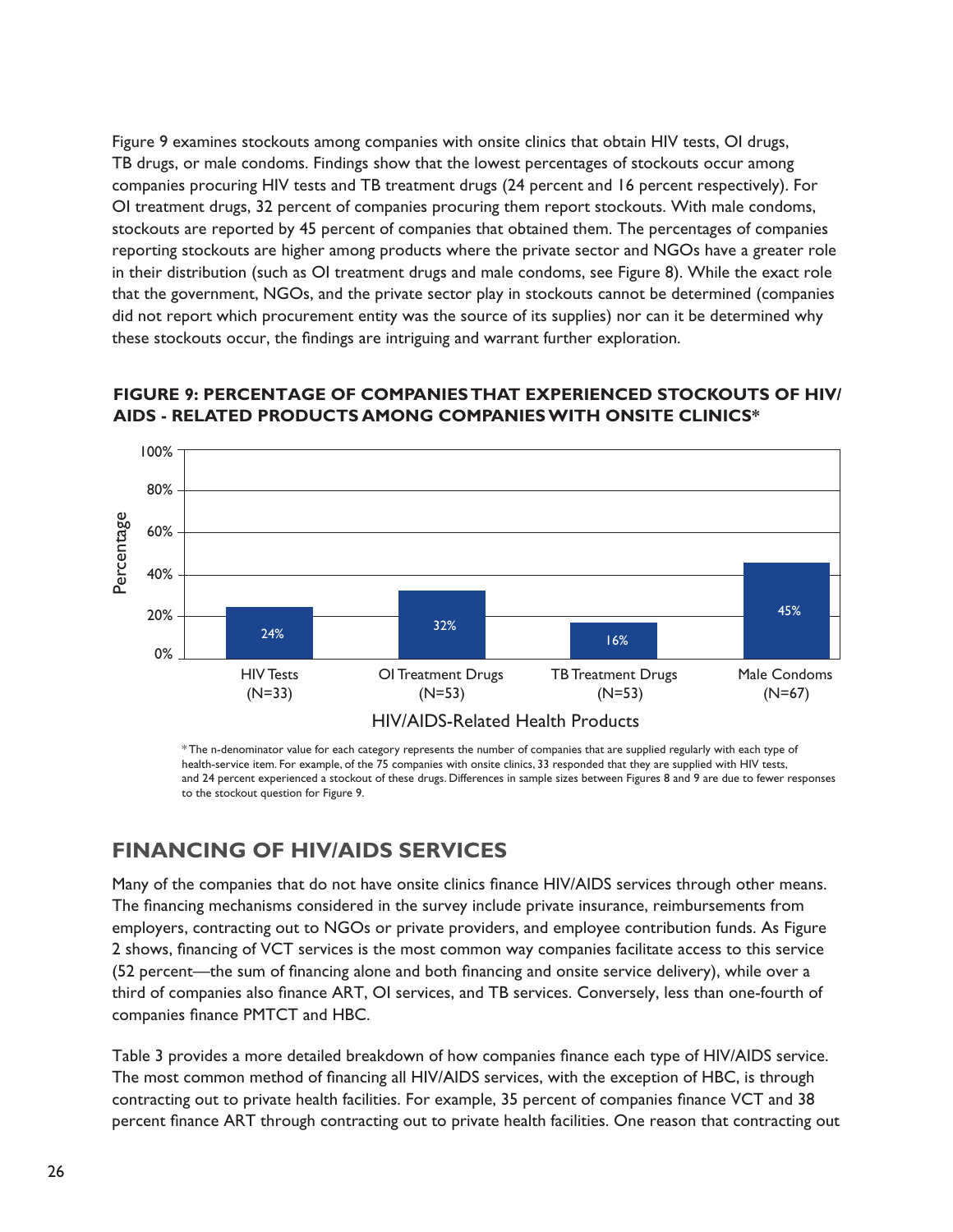to private health facilities may be a more popular method of financing is that it may cost less than private insurance or reimbursements. There also may be few private insurers of HIV/AIDS services, particularly in Ethiopia, Kenya, and Zambia. Moreover, in comparison with contracting to NGOs, there may be more private providers, giving employees greater access to services and making companies more prone to contract with them.

**Table 3: Number of companies that report using various sources of financing for each HIV/AIDS service\*** 

| <b>Source of financing</b>            | <b>VCT</b> | <b>ART</b>      | <b>HBC</b> | <b>PMTCT</b>    | ΟI              | <b>TB</b>       |
|---------------------------------------|------------|-----------------|------------|-----------------|-----------------|-----------------|
|                                       | $n=63$     | $n = 45$        | $n = 11$   | $n=27$          | $n = 44$        | $n = 46$        |
| Private insurance                     | 14         | П               | 5          | 6               | $\overline{10}$ | 10              |
| <b>Reimbursements</b>                 | 21         | $\overline{10}$ | 4          | 5               | 12              | 12              |
| Contract with NGO health facility     | 14         | $\overline{10}$ | 2          | 6               |                 | $6\overline{6}$ |
| Contract with private health facility | 22         | 17              | 2          | $\overline{14}$ | 16              | 16              |
| Employee contribution funds           |            |                 |            |                 | 3               |                 |

\* Total n values include companies that provide offsite financing. As companies could report that they used more than one financing source for a given service, the column totals (for each service) may be greater than the total number of companies that provide financing for that service.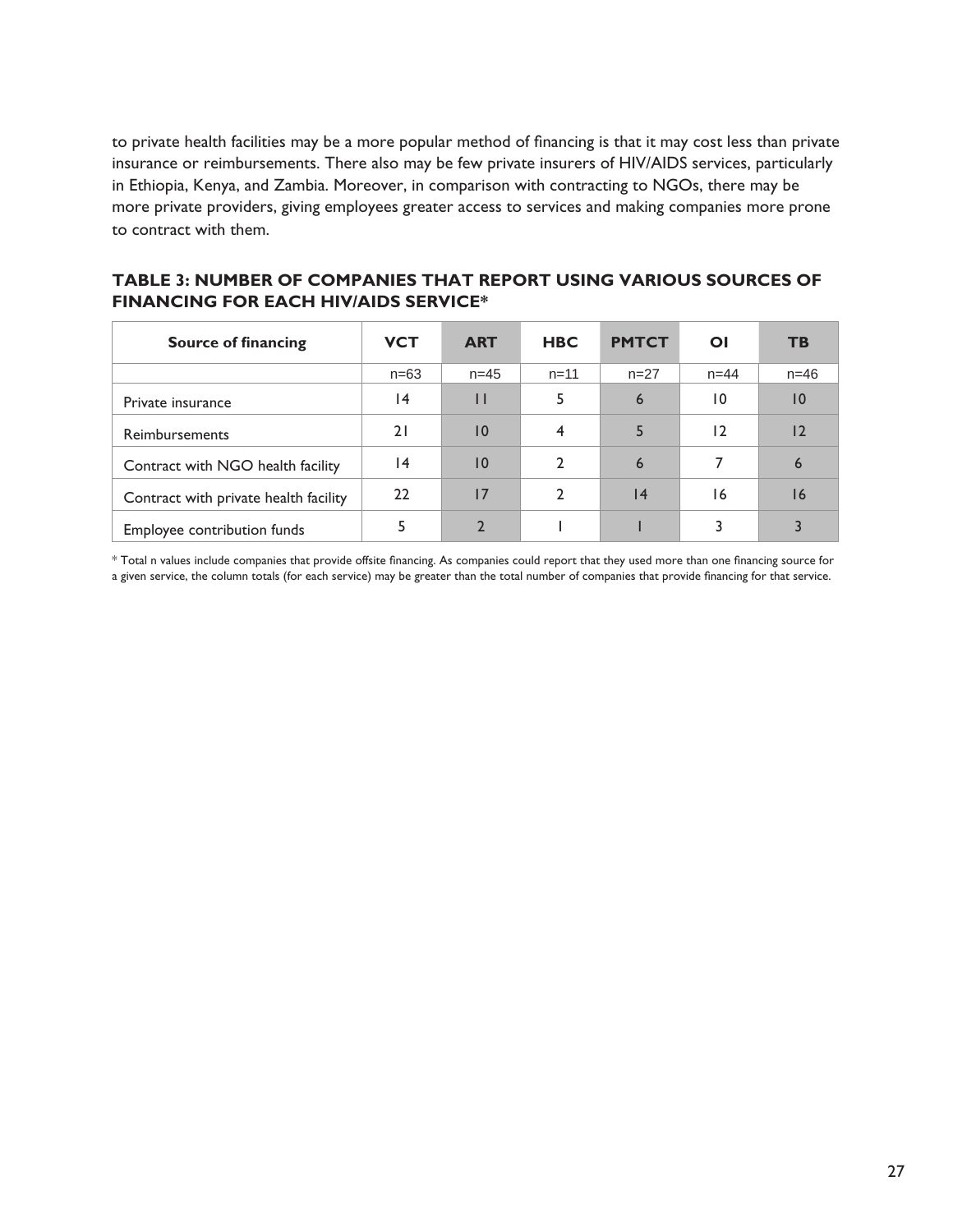# **Contracting Out Services in Kenya**

Many companies in Kenya are facilitating access to HIV/AIDS services for their employees. There is great variety for service provision mechanisms among Kenyan companies. For instance, *Ken-Manuco*,\* a large, multinational in the manufacturing sector, offers all HIV/AIDS services through a for-profit, external health provider. These HIV/AIDS services (including VCT, ART, PMTCT, and the treatment of OI and TB) are provided exclusively from the health provider at the company's onsite clinic. Another Kenyan company, *Ken-Servico*, a large goods/services company, contracts out most of its HIV/AIDS services with the exception of second-line<sup>\*\*</sup> ART. An onsite clinic with a staff of one nurse dispenses second-line ARV drugs, under prescription from a consulting physician who periodically visits the clinic.

In addition, *Ken-Servico* reimburses employees who choose to access a different provider for VCT. Another company, *Ken*-*Agrico*, a small agricultural multinational, provides most HIV/AIDS services, including PMTCT, VCT, and OI and TB treatment, at its two onsite clinics. *Ken-Agrico* pays transportation costs for its employees to access free government-provided ART. VCT is provided at the onsite clinics although *Ken-Agrico* also contracts out additional VCT services to a local NGO. *Ken-Agrico* decided to contract out its VCT services after noticing poor utilization of its onsite VCT center. The option of an offsite VCT site reduces potential stigma for workers who fear being recognized or associated with HIV at *Ken-Agrico*'s onsite clinic.

Contracting out HIV/AIDS services can present several crucial challenges for Kenyan companies. Contracting out services can be expensive, even when treatment is heavily subsidized. Overall, however, the Kenyan companies found contracting out services to be a cost-effective option for providing HIV/AIDS services to employees. Companies may find that they lose a certain amount of control over service provision and quality of care when contracting with a private provider. Companies also may feel limited by the amount of information they are given by the contractors. *Ken-Agrico*, for example, has an arrangement with its NGO contractor through which it is able to obtain partial information on VCT uptake. *Ken-Agrico* learns the number of clients who receive VCT, disaggregated by sex, but is not privy to the age or HIV status of those VCT clients. Incomplete surveillance information can make monitoring the prevalence and nature of HIV within the company difficult.

Still, contracting out HIV/AIDS services can be efficient because companies can concentrate on managing their core business and not spend time or resources on administering, staffing, and supplying a clinic. The use of one service provider to provide all HIV/AIDS services further increases operational efficiencies and allows for the emergence of economies of scale. Additionally, contracting out services can be cost-effective even though companies may have large initial outlays of resources. Often private providers, particularly through NGOs, offer services, drugs, and supplies, including VCT kits and ARVs, at a subsidized cost. The use of one service provider, as opposed to an array of different vendors, can be particularly cost-effective. Finally, contracting out services reduces stigma and issues of confidentiality since staff may feel more comfortable accessing HIV/AIDS services from a provider not affiliated with their employer.

\* All company names throughout this paper have been changed to protect the confidentiality of respondents and companies. \*\* A course of drugs used if first-line antiretroviral drugs fail.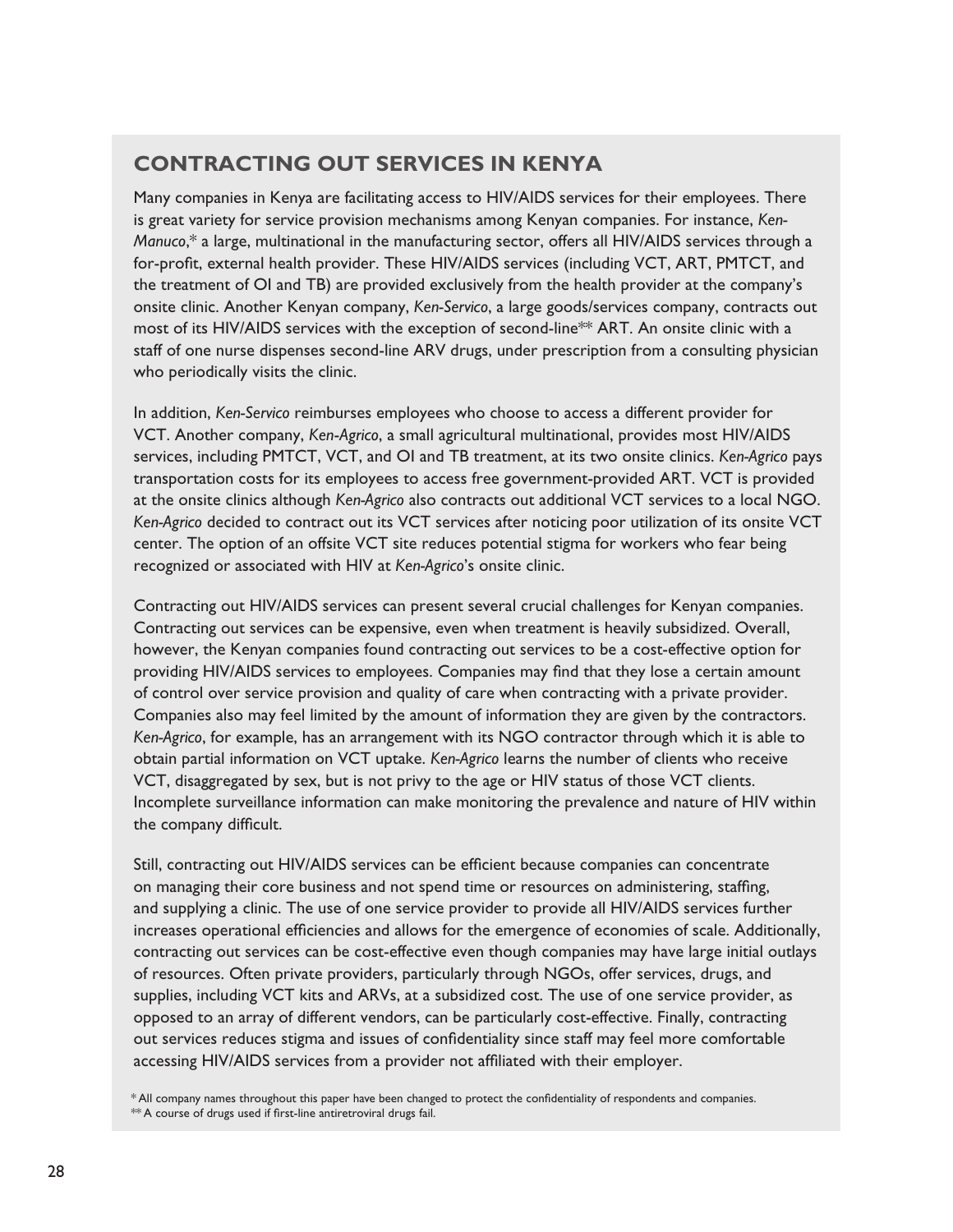#### **Referrals20**

Another option available to companies is to refer their employees to health facilities offsite for HIV/ AIDS services. Such referrals can come from human resources personnel, clinical staff, or designated company employees who inform other workers about where to seek HIV/AIDS services. As Figure 2 shows, the highest percentage of referrals is for PMTCT (41 percent), ART (33 percent), and HBC (31 percent). Table 4 presents a detailed look at which agencies companies are referring their employees to for HIV/AIDS services. Companies most often refer patients to government facilities. The potential financial burden for employees may explain the low percentages of referrals to private, for-profit health facilities for each HIV/AIDS service.

#### **Table 4: Number of companies that report using referral sources for each HIV/AIDS service\***

| <b>Agency type</b> | <b>VCT</b>     | <b>ART</b> | <b>HBC</b> | <b>PMTCT</b> | $\overline{O}$ | <b>TB</b>       |
|--------------------|----------------|------------|------------|--------------|----------------|-----------------|
|                    | $n=26$         | $n=40$     | $n=38$     | $n=50$       | $n = 23$       | $n = 34$        |
| Government         | 22             | 33         | 34         | 42           | 20             | 27              |
| <b>NGO</b>         | 6              | 12         | 12         | 8            | 7              | $\overline{10}$ |
| Private            | $\overline{4}$ | 10         | 9          | 9            | $\overline{2}$ | $\overline{6}$  |

\* Only companies that provide referrals were included. Also, the number of companies may exceed the total value for each HIV/AIDS service as companies could report that they used more than one source for referring for a given service.

## **Other Means of Facilitating Access to HIV/AIDS Services**

## **Geographic Access to ART Services**

Beyond financing and referring, companies also can provide access to ART services for their employees where none exists in the surrounding community. Seventy-one percent of the surveyed companies report that there are public or private health facilities offering ART within 5 kilometers of the company. A small portion of companies (12 percent) report no health facilities within 5 kilometers of their location that provide ART services, which signifies that their employees do not have access to ART in their community.

Because of the lack of access to ART in their communities, some companies facilitate access to this treatment for their employees through onsite service delivery. Of the 16 companies offering onsite ART, three of them report that there are no health facilities within 5 kilometers of their location. Two of these three companies also state that they established an onsite clinic because of the lack of health facilities in the community, indicating that these companies may provide ART access for their employees, and potentially others (e.g., family members of employees), when it is otherwise limited.

<sup>&</sup>lt;sup>20</sup> Data presented are only among companies that did not have onsite clinics or did not pay for these services. It is unclear whether trained, informed staff are making the referrals and what actions employers perform during the referral process.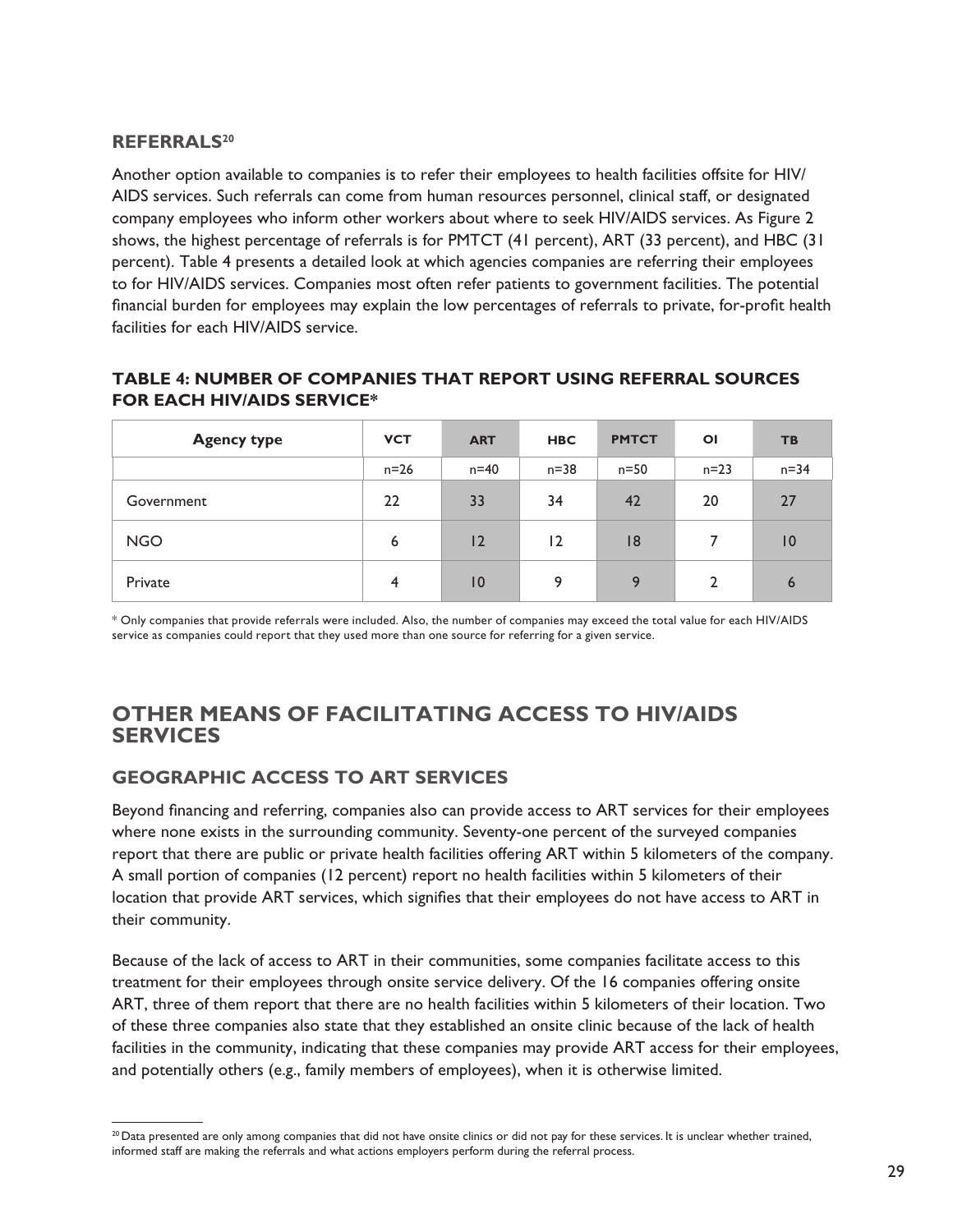# **Using Referrals to Facilitate Access in Namibia**

In some cases, companies may need to rely on HIV/AIDS service provision mechanisms that require no financial contribution. *Nam-Servico*,\* a large company in Namibia, pays 50 percent of the cost of an employee's health care costs at private health facilities and the employee pays the other half. *Nam-Servico* does not have an onsite clinic but 70 percent of its employees cannot afford to pay half of the total costs for HIV/AIDS services at private health facilities. Thus, *Nam-Servico* usually refers employees to government hospitals and clinics. Government clinics in Namibia provide ART free of charge and the fees for other services are minimal. In certain instances, as in the case of OI treatment, employees prefer private providers. *Nam-Servico*'s employees found the care for OIs insufficient in the government clinics. Additionally, *Nam-Servico*  makes referrals for HIV/AIDS prevention and care services to local NGOs for free services including VCT, HBC, and distribution of condoms.

*Nam-Servico* did not undertake a cost-benefit analysis of providing HIV/AIDS services to its employees and had limited information to determine whether it could finance some or all of the HIV/AIDS services. In cases where it is possible, a cost-benefit analysis helps the process of establishing the most efficient mechanisms for linking employees with adequate treatment.

Referrals, however, are a key mechanism for companies with limited resources. Referrals to the public sector or NGOs for certain HIV/AIDS services can help companies provide a broader range of services to employees and their families than they could on their own. Referral systems broaden the number of services to which employees have access and broaden services to a greater number of individuals beyond company employees.

Companies that are using referrals should consider low-cost mechanisms to help employees effectively use referred services. These mechanisms include reminders for appointments in referred facilities, transportation to referral facilities, and following up with employees to ensure that they obtained adequate HIV/AIDS services. Employee feedback and experience should help to determine which facilities are referred by companies.

\* All company names throughout this paper have been changed to protect the confidentiality of respondents and companies.

## **HIV/AIDS Programs and Policies**

Another way of showing interest in HIV/AIDS services for employees is through a company's commitment to HIV/AIDS policies and programs. When asked if they have a written statement or policy that addresses issues on HIV/AIDS, 61 percent of the 121 companies surveyed report they do. Of these 74 companies with HIV/AIDS policies, 97 percent have onsite service delivery, financing, or referral of HIV/AIDS services. Of the 47 companies that report they do not have a written policy addressing HIV/ AIDS, however, 95 percent still have onsite service delivery, financing, or referrals. These results signify that written company HIV/AIDS policies are not a requirement to facilitate access to HIV/AIDS services for their employees. Finally, 83 percent of companies say they have HIV/AIDS education or awareness programs.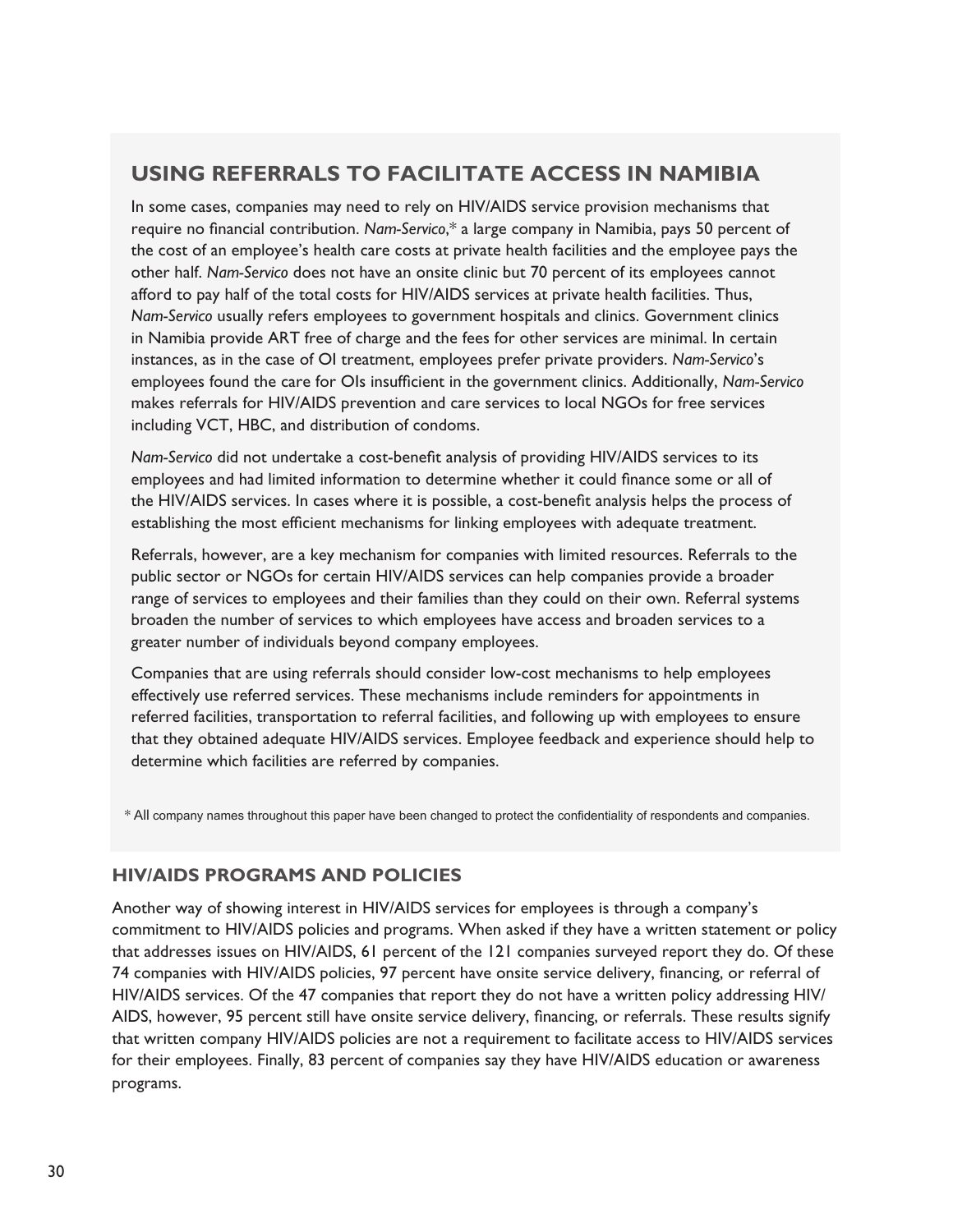### **Reasons for not Offering HIV/AIDS Services to Employees**

For those companies that do not finance or provide HIV/AIDS services, their two most common reasons cited are that services are available for free through the government (42 percent) and that HIV services are too expensive (12 percent) for the company to assume the costs.

## **Individual Advocates Can Initiate Service Provision**

What motivates companies to provide HIV/AIDS treatment and services for their employees? In the case of four state-owned companies in Ethiopia, individual advocates within the company helped to promote more extensive HIV/AIDS services for employees. A nurse at *Eth-Servico*'s\* onsite clinic witnessed seven employees die in one year at the small company. Determined to reverse this trend, she confronted management, explaining the seriousness of HIV/AIDS to the company, and urged them to start providing HIV/AIDS services. Though the company was willing to provide the services, it was lacking in resources to fund service provision. Still, with the encouragement of management, the nurse then contacted NGOs until information, education, and communication (IEC) materials were donated for teaching company staff about how to prevent HIV/AIDS. With further effort, she contacted several more NGOs and obtained training about the disease for peer educators and clinic staff, as well as free VCT services for company employees.

Thus, individuals can make a difference and can play a leading role in starting or even running HIV/AIDS services at companies. Individual motivation, advocacy efforts, and compassion for victims of HIV/AIDS can offer new perspective and momentum in initiating and implementing valuable services.

Individual advocates for HIV/AIDS services are more likely to emerge in corporate environments that encourage frank discussion about pressing issues and have approachable management in place. *Eth-Servico*'s management was receptive to the nurse's ideas and energy, and encouraged her to find alternative financing mechanisms since company resources were insufficient for adequate HIV/AIDS services.

Management buy-in is essential when individual advocates emerge and management may be especially swayed by cost-related arguments showing the impact of HIV/AIDS on profitability, absenteeism, and institutional memory. Individual advocates can gather feedback from company employees about their desires and needs concerning HIV/AIDS services to help management make sound choices about which services to offer to employees. This effort to engage employee views on HIV/AIDS can also improve employee-management relations in general and foster an environment of increased employee morale and retention.

\* All company names throughout this paper have been changed to protect the confidentiality of respondents and companies.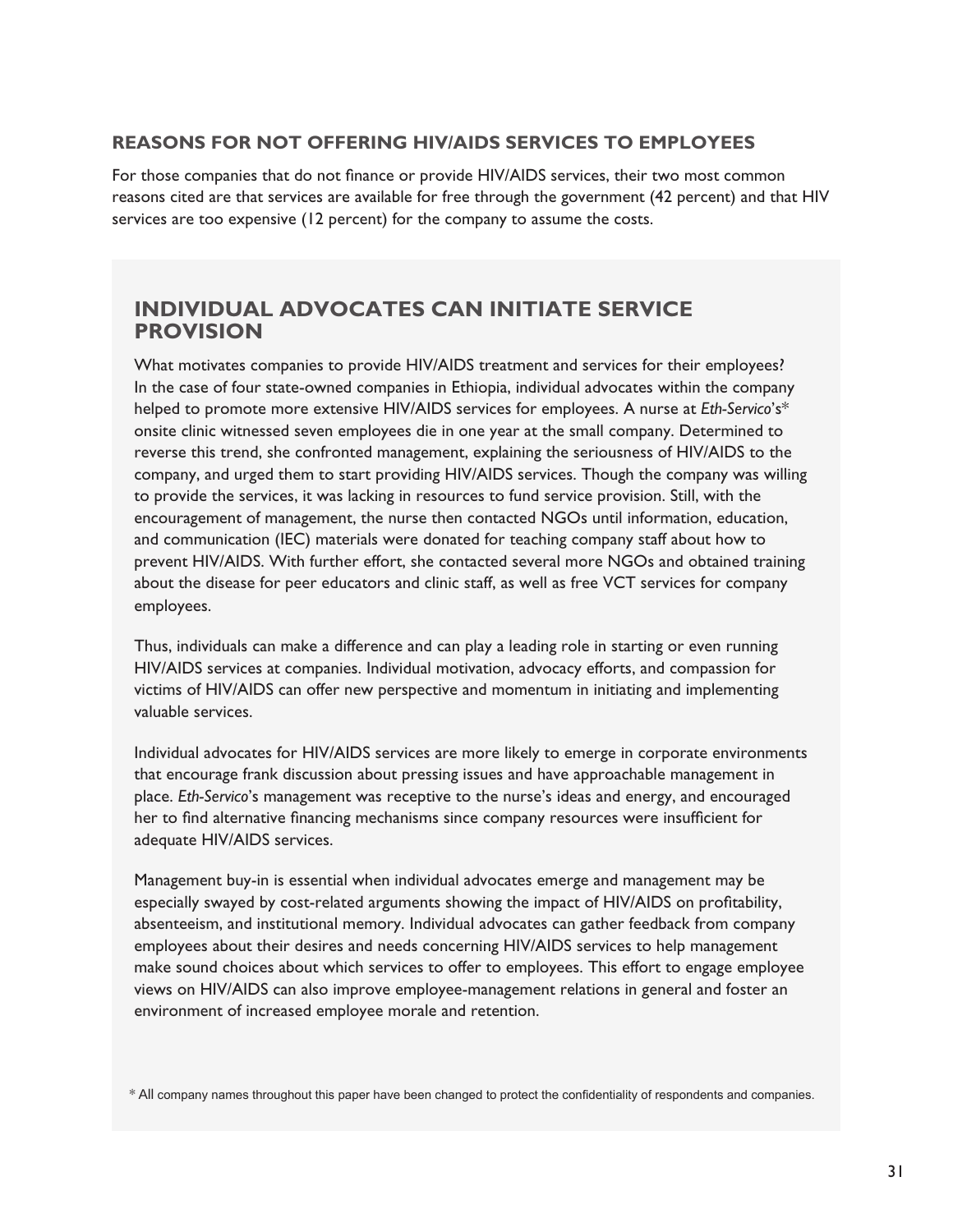# **Discussion**

Both size and multinational affiliation are likely to affect the types of HIV/AIDS services and financing mechanisms offered by companies. In terms of onsite service-delivery access, almost 50 percent of companies deliver at least one HIV/AIDS service onsite. Few onsite clinics, however, deliver the basic essential services, which include ART; HBC; and PMTCT. This finding may be due to low demand for these services among employees, governmental or NGO provision of the services in the community, or the high costs to the company of delivering these services onsite. Similarly, few companies with onsite clinics provide ART, or monitor CD4 counts and viral load.

Financing, as a method of facilitating access, is well utilized by companies to provide their employees with access to HIV services, particularly for VCT, ART, OI services, and TB. Contracting with private providers, the most common method of financing, may promote a country's development of the private, for-profit sector while supplying companies' employees with necessary HIV/AIDS services.

Referrals to health facilities are commonly made to facilitate access to HIV/AIDS services, particularly among companies with fewer than 500 employees. Regardless of company size, HBC and PMTCT are two HIV/AIDS services that are most commonly accessed through referrals.

Some companies appear to do very little to facilitate access to HIV/AIDS services. Results show that non-multinational companies are less likely to facilitate access to any HIV/AIDS services for their employees, particularly if those services are HBC and PMTCT. Again, the lack of collateral to finance these services or not having the health staff to refer employees elsewhere may prohibit nonmultinational companies from facilitating access to HIV/AIDS services. Non-multinational companies also may have a limited awareness of HIV/AIDS services or how to offer them to employees. The corporate environment in multinational companies—including stakeholder expectations—may drive the provision of extensive HIV/AIDS services to employees. Multinational companies are also more likely to engage in extensive institutional audits of HIV/AIDS prevalence within the company and its expected impact (Barnett and Whiteside 2006). The results of these institutional audits may encourage the provision of key HIV/AIDS services.

The results show that companies commonly refer their employees to government facilities, which may lessen the cost of services for employees and companies. Conversely, governments' free supplies also may lessen companies' desire to provide HIV/AIDS services at their own cost. If companies provide these services, they may be closer geographically for employees, which could benefit the companies by reducing employee absenteeism for offsite appointments.

HIV/AIDS policies and programs are present in most cases where companies are offering HIV/AIDS services. This study, however, does not examine whether the HIV/AIDS policy or HIV/AIDS services were established first. That information would help to determine if companies more often develop policies and then establish HIV/AIDS services or whether the inverse is more common. Moreover, the lack of a written policy does not prevent most workplaces in this study from facilitating access to HIV/ AIDS services for their employees. This finding highlights the need to recognize that HIV/AIDS services are sometimes established without HIV/AIDS workplace policies, despite the fact that such policies are necessary vehicles for establishing sound guidelines for employers and employees on facilitating access to HIV/AIDS services.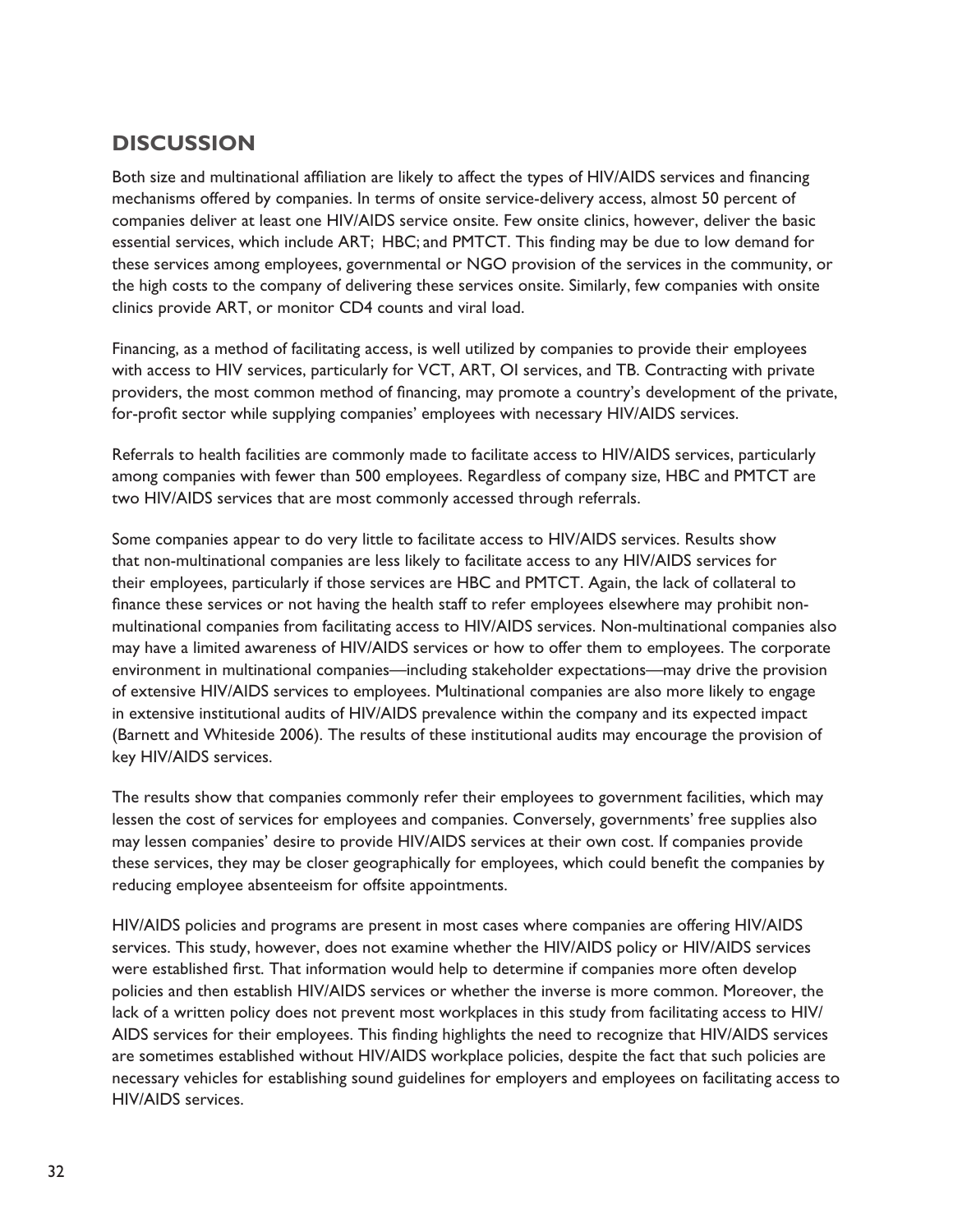There are limitations to the analyses this study presents. Because respondents could be human resources personnel or health care providers, there may be underreporting on questions that would have been more appropriate for the other type of respondent. For example, human resources personnel may have overlooked some clinical questions when health care providers in the company could have answered them. In addition, the focus of the study is companies' perspectives of their HIV/ AIDS services. The study does not capture data from these companies' employees, so its data cannot be matched and compared for accuracy; nor do the data collected provide insight into the quality of HIV/AIDS services provided, which could be garnered by interviews with employees. Finally, because this research is generated from a convenience sample, results may not be representative and are not generalizable to the broader population of companies in the survey countries.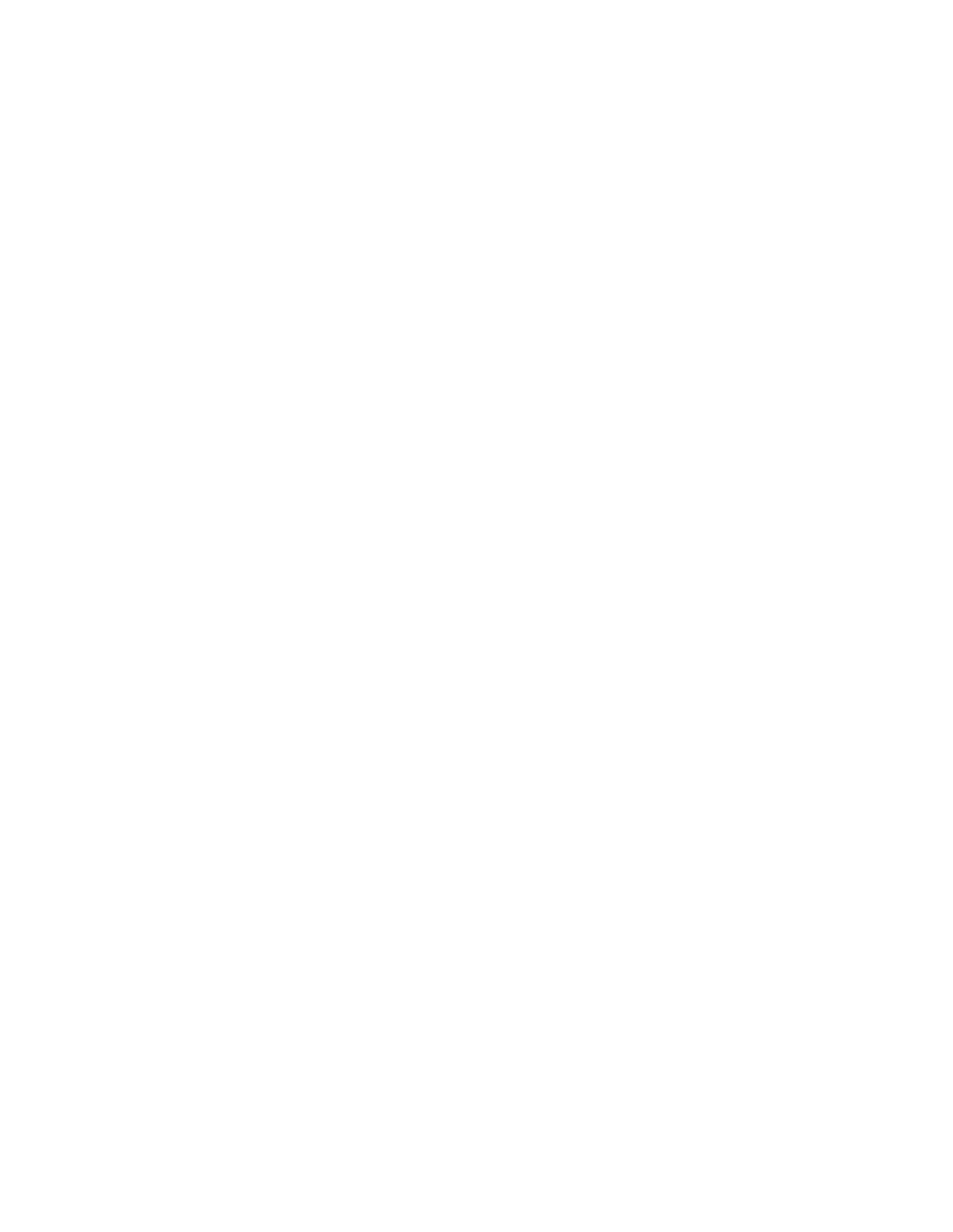# **4. Policy and Research Implications**

Referrals often are used as a mechanism for facilitating access to services, especially among small companies and non-multinational ones. When companies cannot offer HIV/AIDS services, they should encourage human resources or clinical staff to be knowledgeable about services in the area that employees may access. Future research also should identify why referrals are made to certain entities over others, how these referral entities work with companies to better meet the HIV/AIDS needs of employees, and what actions employees take when they receive a company referral for each type of HIV/AIDS service.

Most mechanisms that facilitate HIV/AIDS access are chosen either because of employee demand or in light of available company resources and need for cost-savings. Though this survey does find that companies commonly cite services being available for free from the government as a primary reason for not offering HIV/AIDS services in general, the survey does not probe that motivation for each individual service. Future studies should look to determine the basis for companies' decisions to offer particular HIV/AIDS services. Such rigorous exploration of motivations can help companies and governments to coordinate the types of services offered at each entity to better meet the HIV/AIDS needs of employees and the general population.

As stated in this paper's definition of "access," this research does not consider uptake of services, so questions remain about employees' behavior related to HIV/AIDS services. Future research might identify if patients utilize the services to which they have been referred. Nor does this research cover private practitioners' role in workplace HIV/AIDS services and whether they have proper training to deliver services, consistent supply chain access, and patient reporting requirements like the public sector. Other related issues for future research not studied here include HIV/AIDS-service satisfaction and quality, which could influence where employees seek HIV/AIDS services, and the extension of services to dependents and the community.

This study offers several useful contributions to better understanding the role of sub-Saharan African companies in providing HIV/AIDS services. Because the majority of the literature about workplace HIV/ AIDS services examines companies in Southern Africa, particularly South Africa, this study deliberately focused on other African countries. The challenges to service provision identified by the surveyed companies in Ethiopia, Kenya, Namibia, and Zambia are relevant to companies in countries without a strong private insurance system and without the presence of multinational companies with strong corporate social responsibility policies on HIV/AIDS service provision and the active involvement of shareholders on the issue.

This study cuts across countries and quantifies the range of service provision types and mechanisms used by companies in sub-Saharan Africa that are diverse—in terms of size, industry, and national origin. Much of the existing literature explores motivations for why companies offer HIV/AIDS services but there has been little attempt to systematically quantify which services are actually being offered, and how companies actually finance those services. The study also explores some motivators for offering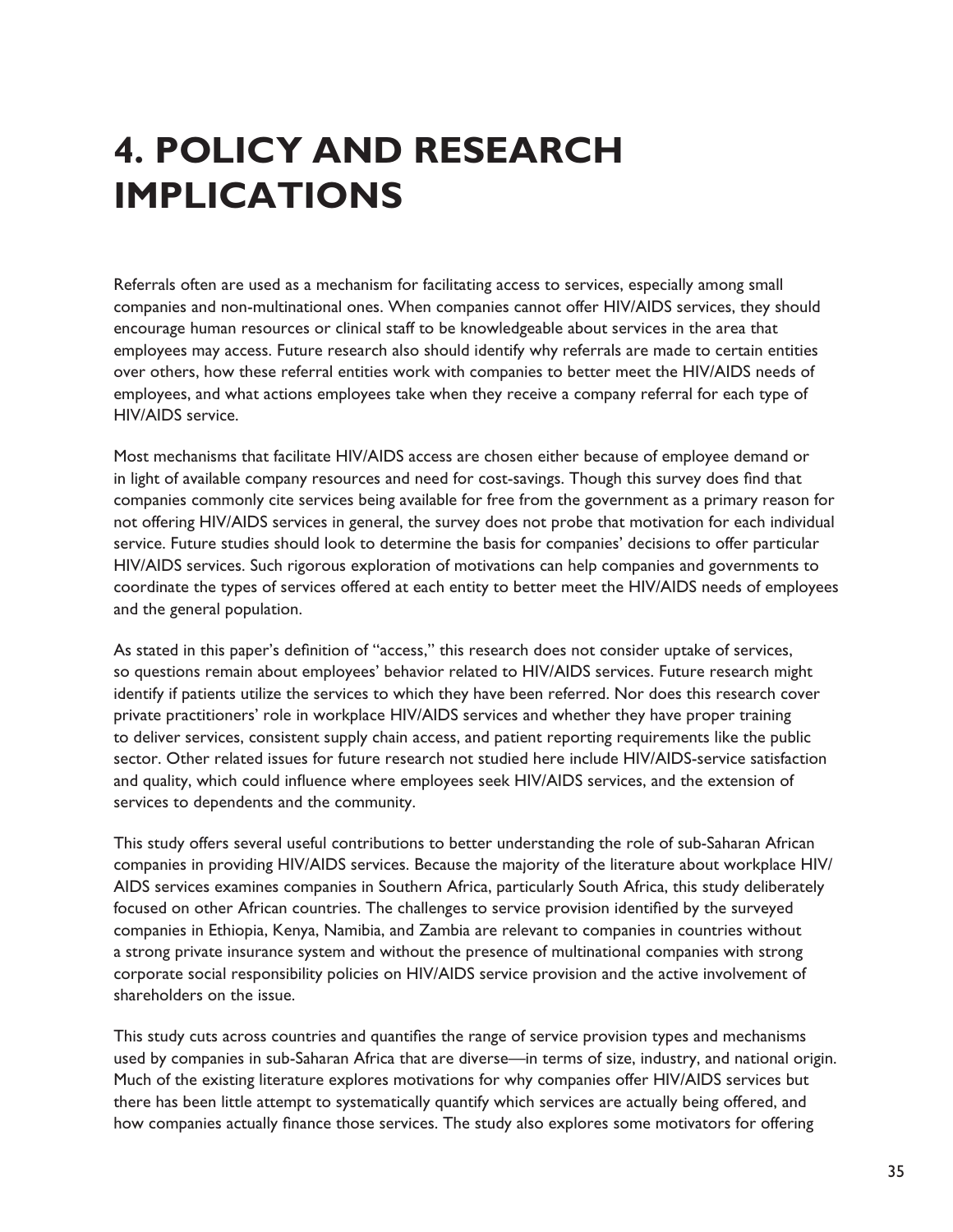workplace services and assesses why certain services and financing mechanisms are used predominantly by large companies. Thus, these findings can help missions and organizations looking to collaborate with or provide relevant technical assistance to small or large companies wishing to expand their HIV/AIDS service provision.

Looking ahead, further research can specifically examine the challenges for HIV/AIDS service provision in smaller companies in low-income countries. Increased donor funding and resource flows for HIV/ AIDS services in high-prevalence countries may affect the provision of workplace services, and should be investigated. This research supports the ability of all companies, both large and small and with or without ample resources, to effectively provide workplace HIV/AIDS services for the benefit of both the company and its employees.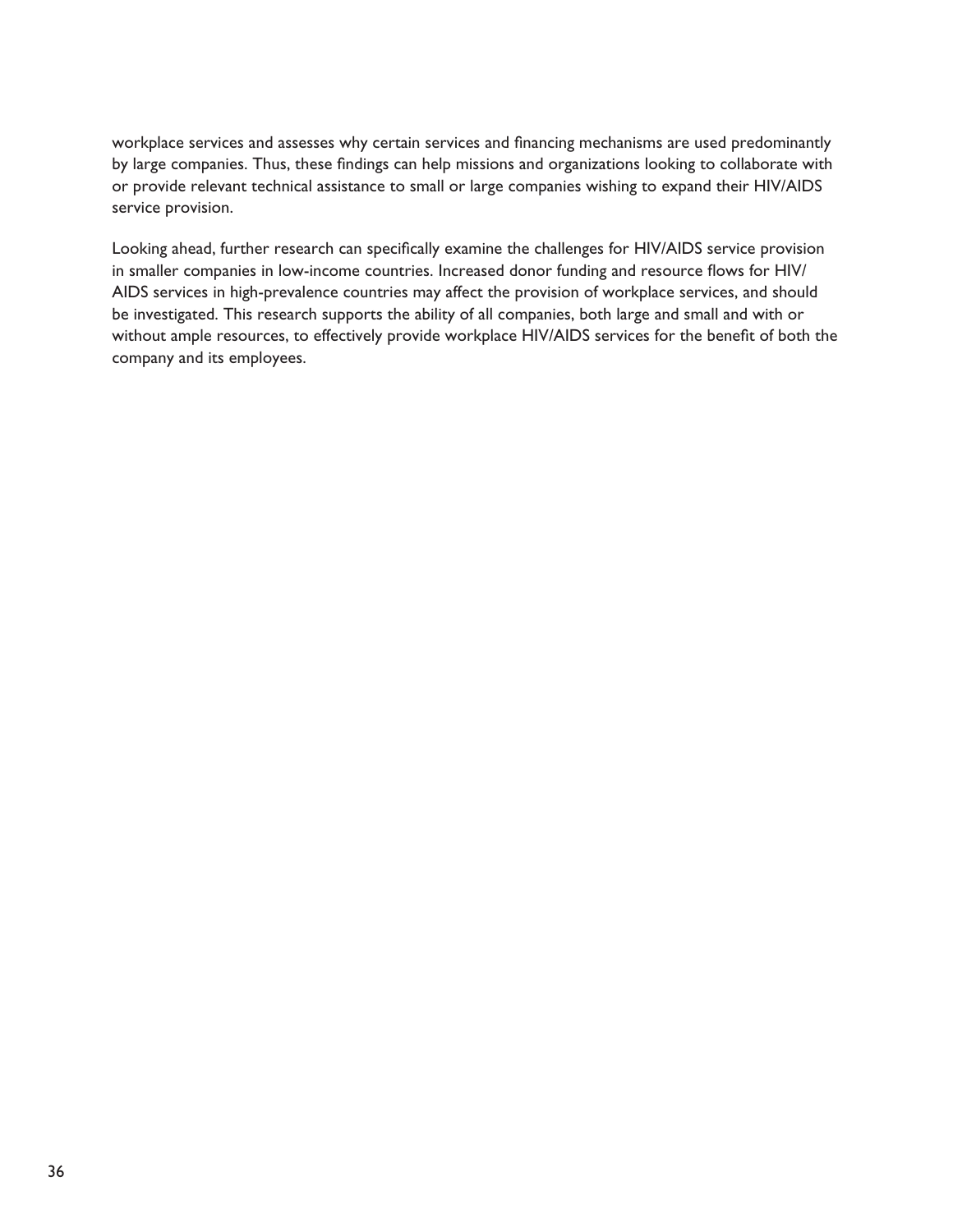# **Bibliography**

#### **Abt Associates Inc. 2005.**

*Organizational response to HIV/AIDS and TB in the workplace: Assessment results from 25 Ethiopian companies*. Private Sector Program (PSP)-Ethiopia Project.

#### **Barnett, T., T. Fantan, B. Mbakile, and A. Whiteside. 2002.**

*The Private Sector Responds to the Epidemic: Debswana- a Global Benchmark*. Geneva: UNAIDS Best Practice.

#### **Barnett, T. and A. Whitewide. 2006.**

*AIDS in the Twenty-First Century: Disease and Globalization, Second Edition*. Hampshire: Palgrave Macmillan.

#### **Bloom, D., L. Bloom, D. Steven, and M. Weston. 2006.**

Business and HIV/AIDS: A healthier partnership? A global review of the business response to HIV/ AIDS 2005-2006. Geneva: World Economic Forum.

#### **Boulenger, S., T. Dmytraczenko, and S. Scribner. 2006.**

*Insurance as a way to increase the utilization of reproductive health services*. Bethesda, MD: Private Sector Partnerships-*One* (PSP-*One*).

#### **Centers for Disease Control and Prevention, Global AIDS Program. 2005.**

"Private-Public Partnerships and Workplace Programs." http://www.cdc.gov/nchstp/od/GAP/pa\_public. htm.

#### **Connelly, P. and S. Rosen. 2005.**

Will small and medium enterprises provide HIV/AIDS services to employees? An analysis of market demand. *South African Journal of Economics* 73:613–26.

#### **Dickinson, D. 2003.**

Managing HIV/AIDS in the South African workplace: Just another duty? *South African Journal of Economic and Management Sciences* 6(1).

#### **Dickinson, D. 2004.**

"Narratives of Life and Death: Voluntary Counseling and Testing Programs in the Workplace." Paper presented to *Life and Death in a Time of AIDS: The Southern African Experience* Symposium. WISER/ CRESP, Wits Univeristy, 14-16<sup>th</sup> October.

#### **Dickinson, D. and M. Stevens. 2005.**

 Understanding the response of large South African companies to HIV/AIDS. *Journal of Social Aspects of HIV/AIDS* 2:286-295.

#### **Feeley, F., P. Connelly, and S. Rosen. 2005.**

*Assessing the potential for insurance and other private sector financing schemes to increase access to HIV/ AIDS services in sub-Saharan Africa*. Boston: Center for International Health and Development.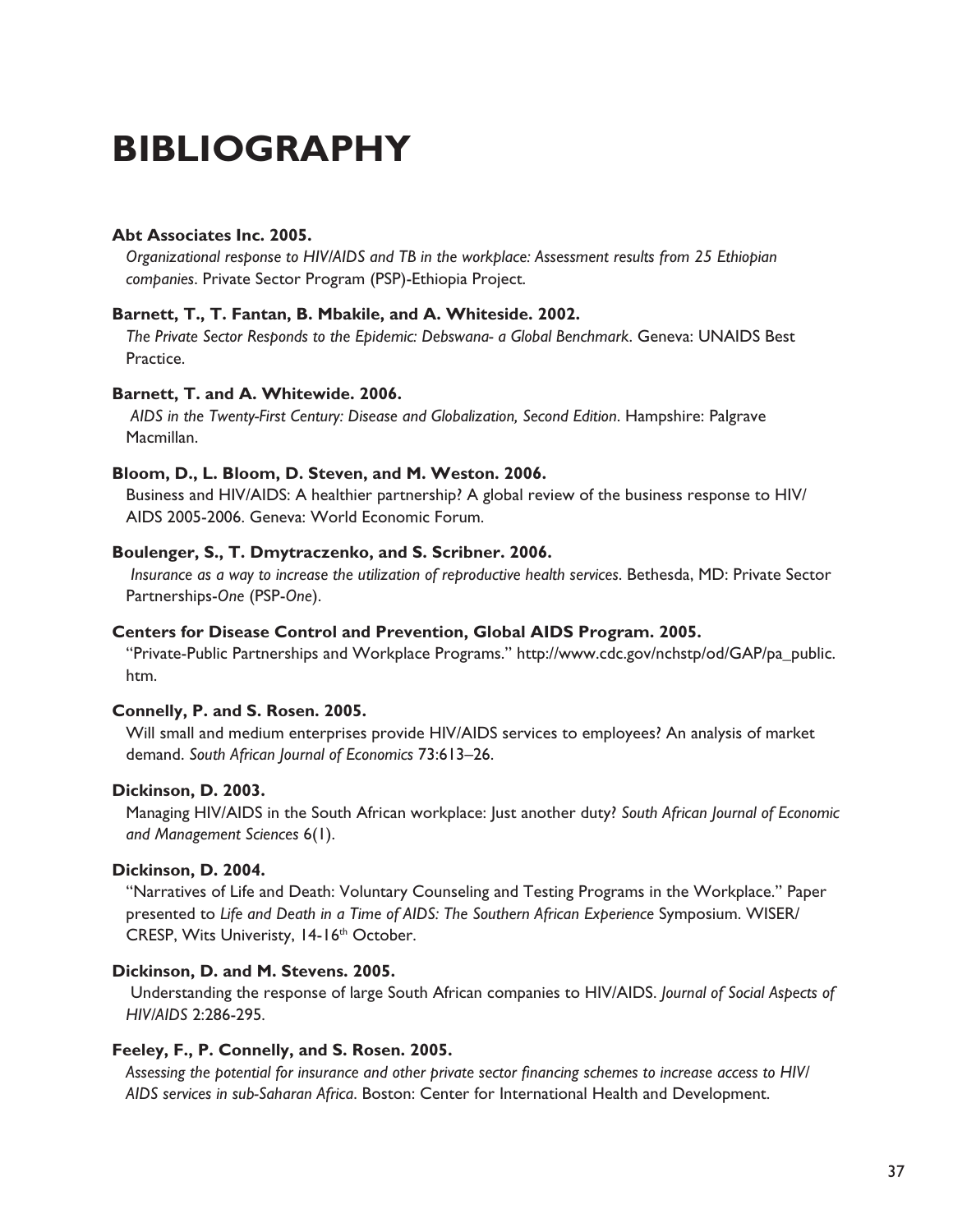#### **Feeley, F., S. Rosen, M. Fox, M. Macwan'gi, and A. Mazimba. 2004.**

*The cost of HIV/AIDS among professional staff in the Zambian public health sector*. Boston: Center for International Health and Development.

#### **George, G. 2006.**

Workplace ART programmes: Why do companies invest in them and are they working? *African Journal of AIDS Research* 5(2):179–88.

#### **Global Business Coalition. 2006.**

*The state of business and HIV/AIDS: A baseline report*. New York: Global Business Coalition.

#### **Joint United Nations Programme on HIV/AIDS (UNAIDS). 2005.**

*Access to treatment in the private-sector workplace*. London: UNAIDS.

#### **Joint United Nations Programme on HIV/AIDS (UNAIDS) Reference Group on Estimates MaP. 2002.**

 Improved methods and assumptions for estimation of the HIV/AIDS epidemic and its impact: Recommendations of the UNAIDS Reference Group on estimates, modeling, and projections. *AIDS* 16:W1–W14.

#### **Joint United Nations Programme on HIV/AIDS (UNAIDS), The Prince of Wales Business Leaders Forum (PWBLF), and the Global Business Coalition (GBC) on HIV/AIDS. 2000.**

*The business response to HIV/AIDS: Impact and lessons learned*. London: UNAIDS.

#### **Liu, X. 2006.**

*Contracting-out reproductive health and family planning services: contracting management and operations*. Bethesda, MD: Private Sector Partnerships-*One* (PSP-*One*).

#### **Marseille, E., J. Saba, S. Muyingo, and J.G. Kahn. 2006.**

The costs and benefits of private sector provision of treatment to HIV-infected employees in Kampala, Uganda. *AIDS* 20(6):907–14.

#### **Mirvis, P., and B. Googins. 2006.**

*Stages of Corporate Citizenship: A Developmental Framework.* A Center for Corporate Citizenship at Boston College Monograph.

#### **President's Emergency Plan for AIDS Relief (PEPFAR). 2007.**

"Mark Dybul's testimony before the House Committee on Foreign Affairs." http://www.pepfar.gov/ press/83436.htm (accessed May 17, 2007).

#### **Ramachandran, V., M. Kedia Shah, and G. Turner. 2006.**

*Does the private sector care about AIDS? Evidence from investment climate surveys in East Africa*. Working paper number 76. Washington, DC: Center for Global Development.

#### **Rau, Bill. 2002.**

*Workplace HIV/AIDS Programs*. Arlington, VA: Family Health International.

#### **Rosen, S., M. Bii, M. Fox, P. Hamazakaza, B. Larson, L. Long, and J. Simon. 2006**

a. *HIV/AIDS and the private sector in Africa: Impact and responses*. Boston: Center for International Health and Development with the Kenya Medical Research Institute and Farming Systems Association of Zambia.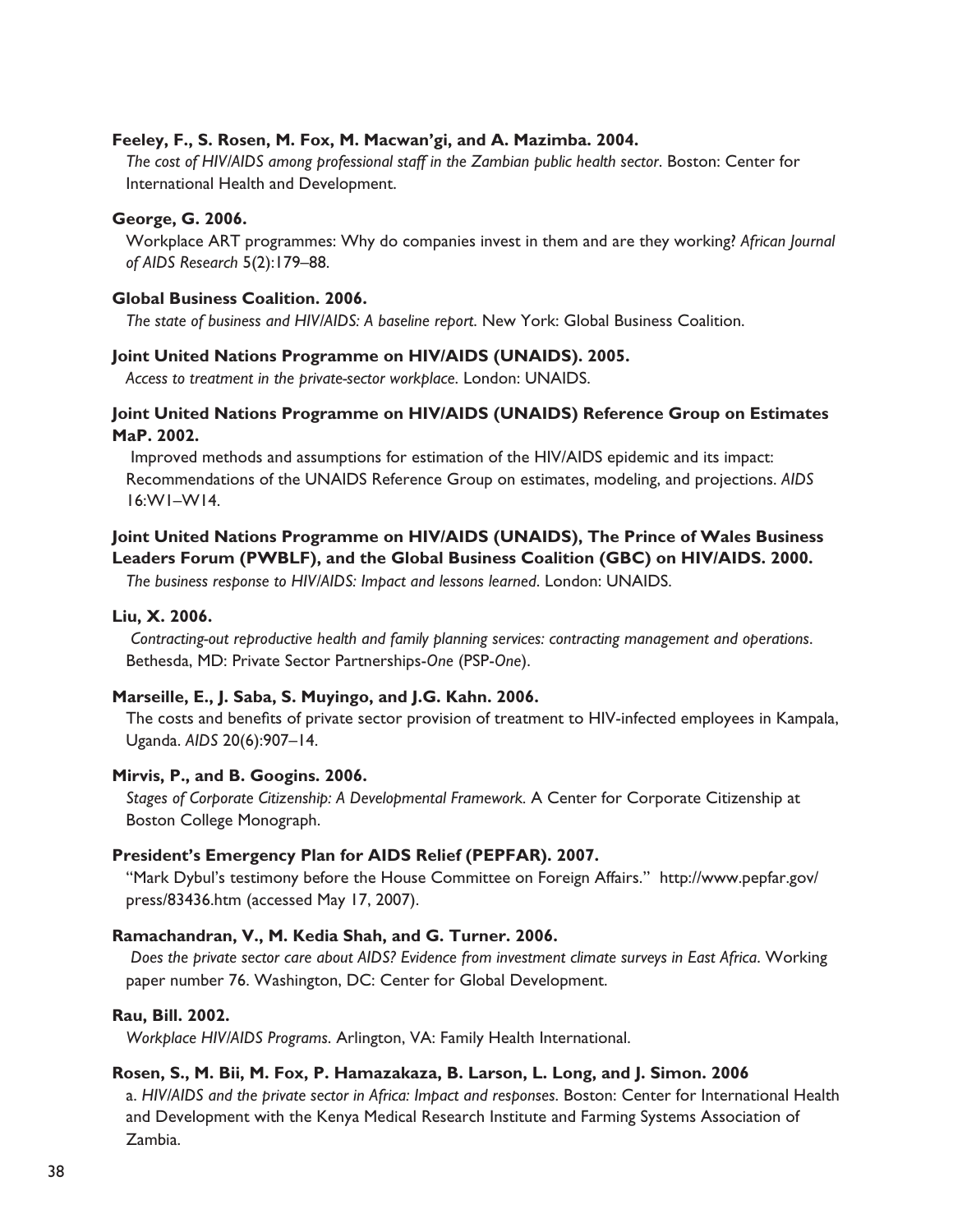#### **Rosen, S., F. Feeley, P. Connelly, and J. Simon. 2006**

b. *The private sector and HIV/AIDS in Africa: Taking stock of six years of applied research*. Boston: Center for International Health and Development.

#### **Rosen, S. and J. Simon. 2003.**

Shifting the burden: The private sector response to HIV/AIDS in Africa. *Bulletin of the WHO* 81:131–37.

#### **Rosen, S., J. Simon, D. Thea, and J. Vincent. 2000.**

Services to extend the working lives of HIV-positive employees: Calculating the benefits to business. *South African Journal of Science* (July).

#### **Rosen, S., J. Simon, J. Vincent, W. MacLeod, M. Fox, and D. Thea. 2003.**

AIDS is your business. *Harvard Business Review* 81(1).

#### **Simon, J., S. Rosen, A. Whiteside, J. Vincent, and D. Thea. 2000.**

The response of African businesses to HIV/AIDS. In *HIV/AIDS in the Commonwealth 2000/01*. London: Kensington Publications.

#### **Sinanovic, E. and L. Kumaranayake. 2006.**

Sharing the burden of TB/HIV? Costs and financing of public-private partnerships for tuberculosis treatment in South Africa. *Tropical Medicine and International Health* 11(9):1466–74.

#### **Sulzbach, S., P. Bhatt, C. Carrazana, and M. Laverentz. 2005.**

*Advancing workplace involvement in reproductive health in West Africa*. Action for West Africa Region. Bethesda, MD: Abt Associates Inc.

#### **Webster's New World Medical Dictionary. 2007.**

"Definition of referral." http://www.medterms.com/script/main/art.asp?articlekey=5265 (accessed May 1, 2007).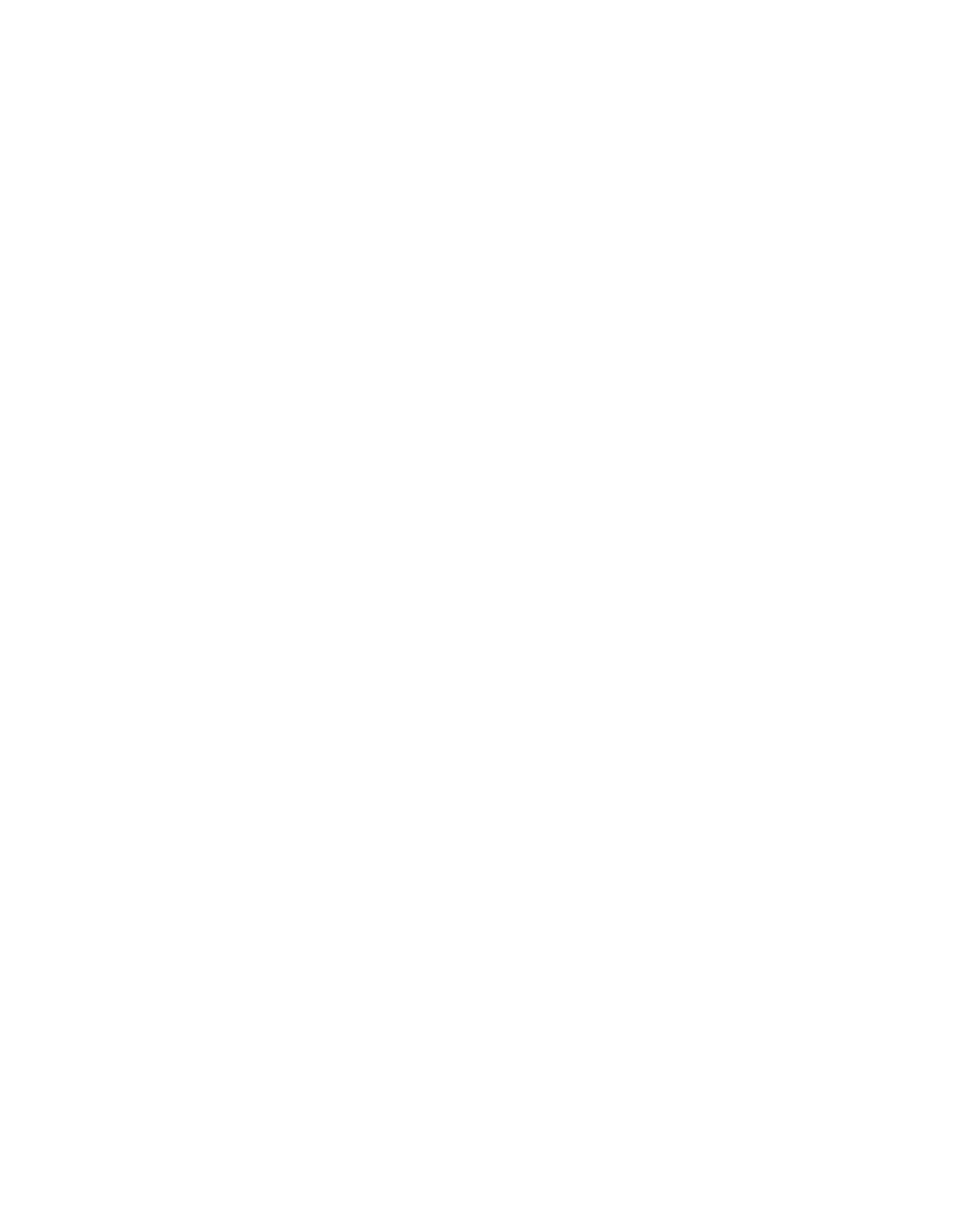# **Annex: Study Definitions**

The following definitions are for commonly used terms in the survey.

**Access**—for the purposes of this study, it is the degree to which companies facilitate the opportunity to obtain HIV/AIDS services (in this study, access does not apply to the individual uptake of services)

**Antiretroviral treatment (ART)—drugs that kill or suppress a retrovirus, such as HIV (all of the** anti-HIV drugs are antiretroviral drugs)

**Contract with nongovernmental organizations or private, for-profit health facilities**—a company pays a nongovernmental organization or private health facility to provide health care for its employees

**Employee contribution fund (such as a solidarity fund)**—a money account to which employees contribute funds that other employees can use for a specific health purpose (for example, people living with HIV/AIDS can use funds to help reduce the cost of their health care)

**Geographic access**—the degree to which companies facilitate the opportunity to obtain HIV/AIDS services within a physical proximity that is easy for employees to reach

**HIV/AIDS financing**—any or all of the following financing means: private insurance, reimbursements to employees, contracting with nongovernmental organizations or for-profit health facilities, and employee contribution fund

**HIV/AIDS services**—any or all of the six following services: voluntary counseling and testing, antiretroviral treatment, home-based care for HIV-positive employees, prevention of mother-to-child transmission, treatment of opportunistic infections, and treatment for tuberculosis

**Home-based care (HBC)**—the provision of services for HIV-positive people in their homes

**Mother-to-child transmission (PMTCT)**—when an HIV-positive woman passes the virus to her child during pregnancy, delivery, or breast-feeding (without any treatment about 30 percent of children born to HIV-positive mothers will be infected with the virus)

**Nongovernmental organizations (NGO)**—the not-for-profit subset of the workplace

**Onsite clinic—a** health facility that a company has established for its employees that is located on the grounds where they work

**Opportunistic infections (OI)—illnesses that afflict people with weak immune systems as occurs** with HIV (common opportunistic infections in people with HIV/AIDS include tuberculosis, certain kinds of pneumonia, fungal infections, viral infections and lymphoma)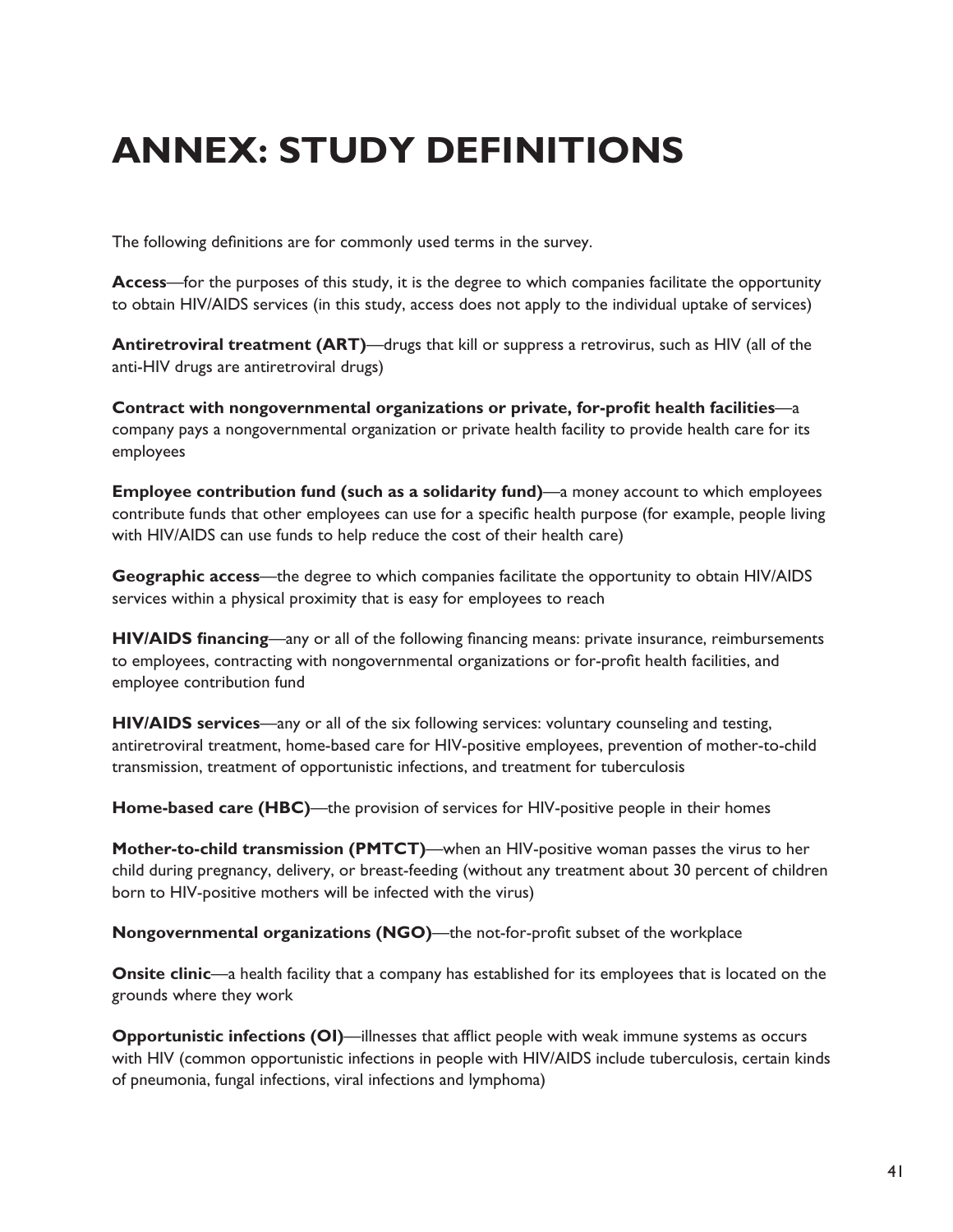**Private insurance**—a company pays an insurance enterprise to provide the company's employees with health insurance policies and to help fund the overall costs of employees' health care; in turn, employees typically pay a portion of their salary to the insurance company to also fund the health insurance policy

**Private sector**—the part of a nation's economy that the government does not control; it includes forprofit and not-for-profit organizations

**Referral**—when a company gives free advice to its employees about where to access health services in the community and the company does not pay for the health services through private insurance, contracting out, or any other type of financing mechanism (typically, the referral includes provision of a written form to the employee with information specifying the organization or services to which he or she is being referred and the purpose for the referral)

**Reimburse expenses to employees**—the company pays back its employees for money they spend on health services

**Tuberculosis (TB)**—includes the diagnosis and treatment of the disease

**Workplace**—any location where people are employed